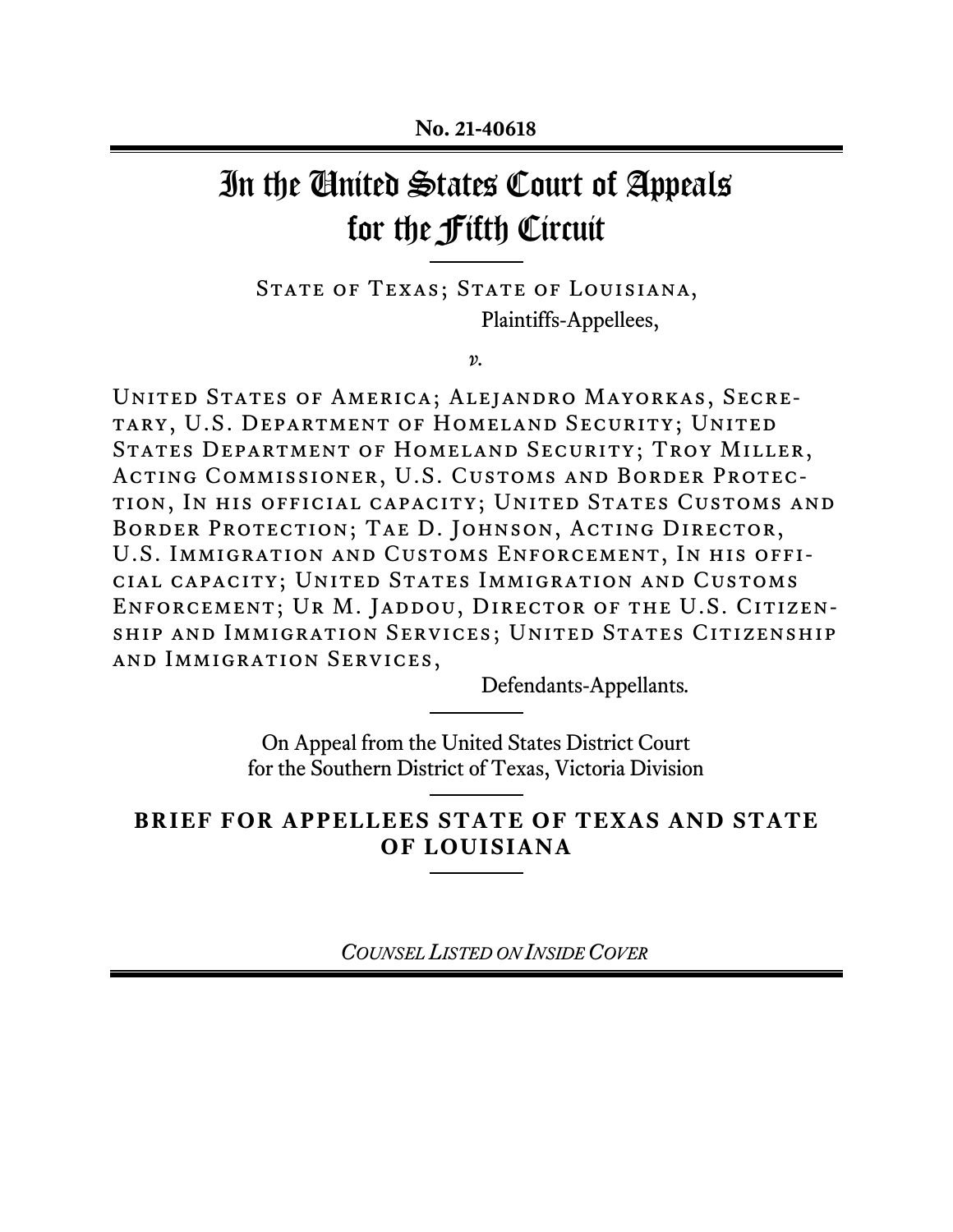JEFF LANDRY Attorney General of Louisiana

Elizabeth B. Murrill Solicitor General

JOSEPH S. ST. JOHN Deputy Solicitor General

Louisiana Department of Justice 1885 N. Third St. Baton Rouge, Louisiana 70802 Tel.: (225) 326-6766

Counsel for Plaintiff-Appellee State of Assistant Solicitor General Louisiana

Ken Paxton Attorney General of Texas

Brent Webster First Assistant Attorney General

JUDD E. STONE II Solicitor General Judd.Stone@oag.texas.gov

Benjamin D. Wilson Deputy Solicitor General

Kathryn M. Cherry

PATRICK K. SWEETEN Chief of Special Litigation

Office of the Attorney General P.O. Box 12548 (MC 059) Austin, Texas 78711-2548 Tel.: (512) 936-1700 Fax: (512) 474-2697

Counsel for Plaintiff-Appellee State of Texas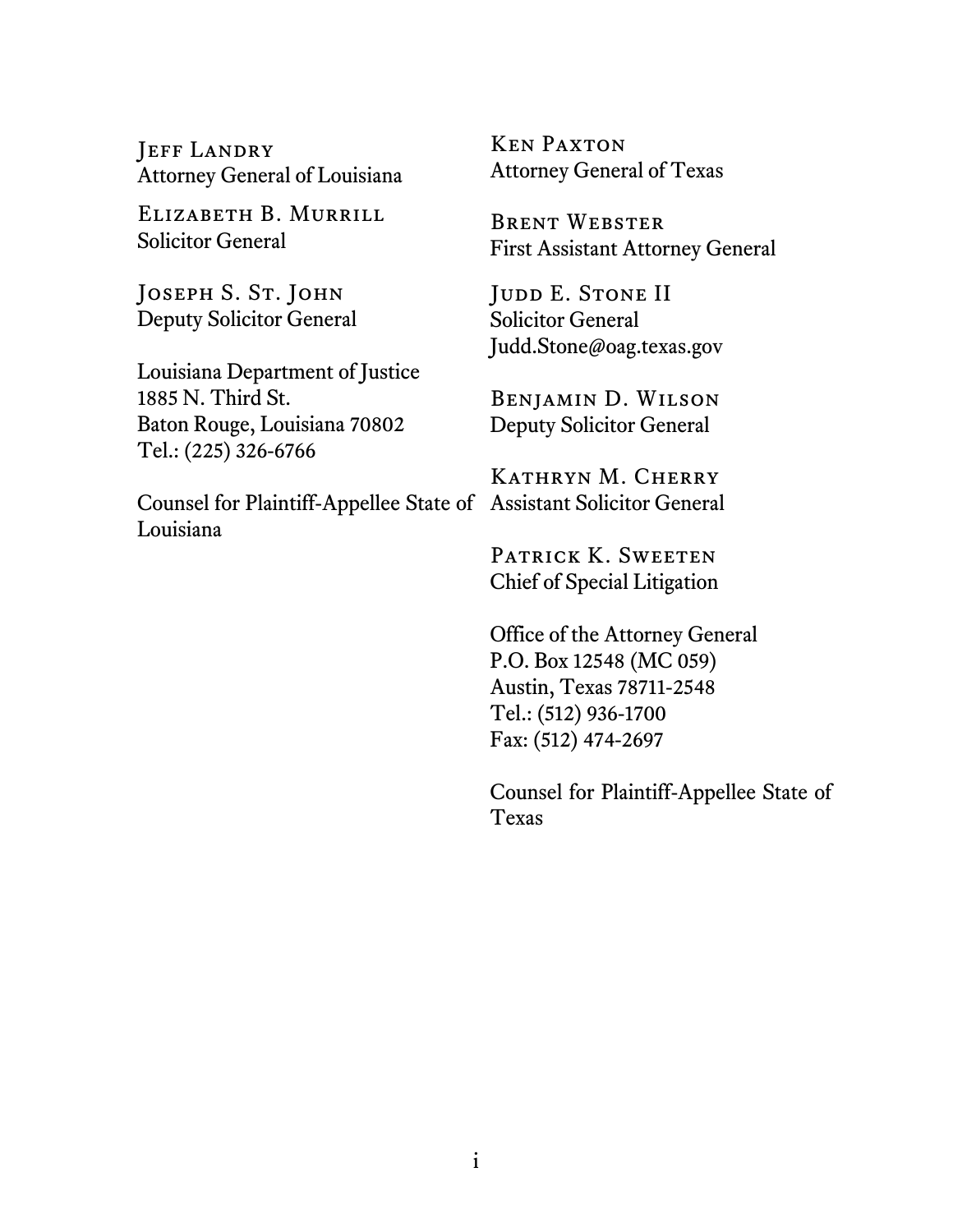#### **Certificate of Interested Persons**

No. 21-40618

## STATE OF TEXAS; STATE OF LOUISIANA, *Plaintiffs-Appellees*,

*v.* 

United States of America; Alejandro Mayorkas, Secretary, U.S. Department of Homeland Security; United STATES DEPARTMENT OF HOMELAND SECURITY; TROY MILLER, ACTING COMMISSIONER, U.S. CUSTOMS AND BORDER PROTECtion, In his official capacity; United States Customs and BORDER PROTECTION; TAE D. JOHNSON, ACTING DIRECTOR, U.S. Immigration and Customs Enforcement, In his official capacity; United States Immigration and Customs Enforcement; Ur M. Jaddou, Director of the U.S. Citizenship and Immigration Services; United States Citizenship and Immigration Services,

*Defendants-Appellants.* 

Under the fourth sentence of Fifth Circuit Rule 28.2.1, appellees, as governmen-

tal parties, need not furnish a certificate of interested persons.

/s/ Benjamin D. Wilson Benjamin D. Wilson

*Counsel for Plaintiff-Appellee State of Texas and State of Louisiana*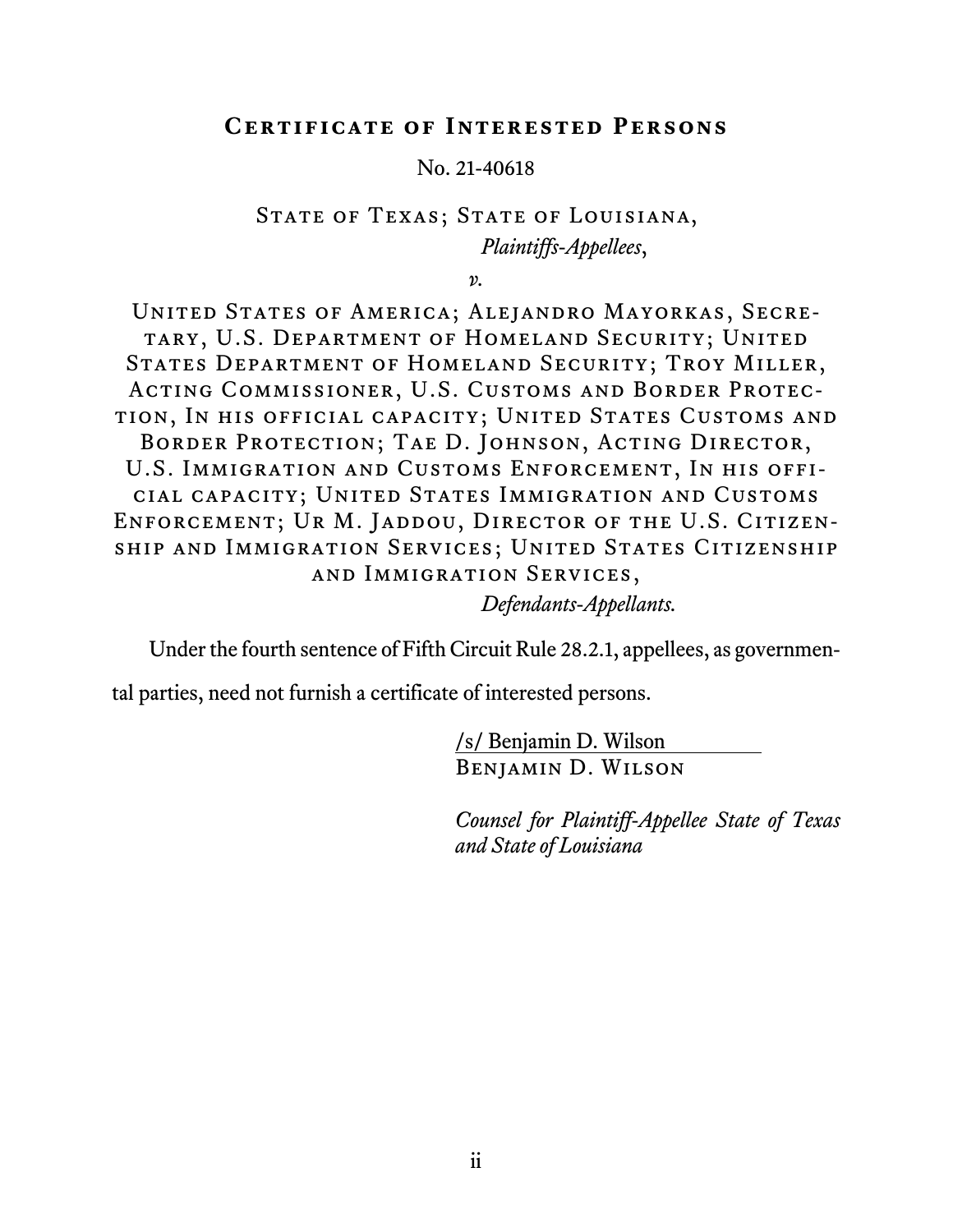## **Statement Regarding Oral Argument**

The States of Texas and Louisiana respectfully request that the Court hold oral argument, which should assist the Court in understanding the issues presented by this appeal.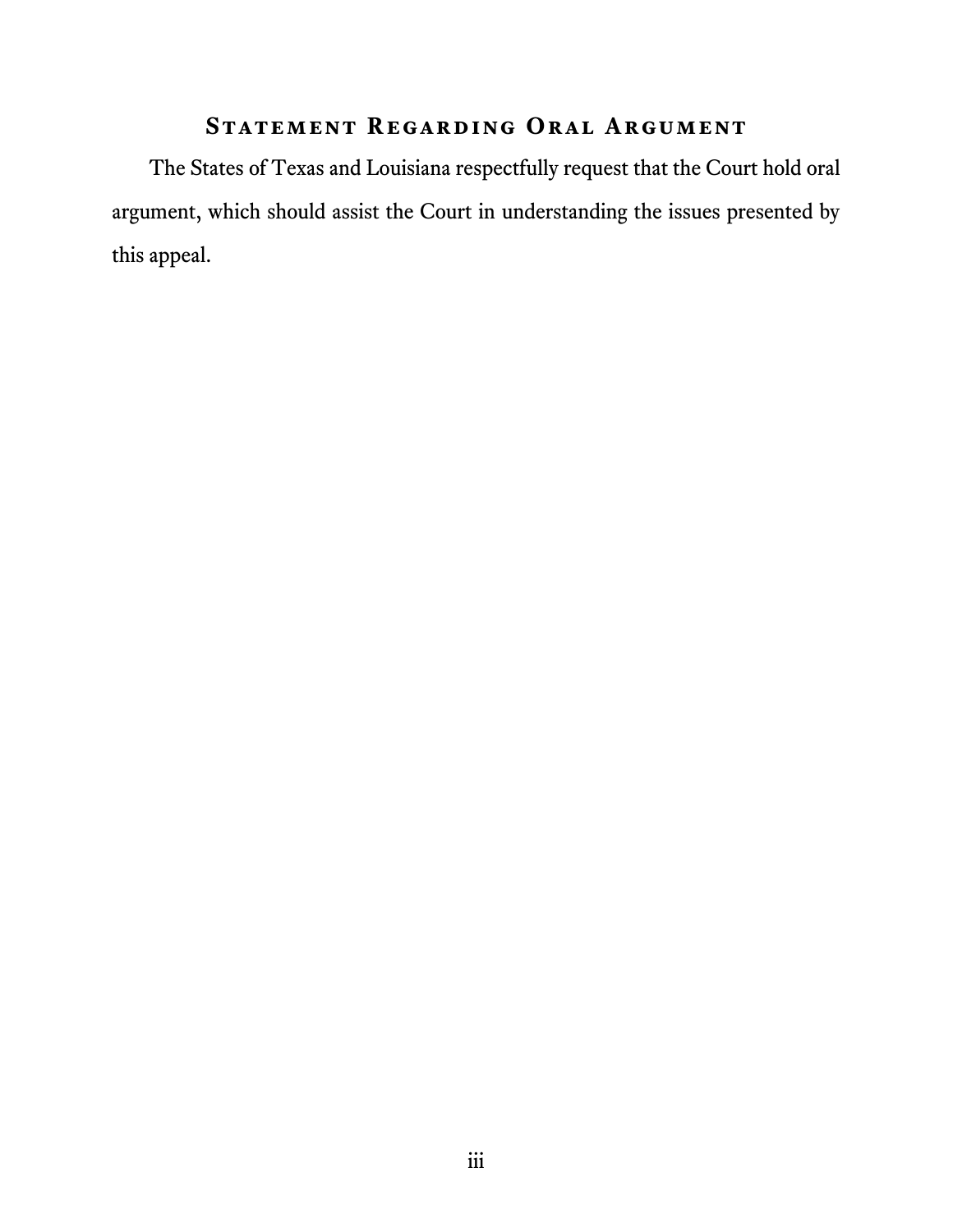## **Table of Contents**

## **CONTENTS**

| I. |    |                                                                  |  |
|----|----|------------------------------------------------------------------|--|
| П. |    |                                                                  |  |
|    |    |                                                                  |  |
|    |    |                                                                  |  |
|    |    |                                                                  |  |
|    |    |                                                                  |  |
| I. |    |                                                                  |  |
|    |    |                                                                  |  |
|    | B. | The States' injury is actual and imminent and fairly traceable   |  |
|    |    |                                                                  |  |
|    |    |                                                                  |  |
|    |    | D. The States are entitled to special solicitude in the standing |  |
|    |    | II. Appellants' Objections To Judicial Review Are Unavailing 20  |  |
|    |    |                                                                  |  |
|    | B. | An agency's refusal to comply with non-discretionary duties      |  |
|    |    |                                                                  |  |
|    |    |                                                                  |  |
|    | D. | No other statutory bar prevents judicial review of the           |  |
|    |    | III. The States Are Likely To Succeed On The Merits Because      |  |
|    |    |                                                                  |  |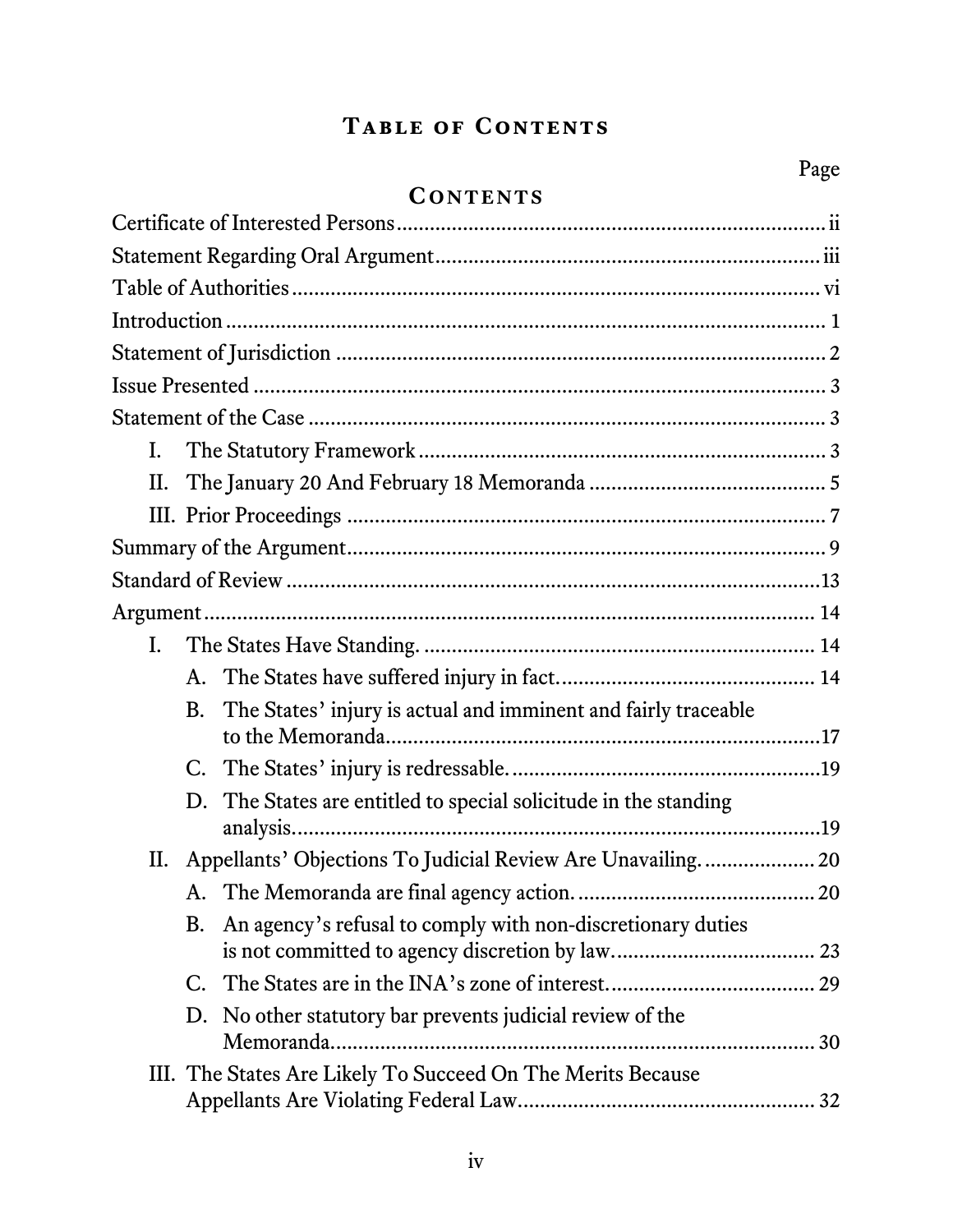|  | C. The Memoranda are procedurally invalid because they did        |  |
|--|-------------------------------------------------------------------|--|
|  | IV. The States Would Suffer Irreparable Harm Absent A Preliminary |  |
|  | V. The Balance Of The Equities And The Public Interest Favor The  |  |
|  | VI. The Relief Entered By the District Court Was Not Overbroad 41 |  |
|  |                                                                   |  |
|  |                                                                   |  |
|  |                                                                   |  |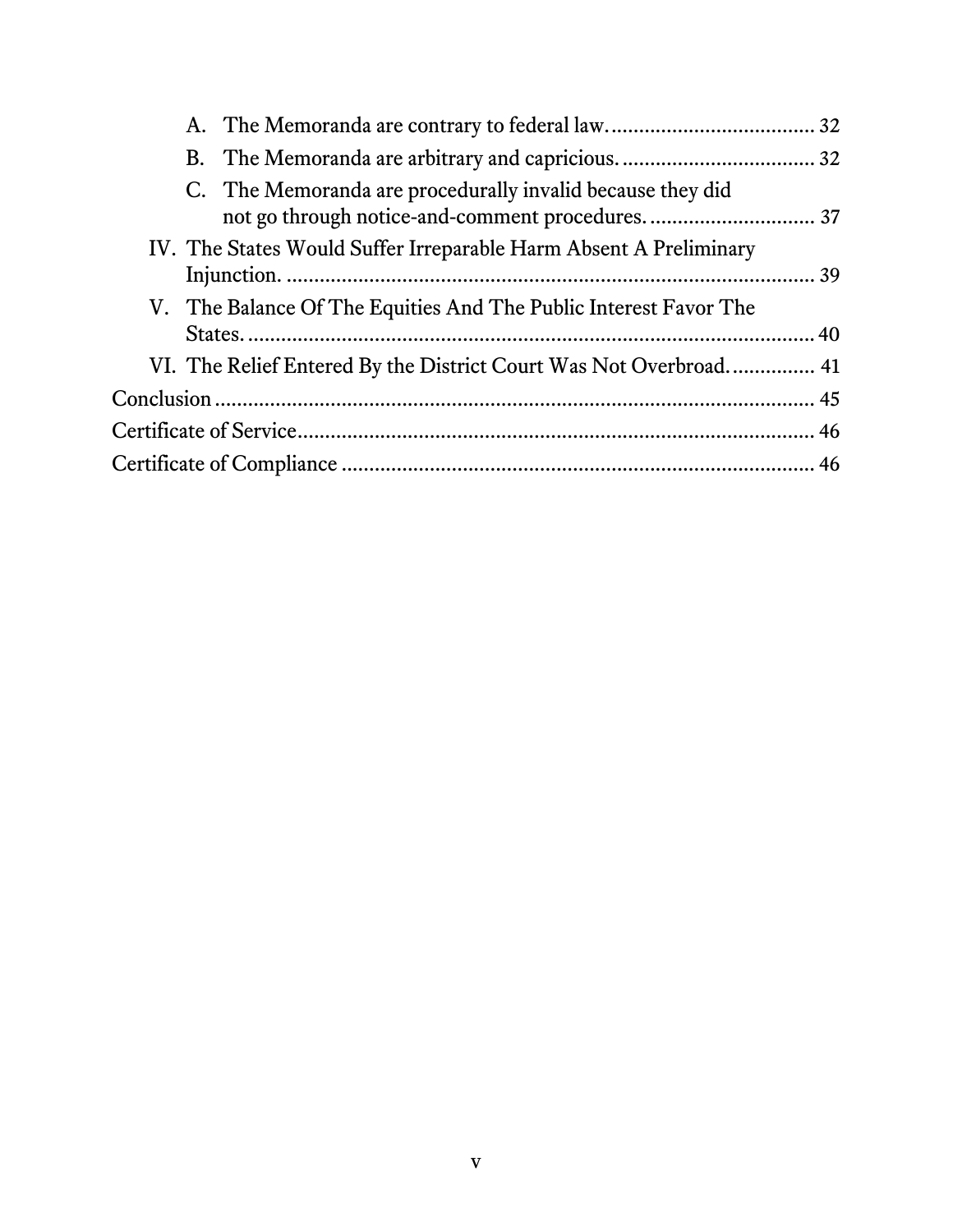## **Table of Authorities**

## **Cases**:

| Abbott Labs. v. Gardner,                                       |  |
|----------------------------------------------------------------|--|
|                                                                |  |
| Alfred L. Snapp & Son, Inc. v. Puerto Rico, ex rel., Barez,    |  |
|                                                                |  |
| Antilles Cement Corp. v. Fortuno,                              |  |
|                                                                |  |
| Arizona v. United States,                                      |  |
|                                                                |  |
| Bennett v. Spear,                                              |  |
|                                                                |  |
| Block v. Cmty. Nutrition Inst.,                                |  |
|                                                                |  |
| Burgess v. FDIC,                                               |  |
|                                                                |  |
| Byrum v. Landreth,                                             |  |
|                                                                |  |
| Clapper v. Amnesty Int'l USA,                                  |  |
|                                                                |  |
| Czyzewski v. Jevic Holding Corp.,                              |  |
|                                                                |  |
| Daniels Health Scis., L.L.C. v. Vascular Health Scis., L.L.C., |  |
|                                                                |  |
| Deerfield Beach,                                               |  |
|                                                                |  |
| Demore v. Kim,                                                 |  |
|                                                                |  |
| Dep't of Com. v. New York,                                     |  |
|                                                                |  |
| Dep't of Homeland Sec. v. Regents of the Univ. of California,  |  |
|                                                                |  |
| Util. Air Regul. Grp. v. E.P.A.,                               |  |
|                                                                |  |
|                                                                |  |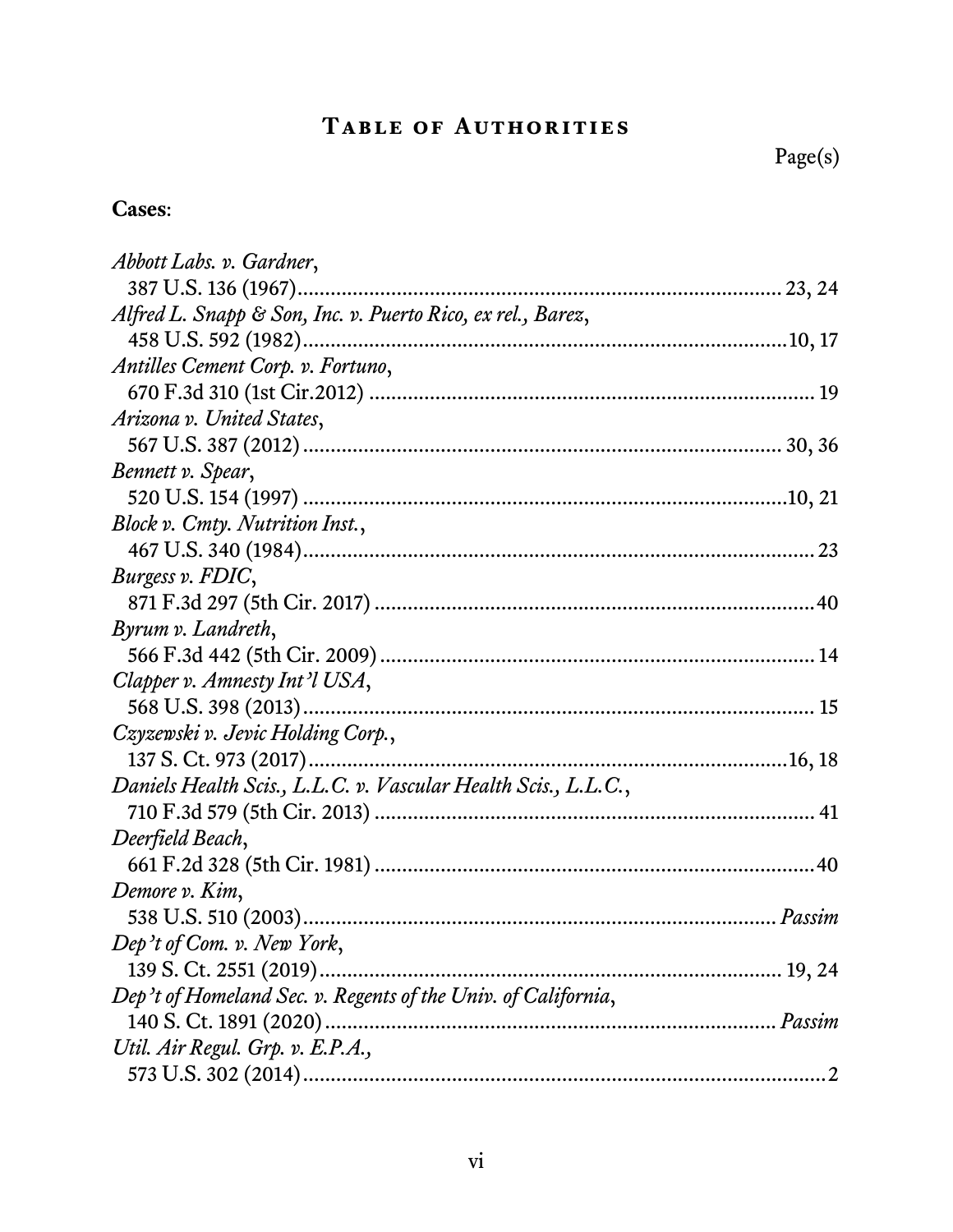| FCC v. Prometheus Radio Project,                                           |
|----------------------------------------------------------------------------|
|                                                                            |
| Harris Cnty. v. CarMax Auto Superstores Inc.,                              |
|                                                                            |
| Heckler v. Chaney,                                                         |
|                                                                            |
| Humana, Inc. v. Avram A. Jacobson, M.D., P.A.,                             |
|                                                                            |
| Hussein S.M. v. Garland,                                                   |
|                                                                            |
| ICC v. Brotherhood of Locomotive Eng'rs,                                   |
|                                                                            |
| Janvey v. Aguire,                                                          |
|                                                                            |
| Jennings v. Rodriguez,                                                     |
|                                                                            |
| Johnson v. Guzman Chavez,                                                  |
|                                                                            |
| Judulang v. Holder,                                                        |
|                                                                            |
| Kingdomware Techs,. Inc. v. United States,                                 |
|                                                                            |
| League of Women Voters of United States v. Newby,                          |
|                                                                            |
| Lincoln v. Vigil,                                                          |
| .24                                                                        |
| Lujan v. Defs. of Wildlife,                                                |
|                                                                            |
| Maine Cmty. Health Options v. United States,                               |
|                                                                            |
| Maryland v. King,                                                          |
|                                                                            |
| Massachusetts v. E.P.A.,                                                   |
|                                                                            |
| Michigan v. EPA,                                                           |
|                                                                            |
| Motor Vehicle Mfrs. Ass'n of U.S., Inc. v. State Farm Mut. Auto. Ins. Co., |
|                                                                            |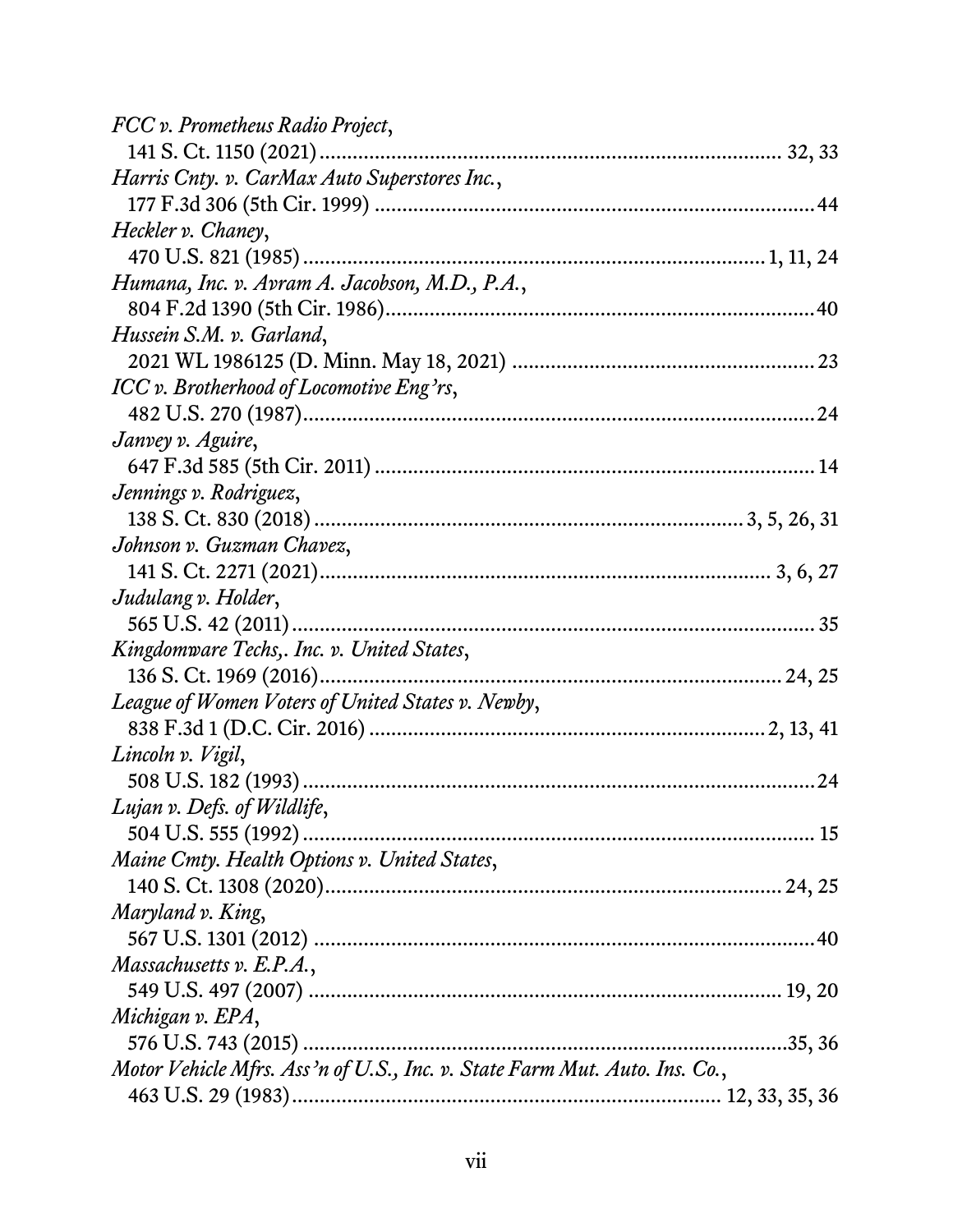| N.Y. Progress & Prot. PAC v. Walsh,                                       |
|---------------------------------------------------------------------------|
|                                                                           |
| Dep't of Homeland Sec. v. New York,                                       |
|                                                                           |
| Nielsen v. Preap,                                                         |
|                                                                           |
| Nken v. Holder,                                                           |
|                                                                           |
| Patients for Customized Care v. Shalala,                                  |
|                                                                           |
| Port of Boston Marine Terminal Assn. v. Rederiaktiebolaget Transatlantic, |
|                                                                           |
| Reno v. American-Arab Anti-Discrimination Comm.,                          |
|                                                                           |
| <i>Sanchez v. R.G.L.</i> ,                                                |
|                                                                           |
| SEC v. Chenery Corp.,                                                     |
|                                                                           |
| Sepulvado v. Jindal,                                                      |
|                                                                           |
| Spokeo v. Robins,                                                         |
|                                                                           |
| Sw. Elec. Power Co. v. EPA,                                               |
|                                                                           |
| Texas Ass'n of Mfrs. v. U.S. Consumer Prod. Safety Comm'n,                |
|                                                                           |
| Texas v. Biden,                                                           |
|                                                                           |
| Texas v. $E.E.O.C.,$                                                      |
|                                                                           |
| Texas v. United States,                                                   |
|                                                                           |
| Texas v. United States,                                                   |
|                                                                           |
| Texas v. United States,                                                   |
|                                                                           |
| Texas v. United States,                                                   |
|                                                                           |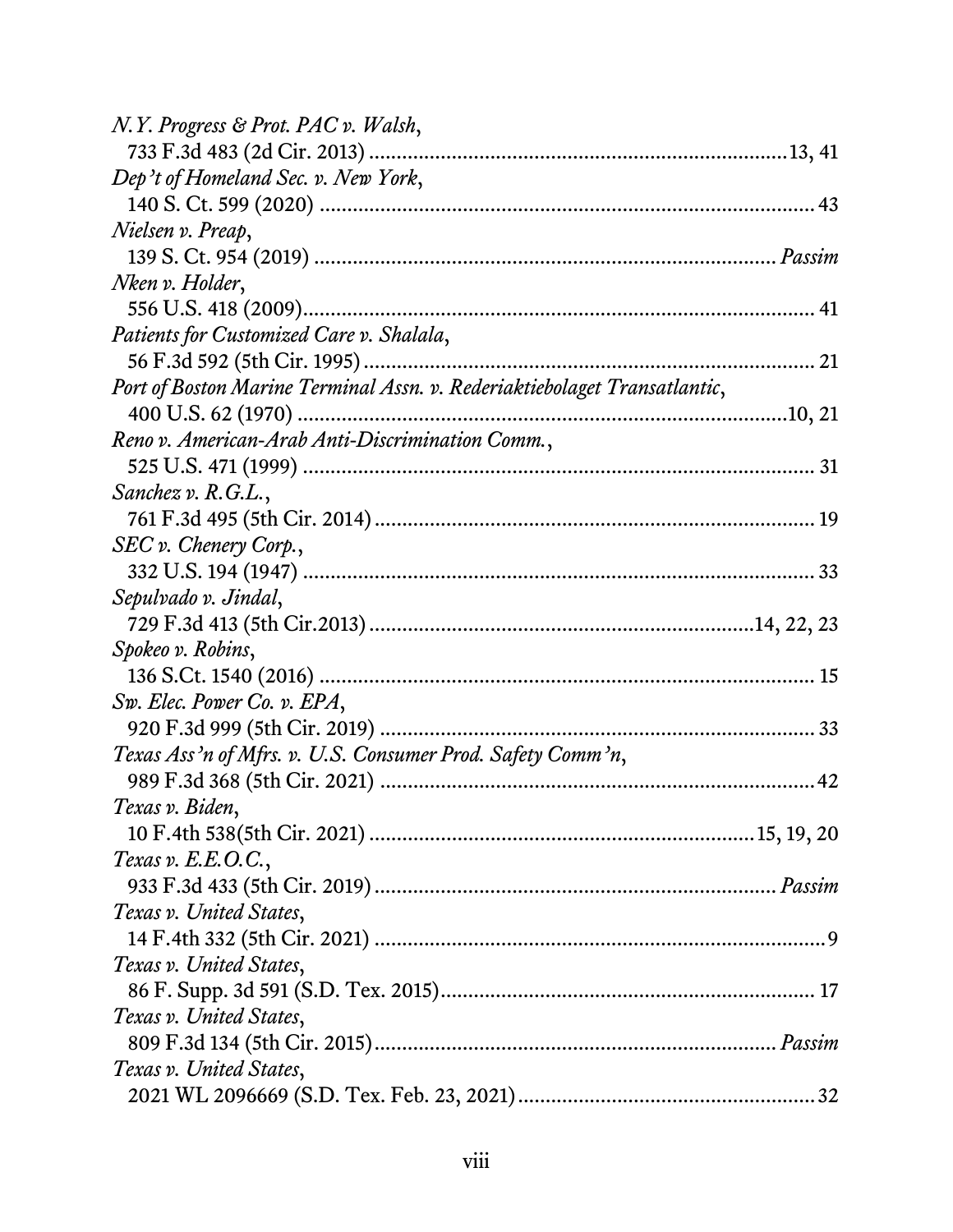| Texas v. United States,                                                    |    |
|----------------------------------------------------------------------------|----|
|                                                                            |    |
| Texas v. United States,                                                    |    |
|                                                                            |    |
| Town of Castle Rock v. Gonzales,                                           |    |
|                                                                            |    |
| Trump v. Hawaii,                                                           |    |
|                                                                            |    |
| U.S. Army Corps of Engineers v. Hawkes Co.,                                |    |
|                                                                            |    |
| United States v. Lauderdale Cty., Miss.,                                   |    |
|                                                                            | 26 |
| Univ. of Texas M.D. Anderson Cancer Ctr. v. Dep't of Health & Hum. Servs., |    |
|                                                                            | 35 |
| Wages & White Lion Invs., L.L.C. v. United States Food & Drug Admin.,      |    |
|                                                                            |    |
| Webster v. Doe,                                                            |    |
|                                                                            | 24 |
| Weyerhaeuser Co. v. U.S. Fish & Wildlife Serv.,                            |    |
|                                                                            | 24 |
| Zavydas v. Davis,                                                          |    |
|                                                                            | 31 |

## Statutes, Rules, & Constitutional Provisions: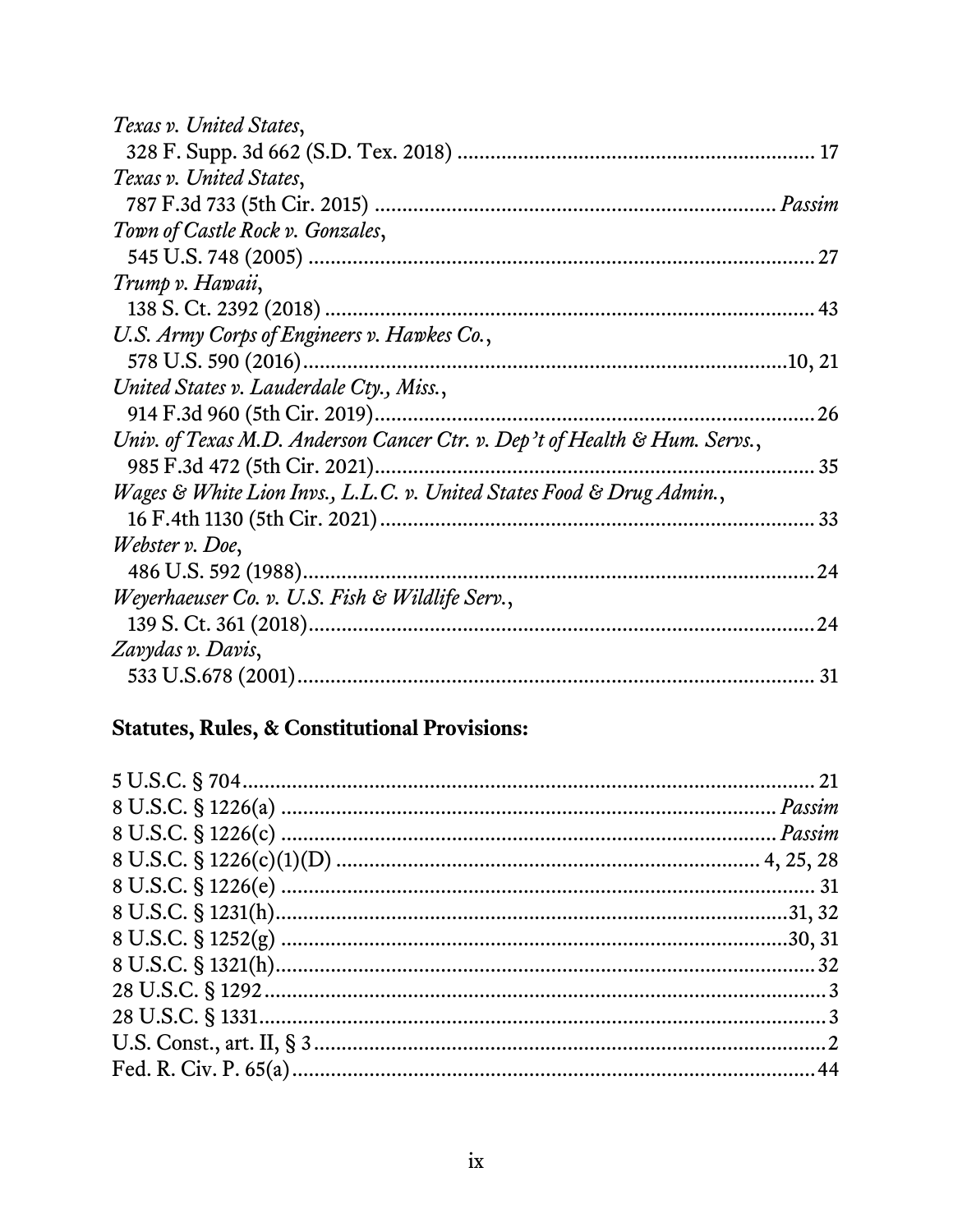#### **Introduction**

Federal law requires Appellants to detain certain criminal aliens—including those guilty of crimes of moral turpitude, aggravated felons, serious drug offenders, and terrorists. These aliens must be detained at a specific time—when they are released from criminal custody. Federal law likewise requires Defendants to detain aliens subject to a final order of removal during the removal period. The Supreme Court has repeatedly described these provisions as mandatory. But Appellants would prefer not to comply with these obligations, or even make a good faith attempt. Thus, they promulgated two Memoranda—issued on January 20 and February 18—that purport to relieve them of their statutory duties. At bottom, Appellants would simply prefer not to follow federal law.

This derogation of duty comes with significant costs. Not only does Appellants' failure to detain these aliens create substantial costs for the States, but it also risks the health, welfare, and well-being of the States' citizens by releasing aliens that Congress determined were likely to recidivate. *See Demore v. Kim*, 538 U.S. 510, 518 (2003) (explaining Congress recognized that "after criminal aliens were identified as deportable, 77% were arrested at least once more and 45%—early half—were arrested multiple times before their deportation proceedings even began").

It is also unlawful. "Congress did not set agencies free to disregard legislative direction in the statutory scheme that the agency administers." *Heckler v. Chaney*, 470 U.S. 821, 833 (1985). Under our system of government, "Congress makes laws and the President, acting at times through agencies like [DHS], 'faithfully execute[s]' them." *Util. Air Regul. Grp. v. E.P.A.*, 573 U.S. 302, 327 (2014) (alteration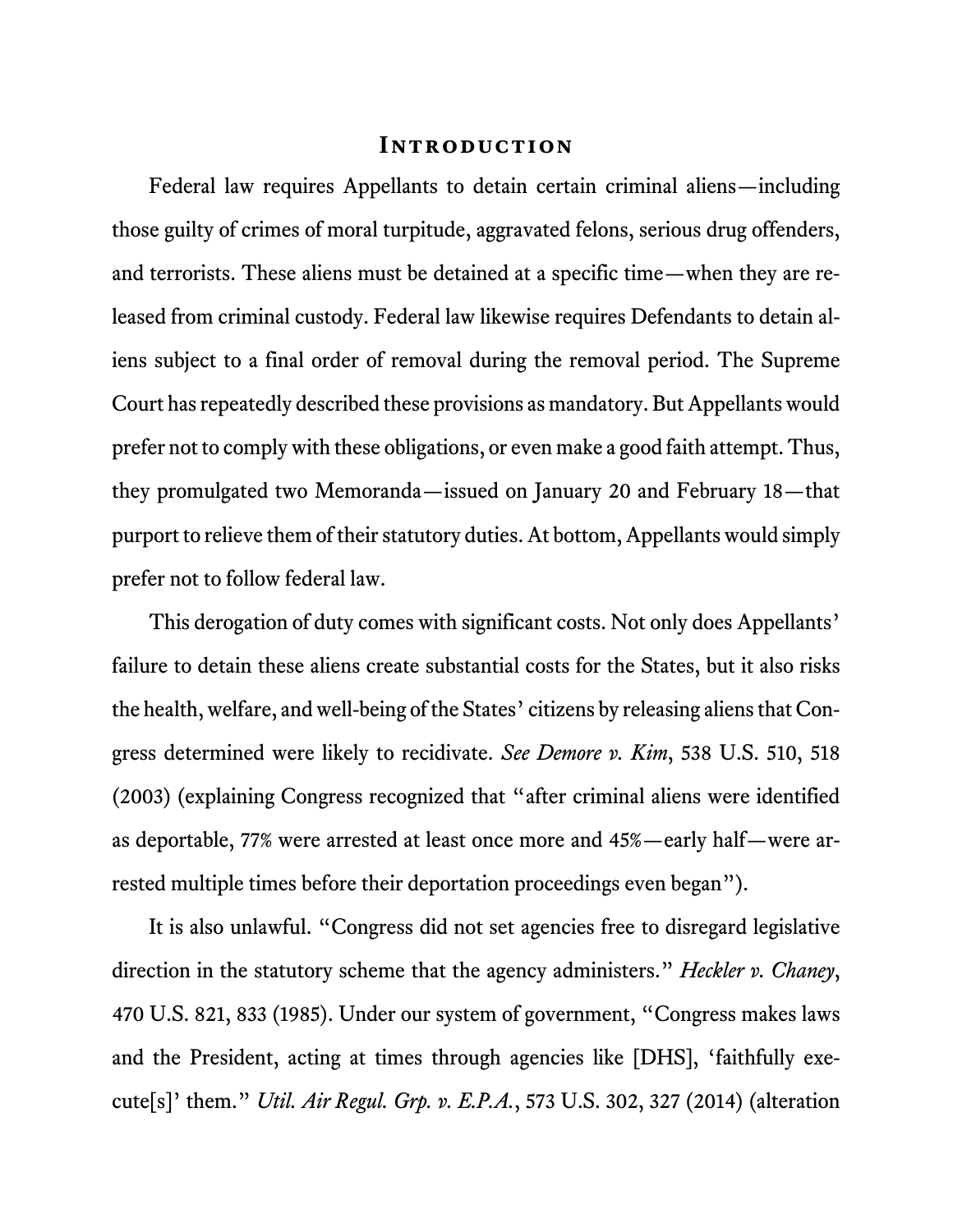in original) (quoting U.S. Const., art. II, § 3). "The power of executing the laws . . . does not include a power to revise clear statutory terms" even if the agency believes those terms "turn out not to work in practice." *Id.* 

In addition to violating Congress's straightforward command that certain aliens shall be detained, the Memoranda are also arbitrary and capricious and procedurally invalid. They are arbitrary and capricious both because they fail to explain how many of the factors considered relate to the problem before the agency, and because the agency failed to consider many aspects of the problem—including issues related to recidivism, costs incurred by the States, and whether the agency could have taken action within the ambit of the former policy. The Memoranda are procedurally invalid because they were issued without notice-and-comment procedures as the Administrative Procedure Act and this Court's precedent requires.

Finally, the States will suffer irreparable harm absent an injunction and the balance of equities and public interest weigh in favor of a preliminary injunction. As a result of the Memoranda, the States will suffer financial injuries that cannot be recovered. And there is no public interest in the enforcement of the Memoranda because they are unlawful agency action. *See League of Women Voters of United States v. Newby*, 838 F.3d 1, 12 (D.C. Cir. 2016).

The district court's issuance of a preliminary injunction should be affirmed.

#### **STATEMENT OF JURISDICTION**

The district court had jurisdiction under 28 U.S.C. § 1331. This Court has jurisdiction over the Appellants' appeal from the district court's grant of a preliminary injunction under 28 U.S.C. § 1292.

2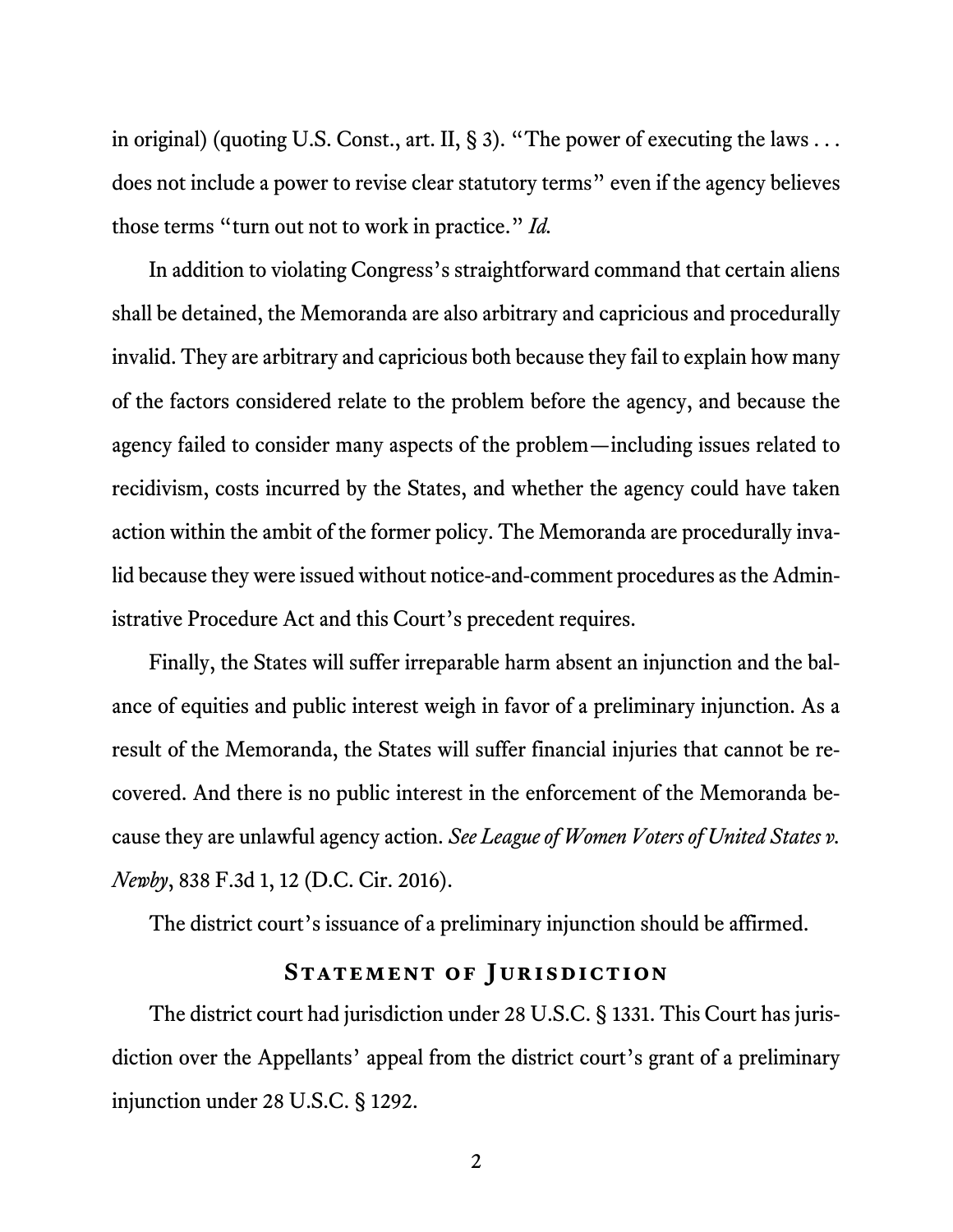#### **Issue Presented**

Federal law provides that Defendants "may" arrest and detain certain aliens, 8 U.S.C. § 1226(a), but requires that criminal aliens "shall" be "take[n] into custody" by DHS "when the alien is released" from criminal custody. *Id.* § 1226(c). These criminal aliens include those convicted of crimes of moral turpitude, *id.* § 1182(a)(2)(A), aggravated felons, *id.* § 1227(a)(2)(A)(iii), serious drug criminals, *id.* § 1227(a)(2)(B), and terrorists, *id.* § 1182(a)(3)(B). Federal law likewise requires that that Defendants "shall detain" an alien with a final order of removal "[d]uring the removal period." *Id.* § 1231(a)(2). The Supreme Court has repeatedly described Sections 1226(c) and 1231(a)(2) as mandatory. *Johnson v. Guzman Chavez*, 141 S. Ct. 2271, 2281 (2021); *Nielsen v. Preap*, 139 S. Ct. 954, 959 (2019); *Jennings v. Rodriguez*, 138 S. Ct. 830, 837 (2018); *Demore*, 538 U.S. at 517-18.

The issue presented is: whether the district court correctly entered a preliminary injunction enjoining the enforcement of two Memoranda that ignored Congress's express instruction that certain aliens shall be detained because they are contrary to law, arbitrary and capricious, and procedurally invalid.

#### **Statement of the Case**

#### **I. The Statutory Framework**

Through the INA, Congress made detention of some aliens discretionary. For example, Section 1226(a) provides that "an alien may be arrested pending a decision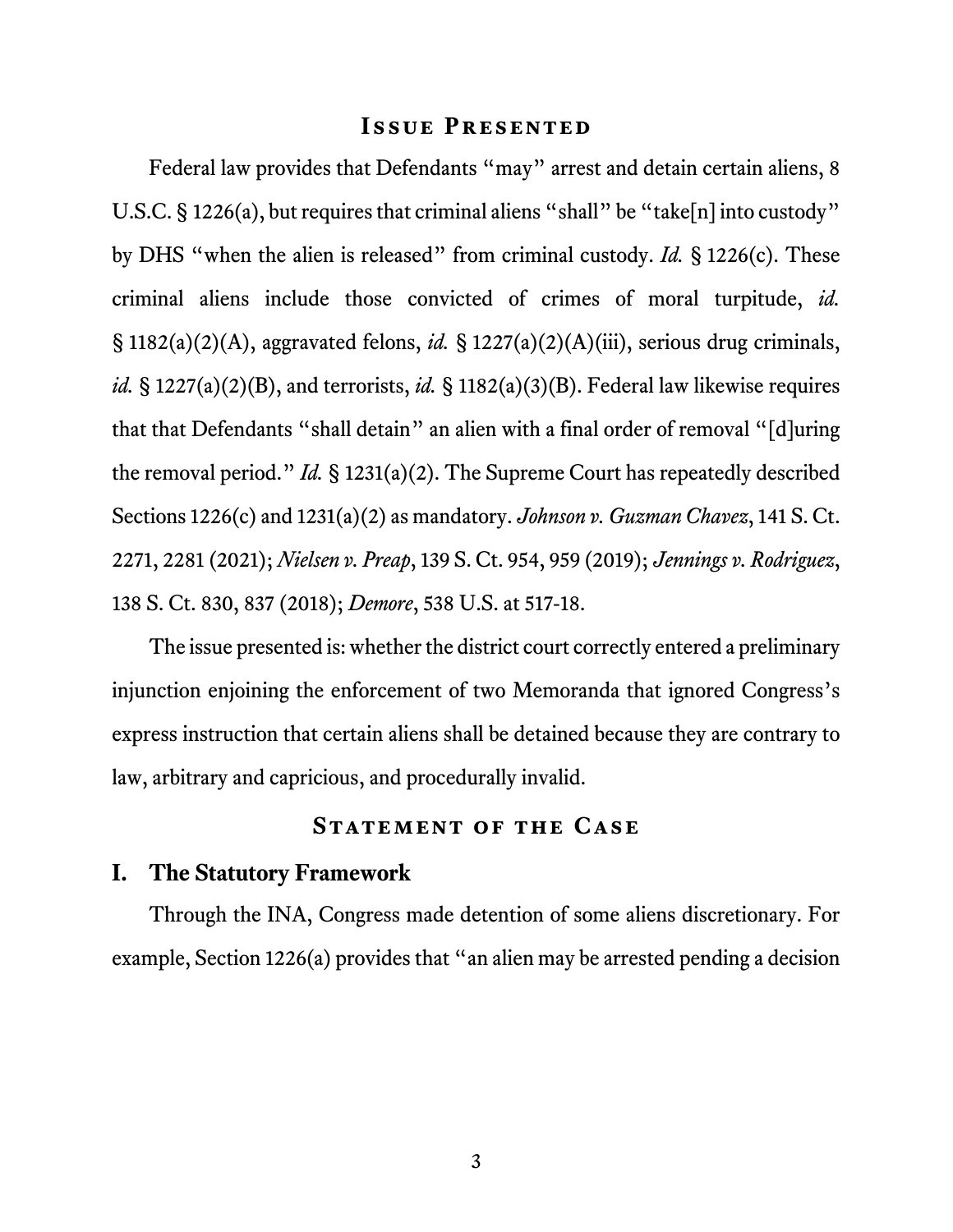on whether the alien is to be removed from the United States."<sup>1</sup> 8 U.S.C. § 1226(a). But through other provisions, Congress made detention of other aliens mandatory. For example, Section 1226(c) provides that "[t]he Attorney General shall take into custody any alien who" has committed certain crimes. 8 U.S.C. § 1226(c). These criminal aliens include those convicted of crimes of moral turpitude, *id.* § 1182(a)(2)(A), aggravated felons, *id.* § 1227(a)(2)(A)(iii), serious drug criminals, *id.* § 1227(a)(2)(B), and terrorists, *id.* § 1182(a)(3)(B). And Section 1231(a)(2) provides that "the Attorney General shall detain" an alien with a final order of removal "[d]uring the removal period." *Id.* § 1231(a)(2).

Both Section 1226 and Section 1231 also straightforwardly tell the executive when the provisions stating that certain aliens "shall" be detained are triggered. Aliens subject to Section 1231(a)(2) shall be detained "during the removal period" after entry of a final removal order. 8 U.S.C. § 1231(a)(2). And Section 1226(c) mandates detention for a criminal alien "when the alien is released" from criminal custody. 8 U.S.C.  $\S 1226(c)(1)(D)$ . Thus, the phrase "when the alien is released" triggers Appellants' mandatory duty to detain an alien rather than the beginning of removal proceedings under Section 1226(c).

Congress passed the current version of the INA "against a backdrop of wholesale failure by the INS to deal with increasing rates of criminal activity by aliens." *Demore*, 538 U.S. at 518. Congress considered evidence that "[o]nce released, more

<sup>&</sup>lt;sup>1</sup> While the statutes at issue generally refer to the duties of "the Attorney General," the obligations and authorities they create now belong to the Secretary and Department of Homeland Security.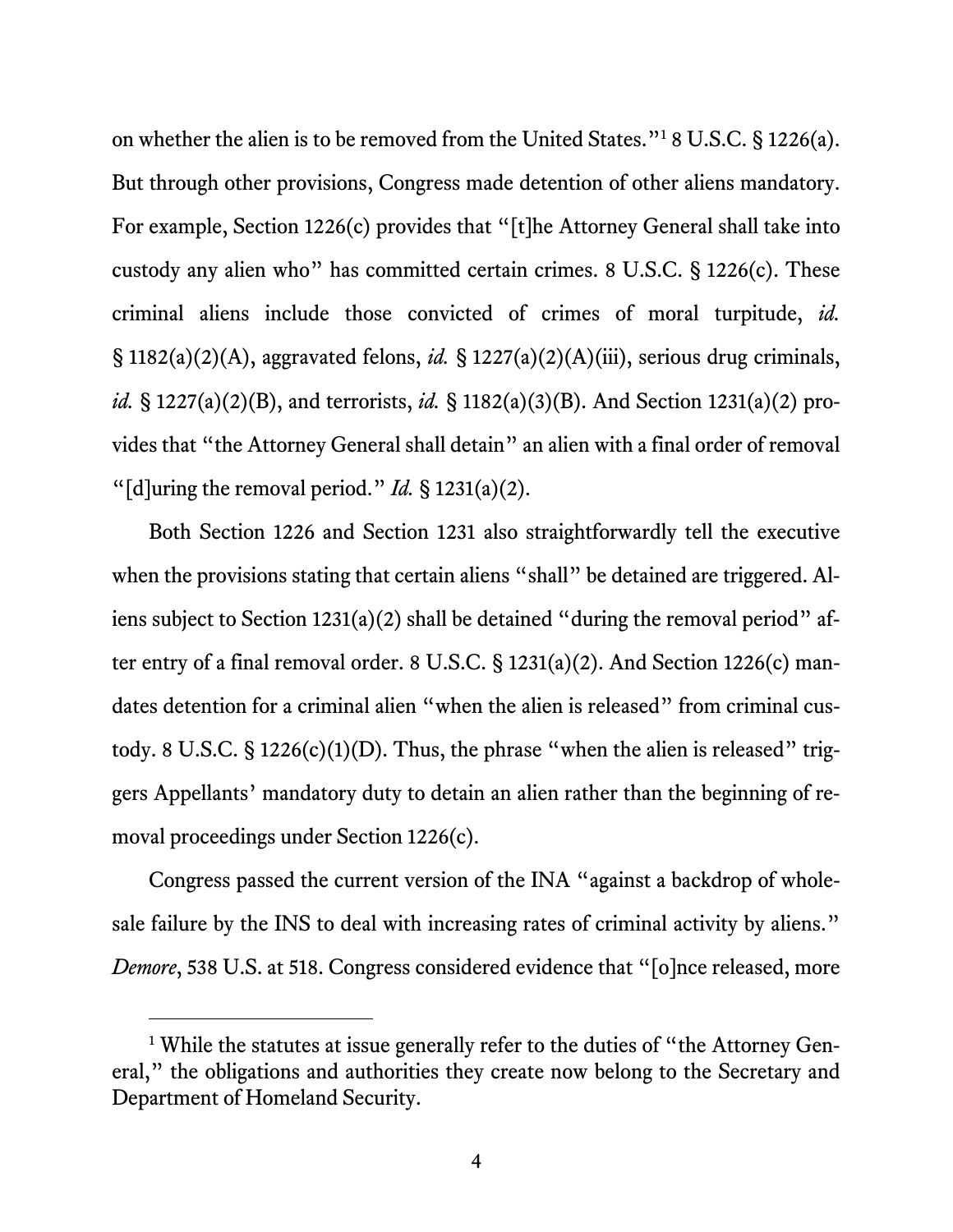than 20% of deportable criminal aliens failed to appear for their removal proceedings." *Id.* at 519. As a result, "after criminal aliens were identified as deportable, 77% were arrested at least once more and 45%—nearly half—were arrested multiple times before their deportation proceedings even began." *Id.* at 518. Thus, Congress amended the INA to "require[e] the Attorney General to detain a subset of deportable criminal aliens pending a determination of their removability." *Id.* at 521.

Thus, in discussing Section 1226(c), the Supreme Court has repeatedly described it as mandatory. "Section  $1226(c)$ ... carves out a statutory category of aliens who may *not* be released under § 1226(a)." *Jennings*, 138 S. Ct. at 837 (emphasis in original). Because "Congress has decided" that the Section 1226(a) "procedure is too risky in some instances" it "adopted a special rule for aliens who have committed certain dangerous crimes and those with connections to terrorism." *Nielsen*, 139 S. Ct. at 959. These criminal aliens "must be arrested 'when [they are] released' from custody on criminal charges." *Id.; see id.* at 960 ("Congress mandated that aliens who were thought to pose a heightened risk be arrested and detained without a chance to apply for release on bond or parole.).

The same is true for Section 1231(a)(2). Just last term, the Supreme Court confirmed that "[d]uring the removal period, detention is mandatory." *Johnson*, 141 S. Ct. at 2281.

#### **II. The January 20 And February 18 Memoranda**

Appellants issued two Memoranda on January 20 and February 18 that straightforwardly conflict with these requirements. Appellants began with the January 20 Memoranda. ROA.1297. *First*, it called for a "Department-wide review of policies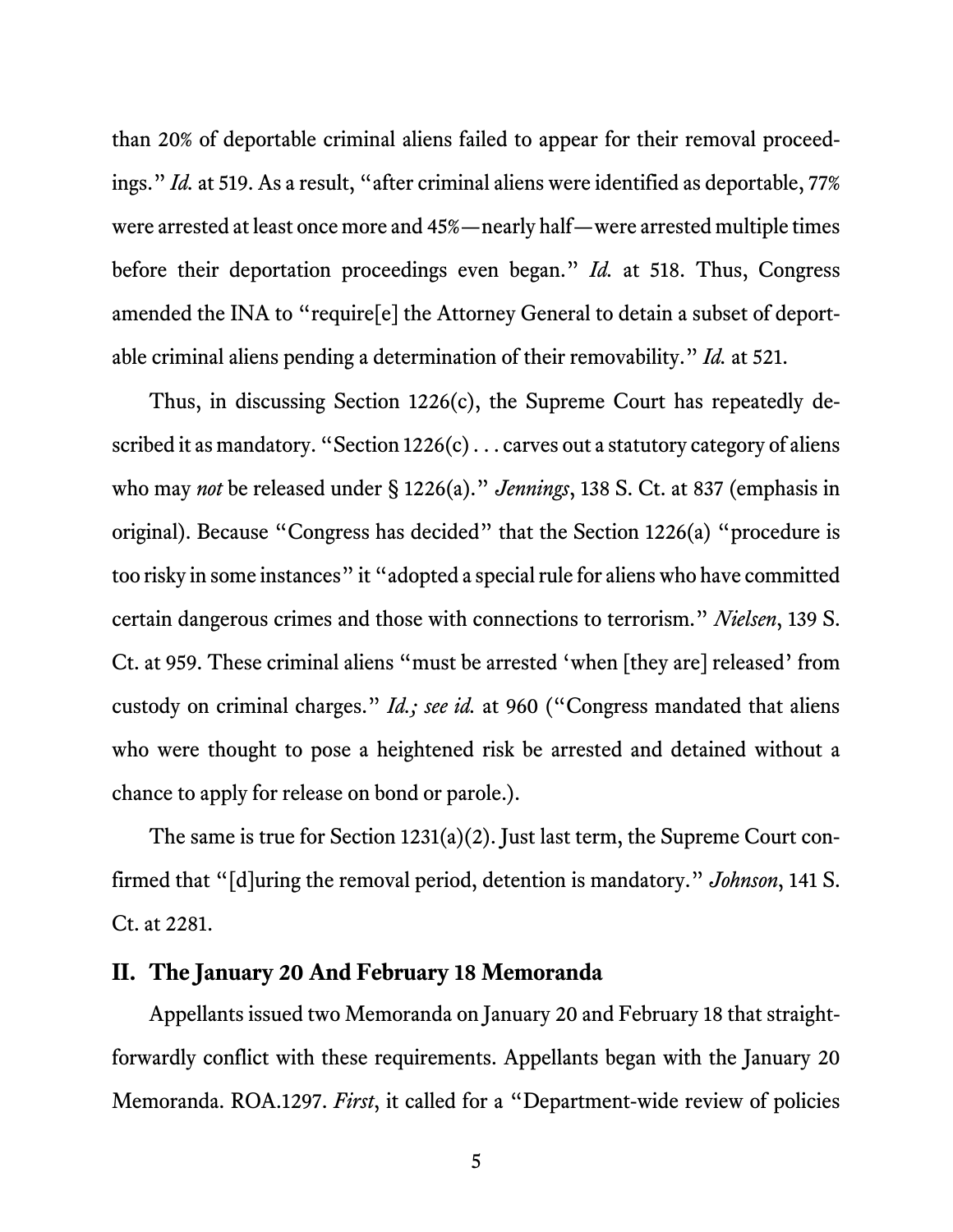and practices concerning immigration enforcement." ROA.1298. *Second*, it established "interim enforcement priorities." ROA.1298. *Third*, it "[d]irected an immediate pause on removals . . . for 100 days." ROA.1299.

This case concerns the second aspect of the January 20 Memorandum, which addresses enforcement priorities for "National security," "Border security," and "Public safety." ROA.1298-99. This portion of the January 20 Memorandum requires detention of aggravated felons who are determined to be threats to public safety, *id.*, but omits detention of aliens with final removal orders, criminal aliens convicted of drug offenses, or criminal aliens convicted of crimes of moral turpitude. *Contra* 8 U.S.C. § 1226(c), 1231(a)(2).

Appellants subsequently issued the February 18 Memorandum providing further "guidance" on these points. ROA.1300-01. The February 18 Memoranda establishes a two-tier system. *First*, it establishes three "priority categories" nearly identical to those from the January 20 Memorandum. ROA.1301-02. Aliens in those categories are "presumed" to be subject to enforcement action. *Second*, the February 18 Memorandum provides that aliens outside the "priority" categories are "presumed" *not* to be subject to enforcement action. ROA.1302. ICE Agents are required to go through a detailed pre-approval process before taking enforcement action against such aliens. ROA.1302.

The district court made findings of fact reviewable only for clear error that "ICE agents and officers will treat the Memorandum as a list of instructions rather than mere guidance." ROA.1422. This finding was amply supported: in only two months, Appellants rescinded 68 detainer requests for inmates held by the Texas Department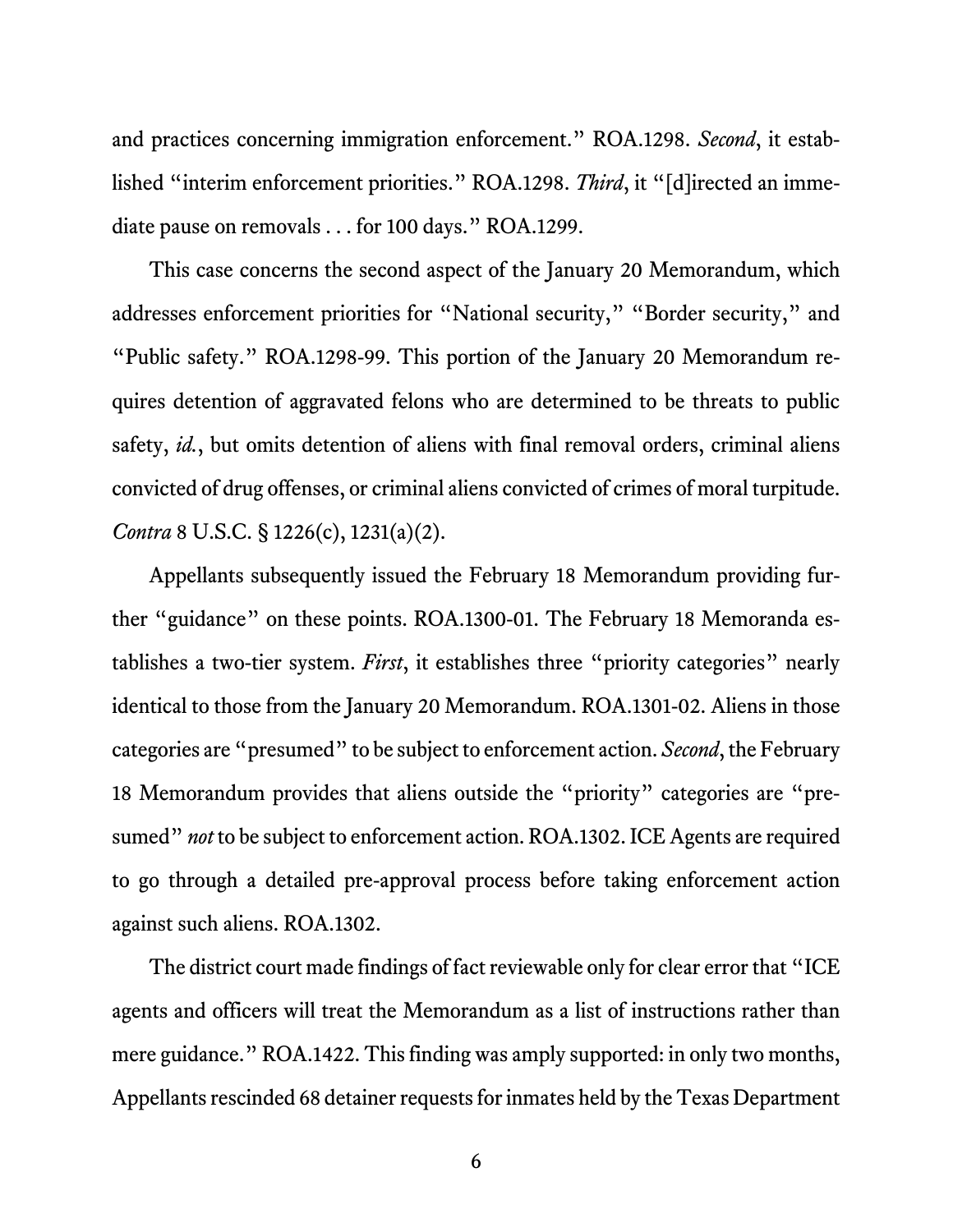of Criminal Justice—a dramatic departure from past practice. ROA.1307. These rescinded requests include aliens: convicted of sexually assaulting a child, stalking, evading arrest, forging a government financial instrument, theft, and impersonating a public servant. ROA.1307. A full 31 of those rescinded detainers were against drug offenders, including for offenses relating to possession, manufacture, and delivery of cocaine, methamphetamines, and marijuana. ROA.252-53. These are not simply low-level drug offenders. For example, four of the convictions involved possession of at least fifty pounds of marijuana; not one was convicted of a single offense related to possession of marijuana for personal use. ROA.251. Finally, at least six of the 68 inmates already had final orders of removal issued against them. This does not even consider inmates who must be detained pursuant to Section 1226(c) or Section 1231(a)(2) but who have not had a detainer issued at all; it only includes those detainers that were issued and then rescinded.

The situation is similar in Louisiana. The Louisiana Department of Public Safety and Corrections has identified four aliens who should have been issued detainers but were not, including aliens convicted of indecent behavior with juveniles and sexual battery, possession of fentanyl, and second degree battery. ROA.288-89.

#### **III. Prior Proceedings**

Faced with increased costs and concerns about the safety of their citizens, the States challenged the legality of the Memoranda and moved for a preliminary injunction. ROA.17-46; ROA.180-224. The district court rejected Appellants' challenges to its ability to hear the case (ROA.1304-88), and concluded that the Memoranda were contrary to law, arbitrary and capricious, and procedurally invalid. ROA.1389-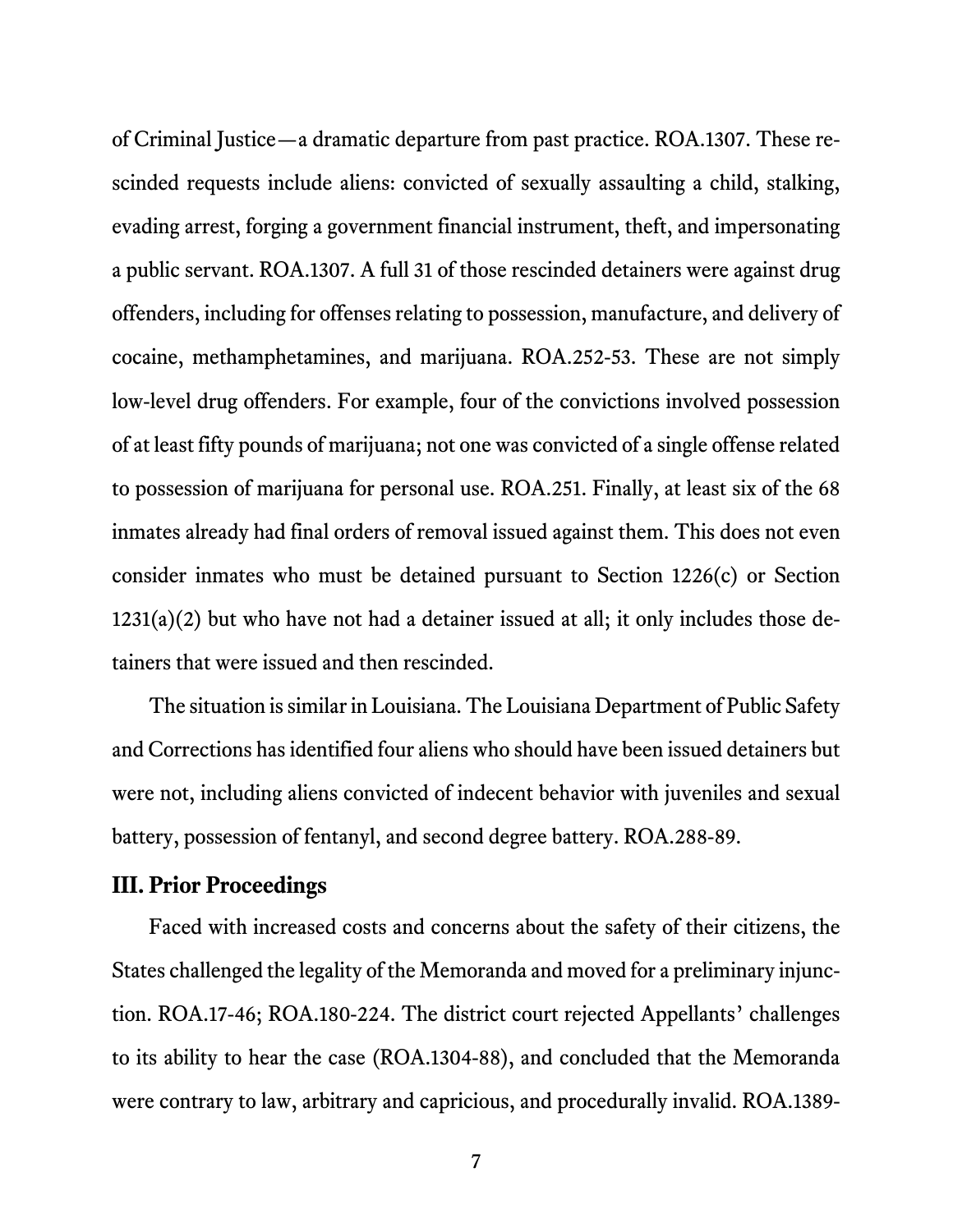1428.<sup>2</sup> The district court further concluded that the States would suffer irreparable harm and that the public interest and equities favored the States. ROA.1428-30. The district court entered a preliminary injunction preventing Defendants from enforcing the certain portions of the Memoranda. ROA.1435-1443.

Appellants immediately appealed and sought a stay from the district court. ROA.1446-47; ROA.1449-1458. The district court granted the motion in part while clarifying two important points. *First*, the court explained that "Defendants originally misunderstood the reporting requirements" contained in the district court's order granting the preliminary injunction "to be injunctive relief" but "they are not." ROA.1520. Instead, the district court explained that it would "us[e] the reporting requirements as a case-management tool to monitor compliance and gather information that would be relevant and helpful for the Court in making a final determination at trial." ROA.1520-21.

*Second*, the district court clarified that it "did not issue a positive preliminary injunction even though the Plaintiffs had requested such relief." ROA.1521. And counsel for Appellants confirmed that nothing in the "Preliminary Injunction requires the prosecution, removal, or detention of any person." ROA.1521. The district court further stayed its grant of a preliminary injunction until August 30, 2021. ROA.1521. It also allowed Appellants to suggest revisions to the reporting

 $2$  The district court expressly did not rule on the States' claims that (1) the Memoranda violate an agreement between the States and the Department of Homeland Security and (2) the "take care" clause of the Constitution. ROA.1288.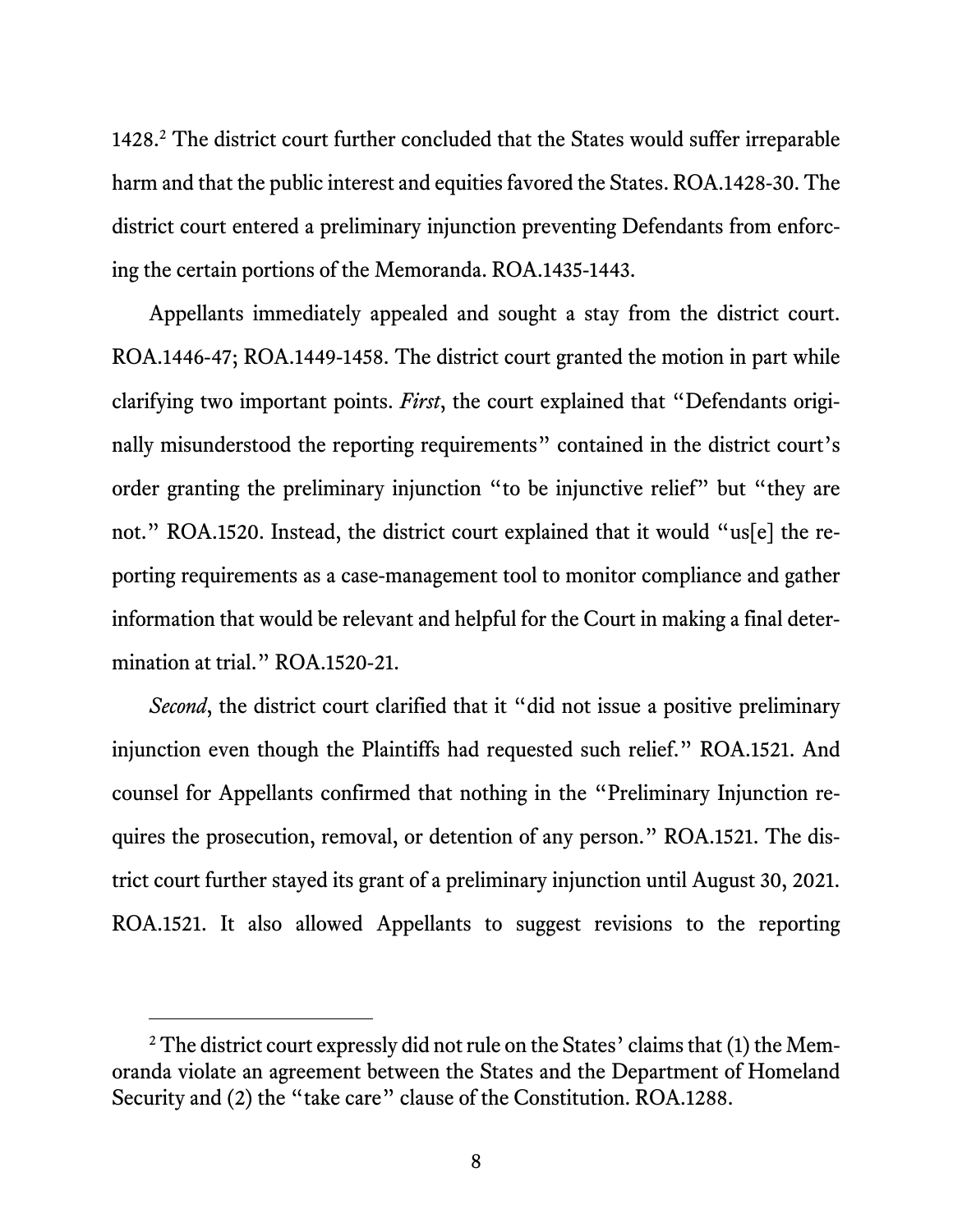requirements that accompanied the preliminary injunction and delayed the deadlines for compliance with those requirements until October. ROA.1524-26.

Appellants immediately sought emergency relief from this Court. After hearing oral argument on Appellants' emergency motion for a stay of the district court's injunction, a motions panel of this Court granted in part and denied in part Appellants' motion for a stay pending appeal. *Texas v. United States*, 14 F.4th 332, 334 (5th Cir. 2021). The States subsequently sought rehearing en banc of the motions' panel's decision. On November 30, the En Banc Court granted the States request for rehearing en banc and vacated the motions' panel's opinion. *Texas v. United States*, No. 21- 40618, 2021 WL 5578015 (5th Cir. Nov. 30, 2021).

This appeal followed.

#### **Summary of the Argument**

The district court's decision to issue a preliminary injunction should be affirmed.

First, the States have standing to challenge the January 20 and February 18 Memoranda. Those Memoranda impose a variety of costs on the States—including costs associated with increased detention of criminal aliens by the States and other law enforcement costs. These costs are injury in fact, fairly traceable to the Memoranda, that are redressable by the preliminary injunction. *Texas v. United States*, 809 F.3d 134, 748 (5th Cir. 2015). The States also suffer costs stemming from the Memoranda related to the provision of public education and healthcare, both of which are independently sufficient to demonstrate standing. If that were not enough, the States have a quasi-sovereign interest "in the well-being of [their] populace." Alfred L.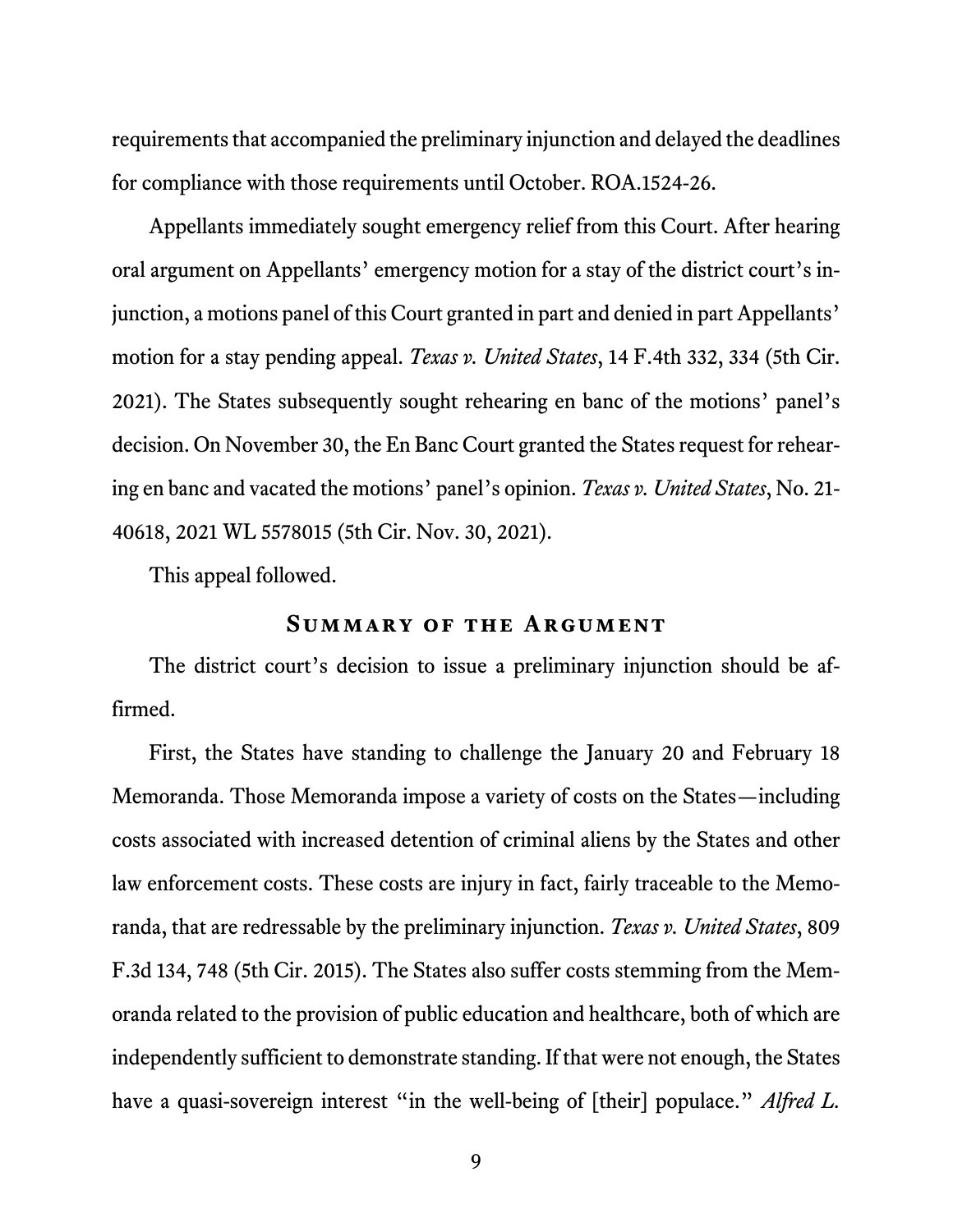*Snapp & Son, Inc. v. Puerto Rico, ex rel., Barez*, 458 U.S. 592, 602 (1982). That includes an interest in protecting their citizens' "well-being—both physical and economic"—from crime caused by Defendants' failure to detain criminal aliens. *Id.* at 607. The States are also entitled to special solicitude in the standing analysis, as the district court correctly held.

Appellants numerous objections to judicial review in this case are unavailing. The Memoranda are final agency action because they both "mark the consummation of the agency's decisionmaking process," *U.S. Army Corps of Engineers v. Hawkes Co.*, 578 U.S. 590, 597 (2016) (quoting *Bennett v. Spear*, 520 U.S. 154, 177-78 (1997)), and are "action[s] . . . by which 'rights or obligations have been determined,' or from which 'legal consequences will flow.'" *Bennett*, 520 U.S. at 178 (quoting *Port of Boston Marine Terminal Assn. v. Rederiaktiebolaget Transatlantic*, 400 U.S. 62, 71  $(1970)$ .

The Memoranda represent the consummation of the agency's decisionmaking process because they were effective immediately and applied to all enforcement actions. The district court had little difficulty concluding that this immediacy and broad application was sufficient. Legal consequences flow from the Memoranda because, as the district court found, ICE agents will view the Memoranda "as a list of instructions rather than mere guidance." ROA.1422. This Court has held that is sufficient to show that legal consequences flow from an action. *Texas v. E.E.O.C.*, 933 F.3d 433, 442 (5th Cir. 2019) (holding "legal consequences flow from" an agency action that "binds its staff.").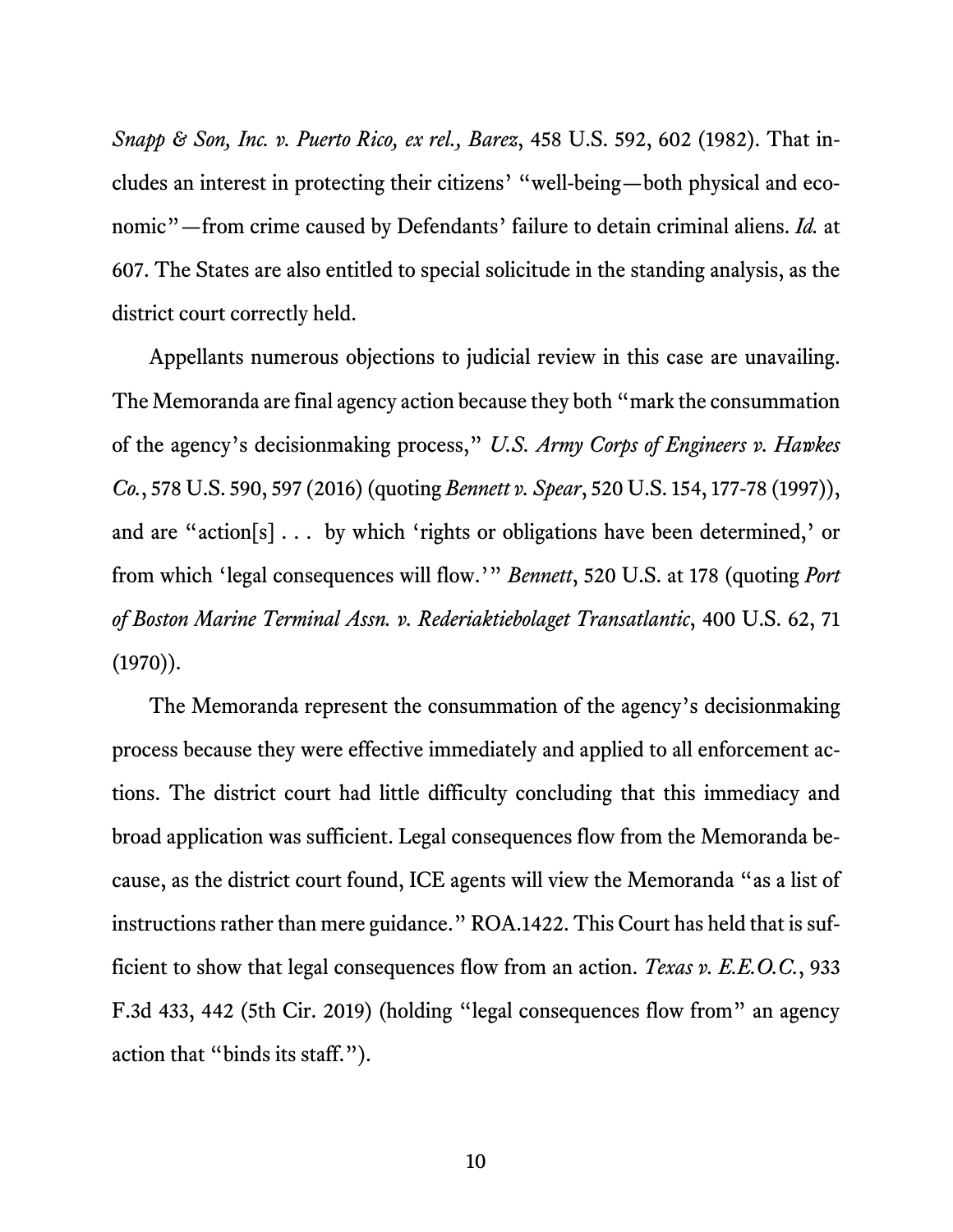The Memoranda also do not represent actions committed to agency discretion by law. "Congress did not set agencies free to disregard legislative direction in the statutory scheme that the agency administers." *Heckler*, 470 U.S. at 833. By employing the mandatory "shall"—contraposed against the permissive "may"—in Sections 1226(c) and 1231(a)(2), Congress made clear that these provisions are mandatory. Rather than being committed to agency discretion, the priorities set forth in the Memoranda simply violate federal law. The States are within the zone of interest of the INA and none of the several would-be statutory bars to judicial review are availing for Appellants.

On the merits, the Memoranda are contrary to law, arbitrary and capricious, and procedurally invalid for failing to go through notice-and-comment procedures. The Memoranda are contrary to law because they transgress Congress's express commands in Sections 1226(c) and 1231(a)(2) that certain aliens "shall" be detained.

The Memoranda are arbitrary and capricious both because they failed to explain how what the agency considered was relevant to the problem and because the Memoranda on their face reflect a failure to consider important aspects of the problem.

The Memoranda fail to tie many of the factors considered to the policy ultimately pursued. While the February 18 Memorandum mentions "ongoing litigation in various fora," it did not offer "even a brief explanation of how" that litigation "affected the Government's decisionmaking." ROA.1394. The "Government's ... desire to ensure that eligible aliens may be afforded relief from removal . . . likewise lacks any rational connection to the" Memoranda. ROA.1395. The same is true for considerations related to relationships with other sovereigns and COVID-19.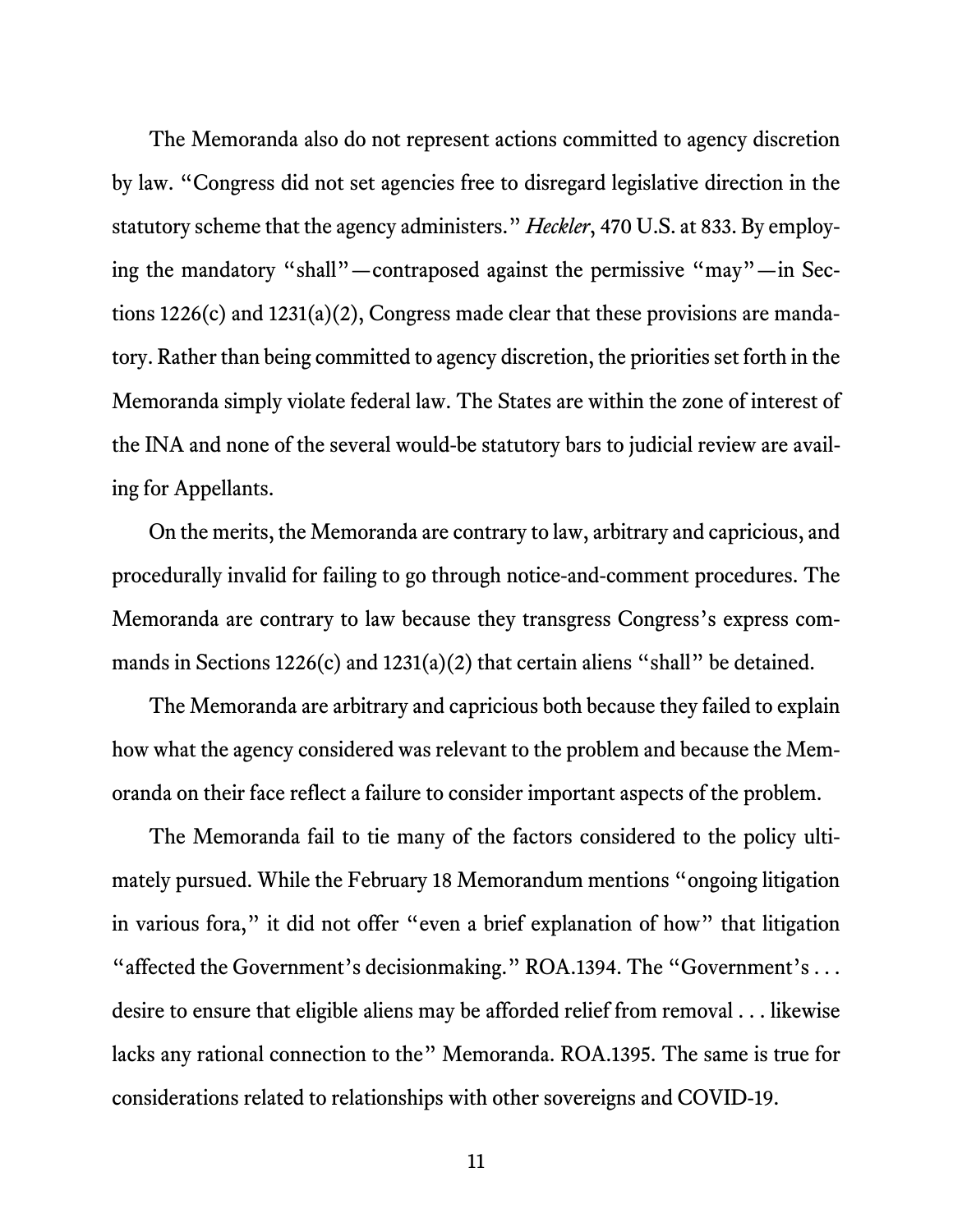Second, the Memoranda fail to consider several relevant aspects of the problem. These include the prospect of recidivism among criminal aliens not detained, the States' costs and expenses, and policies that would have retained congressionally mandated detention of criminal aliens and aliens with final removal orders. Failure to consider these "important aspect[s] of the problem" is fatal on arbitrary and capricious review. *Motor Vehicle Mfrs. Ass'n of U.S., Inc. v. State Farm Mut. Auto. Ins. Co.*, 463 U.S. 29, 43 (1983).

Finally, the Memoranda are procedurally invalid because they did not go through notice-and-comment procedures. Exemptions to notice and comment rulemaking "must be narrowly construed and if a rule is substantive, all notice-and-comment requirements must be adhered to scrupulously." *Texas v. United States*, 787 F.3d 733, 762 (5th Cir. 2015). This Court "consider[]s two criteria to determine whether a purported policy statement is actually a substantive rule: whether it (1) impose[s] any rights and obligations and (2) genuinely leaves the agency and its decisionmakers free to exercise discretion." *Id.* at 762-63 (cleaned up).

The Memoranda create rights and obligations at least by (1) causing Appellants to abdicate their statutory duties, (2) creating financial obligations for the States, and (3) affecting the rights of some aliens already in detention, as some courts have already recognized. And the Memoranda do not leave the agency and its decisionmakers free to exercise genuine discretion because, as discussed above, the district court found that ICE agents will view the Memoranda as instructions rather than guidance.

The district court also correctly held that the States suffer irreparable harm and the balance of the equities and public interest weigh in favor of the States. The States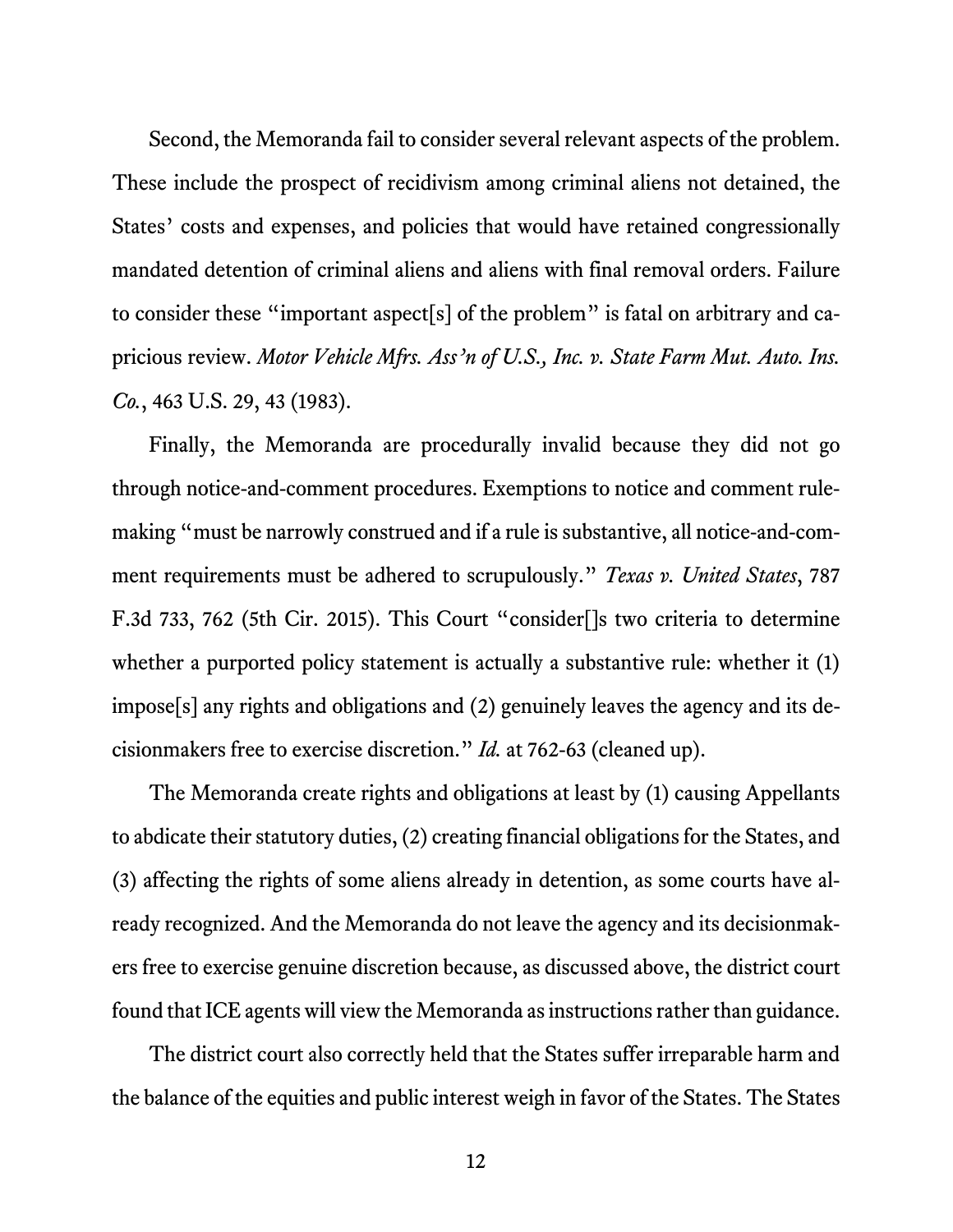suffer irreparable harm because the Memoranda cause them to expend funds that they cannot recover. The States also suffer irreparable harm through damage to their law enforcement and public safety interests. And the public interest and the balance of the equities tip in the States favor because Appellants have no interest in the enforcement of the illegal Memoranda; rather, the public interest and equity is served by compliance with the law. *See League of Women Voters of United States v. Newby*, 838 F.3d 1, 12 (D.C. Cir. 2016) ("There is generally no public interest in the perpetuation of unlawful agency action."); *N.Y. Progress & Prot. PAC v. Walsh*, 733 F.3d 483, 488 (2d Cir. 2013) (recognizing that government officials "do[] not have an interest in the enforcement of an unconstitutional law")

Finally, the scope of the district court's injunctive relief was proper. Appellants had all the notice and opportunity to be heard that the Federal Rules of Civil Procedure require, an injunction (rather than vacatur or remand) was the appropriate remedy, nationwide injunctive relief was appropriate both to maintain the uniformity of the immigration laws and to afford the States full relief, and the district court did not err by imposing reporting requirements as a case management tool and in anticipation of trial.

#### **Standard of Review**

This Court "review[s] a preliminary injunction for abuse of discretion." *Texas v. United States*, 809 F.3d 134, 150 (5th Cir. 2015) (quoting *Sepulvado v. Jindal*, 729 F.3d 413, 417 (5th Cir.2013)). "[F]indings of fact are subject to a clearly-erroneous standard of review, while conclusions of law are subject to broad review and will be reversed if incorrect." *Id.* (quoting *Sepulvaldo*, 729 F.3d at 417).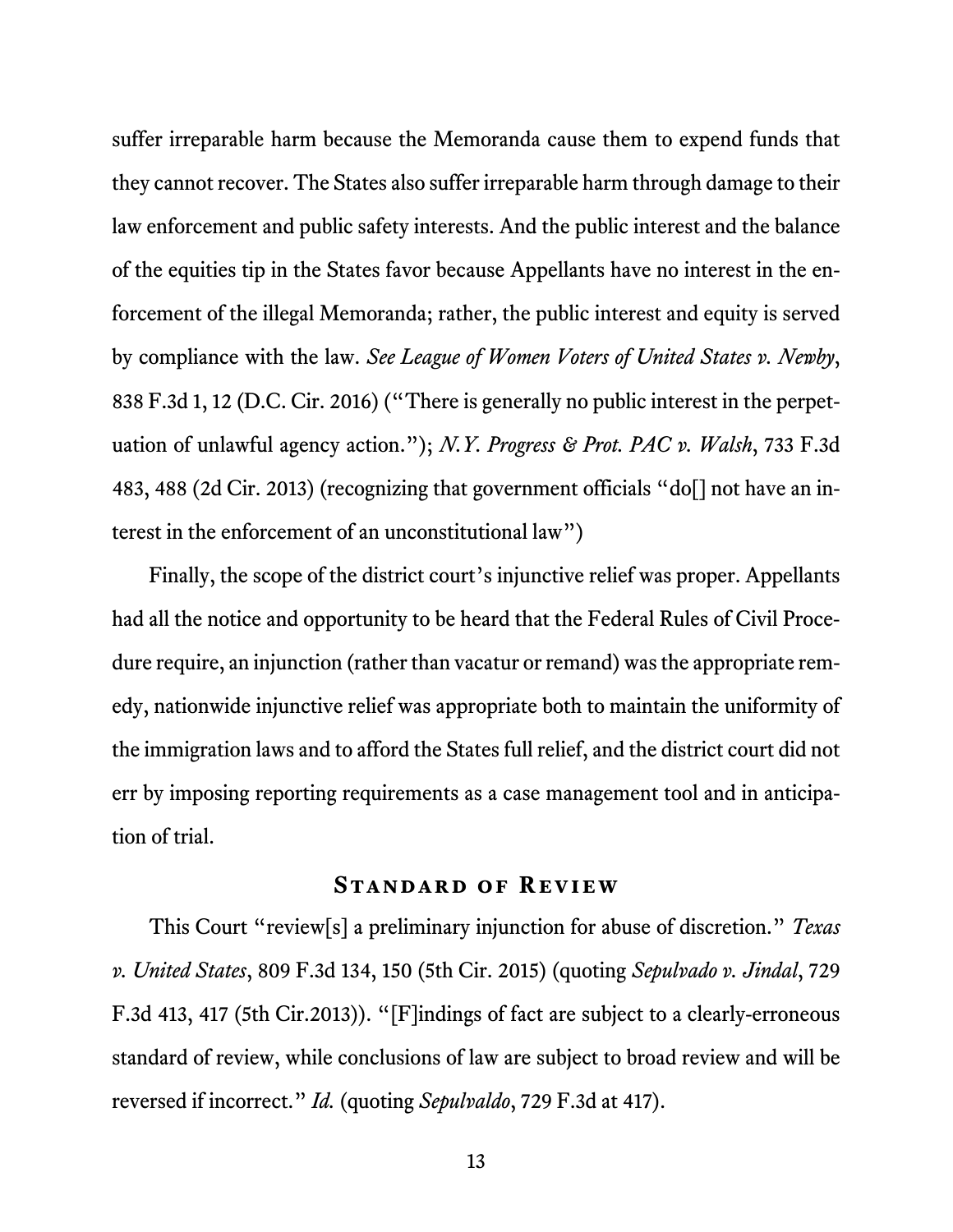#### **ARGUMENT**

"The four elements a plaintiff must establish to secure a preliminary injunction are: "(1) a substantial likelihood of success on the merits, (2) a substantial threat of irreparable injury if the injunction is not issued, (3) that the threatened injury if the injunction is denied outweighs any harm that will result if the injunction is granted, and (4) that the grant of an injunction will not disserve the public interest." *Janvey v. Aguire*, 647 F.3d 585, 595 (5th Cir. 2011) (quoting *Byrum v. Landreth*, 566 F.3d 442, 445 (5th Cir. 2009). The district court correctly concluded that the States satisfy this standard and were entitled to a preliminary injunction.

#### **I. The States Have Standing.**

Standing requires "an injury that is 'concrete, particularized, and actual or imminent; fairly traceable to the challenged action; and redressable by a favorable ruling.'" *Texas*, 809 F.3d at 150 (quoting *Clapper v. Amnesty Int'l USA*, 568 U.S. 398, 410 (2013)). The States easily meet this standard.

#### **A. The States have suffered injury in fact.**

1. The district court made findings amply supported by the record showing that the State suffer injury in fact. The States have injury in fact because they have shown "an invasion of a legally protected interest" that is "concrete," "particularized," and "actual or imminent, not conjectural or hypothetical." *Spokeo v. Robins*, 136 S.Ct. 1540, 1548 (2016) (quoting *Lujan v. Defs. of Wildlife*, 504 U.S. 555, 560 (1992)).

The States presented and the district court made findings regarding concrete injuries from the Memoranda from increased detention and other law enforcement costs. ROA.1311-12. This injury more than satisfies this Court's precedent, which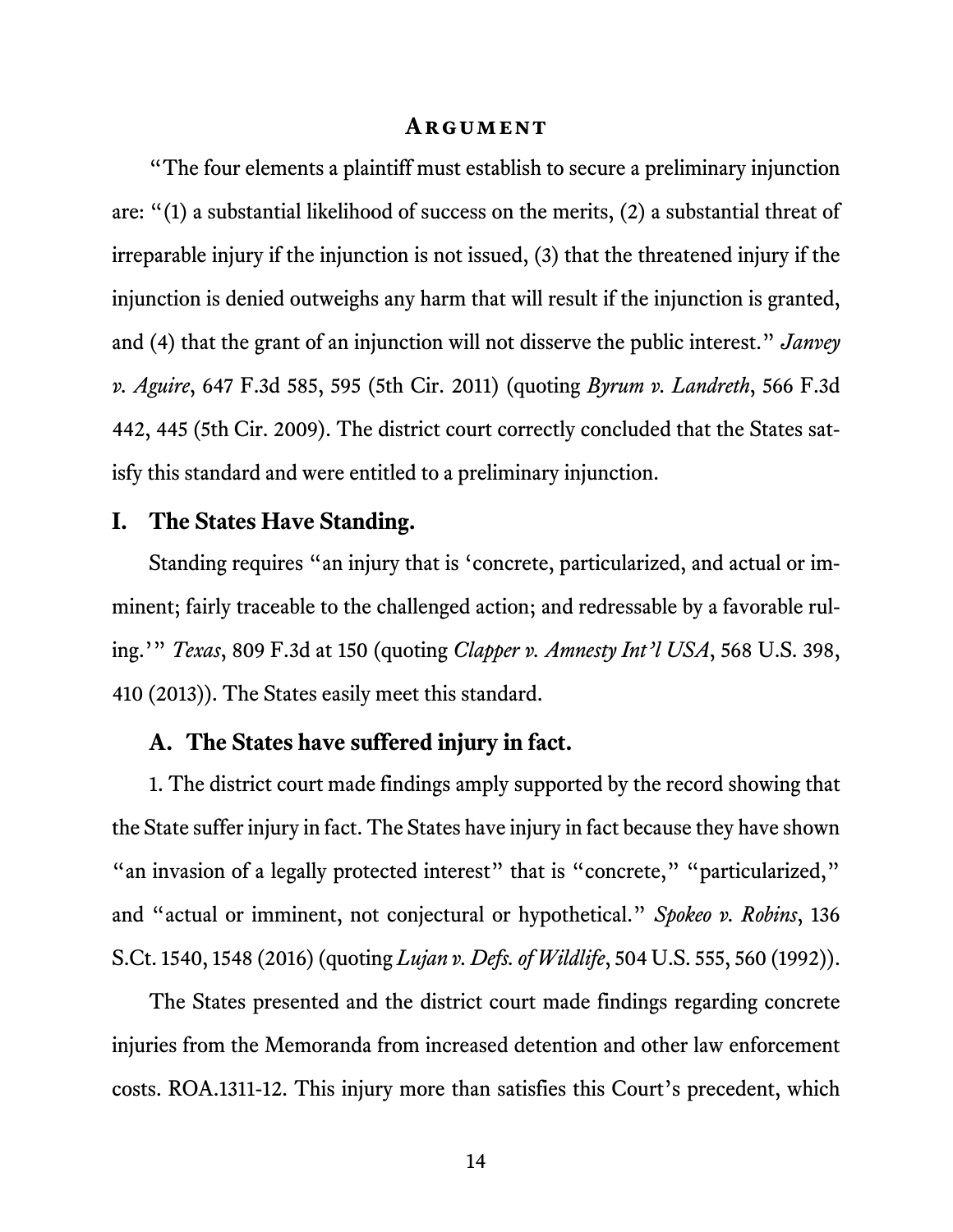has found standing based on costs Texas would incur issuing more driver's licenses to aliens who would remain in Texas. *Texas*, 787 F.3d at 748. As this Court has held, such "a financial loss generally constitutes an injury" for standing purposes. *Id.* at 748; *see also Texas v. Biden*, 10 F.4th 538, 546-47(5th Cir. 2021) (explaining "factual findings regarding educational, healthcare, and correctional costs provide equally strong bases for finding cognizable, imminent injury.").

These detention costs manifest in multiple ways, as the district court recognized. First, and most straightforwardly, the district court found that "during just the first two months following the issuance of the January 20 Memorandum, ICE rescinded detainers for 68 aliens housed within Texas's detention facilities" including for "aliens who were convicted of possessing over fifty pounds of a narcotic, manufacturing over 400 grams of methamphetamine, theft, intoxication, assault with a vehicle, and sexual assault of a child." ROA.1306. In addition to retainers that have were issued and have been rescinded, detainers have not been issued at all of other aliens who otherwise would have been issued but for the Memoranda.

Because on average "Texas spends \$62.34 per day per inmate in its detention facilities," and may be required to itself detain aliens whose detainers have been rescinded longer than it otherwise would, the costs associated with the rescinded detainers constitute injury in fact. The same is true where Appellants have never issued a detainer at all but would have but for the Memoranda. The States need not provide an exact number or show millions of dollars in harm. "For standing purposes, a loss of even a small amount of money is ordinarily an 'injury.'" *Czyzewski v. Jevic Holding Corp.*, 137 S. Ct. 973, 983 (2017).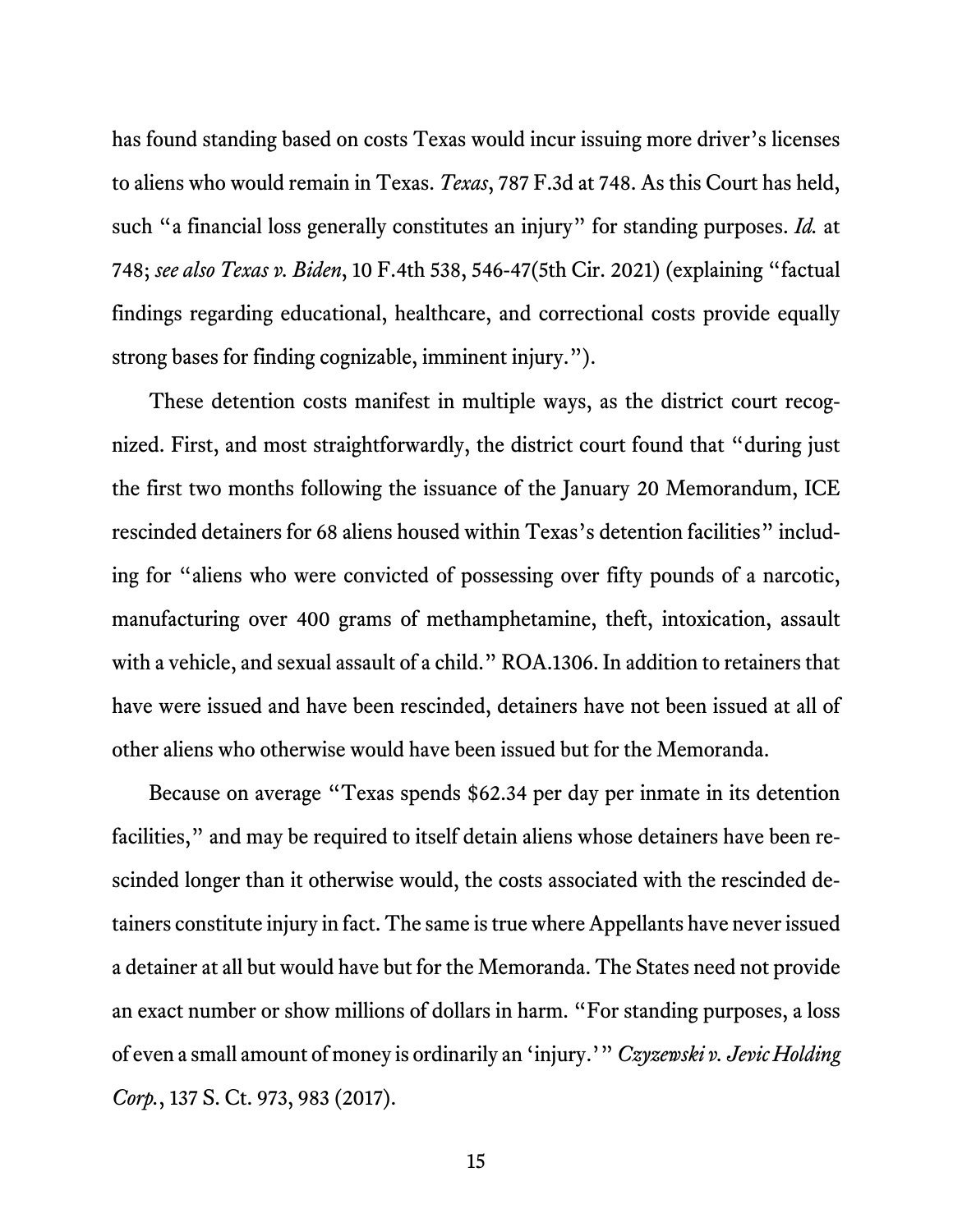Second, the district court recognized that the States would suffer increased costs through recidivism of aliens that otherwise would have been detained but will not be under the Memoranda. ROA.1311-12. As the district court explained, Appellants "do[] not seriously refute the Memoranda will result in 'a drop' in immigration enforcement actions." ROA.1307. The Supreme Court has recognized that "deportable criminal aliens who remained in the United States often committed more crimes before being removed." *Demore*, 538 U.S. at 518. Indeed, that is why Congress mandated their detention. *See id.* at 525 n.9 (noting that Congress considered previous criminal convictions "relevant to future dangerousness"). Aliens who would have been detained by Appellants but are not because of the Memoranda increase the States' costs related to law enforcement.

2. Even if that were insufficient (and it is not), the increased danger to public safety that result from Appellants ignoring Sections 1226(c) and 1231(a)(2) is also an interest judicially cognizable for States—giving rise to *parens patriae* standing. ROA.1312-20. Each State has a quasi-sovereign interest "in the well-being of its populace." *Alfred L. Snapp & Son*, 458 U.S. at 602. That includes the States' interests in protecting their citizens' "well-being—both physical and economic"—from harm caused by Appellants' failure to detain criminal aliens. *Id.* at 607. Because the States are "asserting rights under federal law rather than attempting to protect [their] citizens from the operation of federal statutes," they can bring such claims against federal defendants. *Texas v. United States*, 328 F. Supp. 3d 662, 697 (S.D. Tex. 2018); *see also Texas v. United States*, 86 F. Supp. 3d 591, 625–26 (S.D. Tex.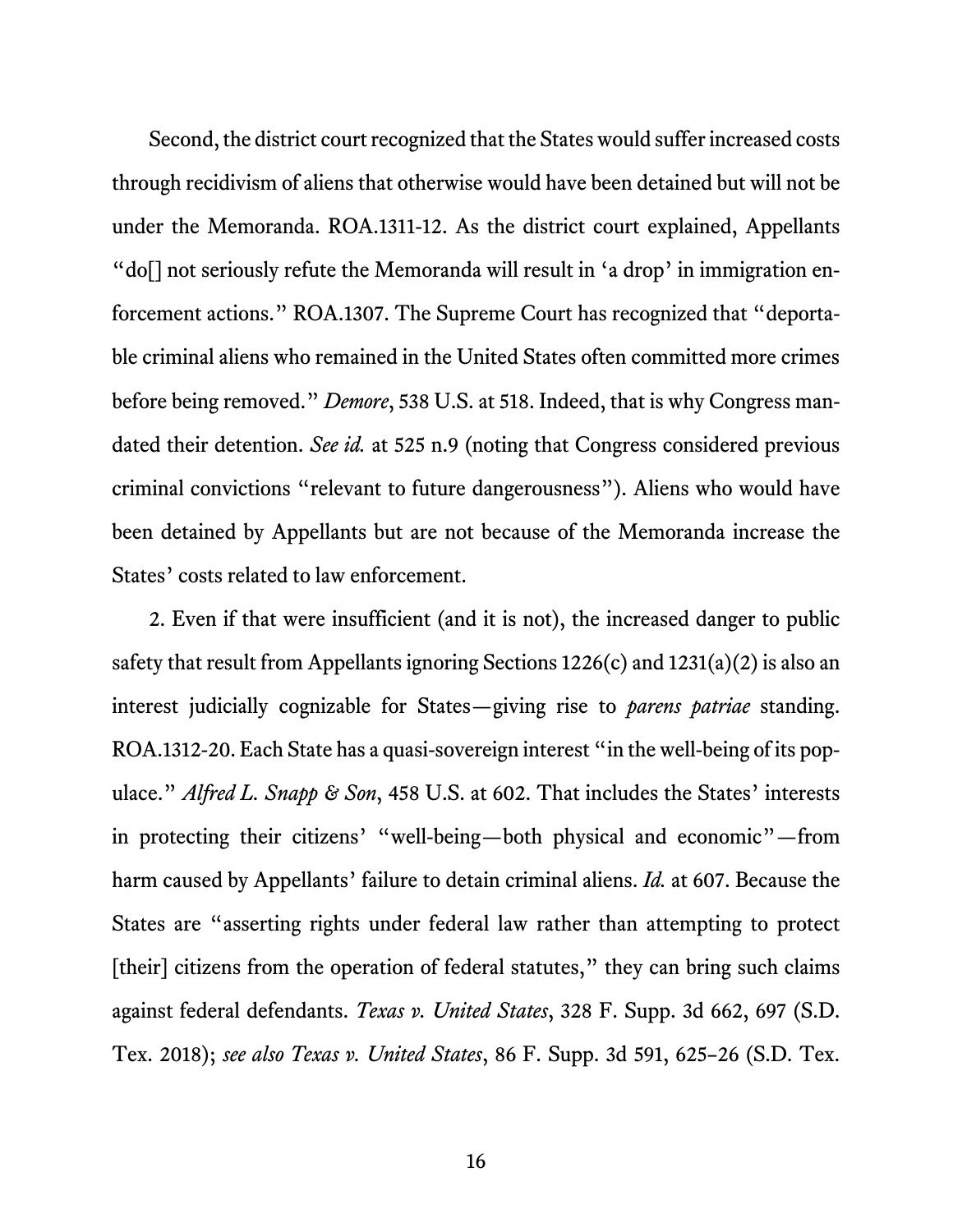2015), *aff'd*, 809 F.3d 134 (5th Cir. 2015), *aff'd by an equally divided court*, 136 S. Ct. 2271 (2016) (*mem.*).

3. The States also have standing based on increased costs associated with providing a federally mandated education to some aliens who would have been detained but for the Memoranda and through costs associated with providing healthcare to those same aliens. ROA.214-16. In entering its preliminary injunction, the district court did not evaluate these bases for standing. ROA.1312. But they nonetheless provide an alternative basis to affirm the judgment of the district court. When Appellants fail to take custody of aliens set to be released by the Texas Juvenile Justice Department, those who have not yet graduated attend public schools. ROA.288-89. And the States must also expend resources on healthcare costs for aliens who are not detained. ROA.273-76. So long as the States expend some money on aliens who would otherwise have been detained but are not pursuant to the Memoranda, that expenditure also suffices to establish standing. *Czyzewski*, 137 S. Ct. at 983.

## **B. The States' injury is actual and imminent and fairly traceable to the Memoranda.**

The district court also correctly concluded that these injuries were traceable to Appellants' actions in promulgating the Memoranda. ROA.1320-26. First, because the States suffer injury as a direct result of detainers either being rescinded or not issued at all because of the Memoranda, traceability is straightforward. These harms are directly attributable to application of the Memoranda.

Moreover, for harms associated with increased costs related to detention and crime, the district court concluded that "the link between the States' alleged harm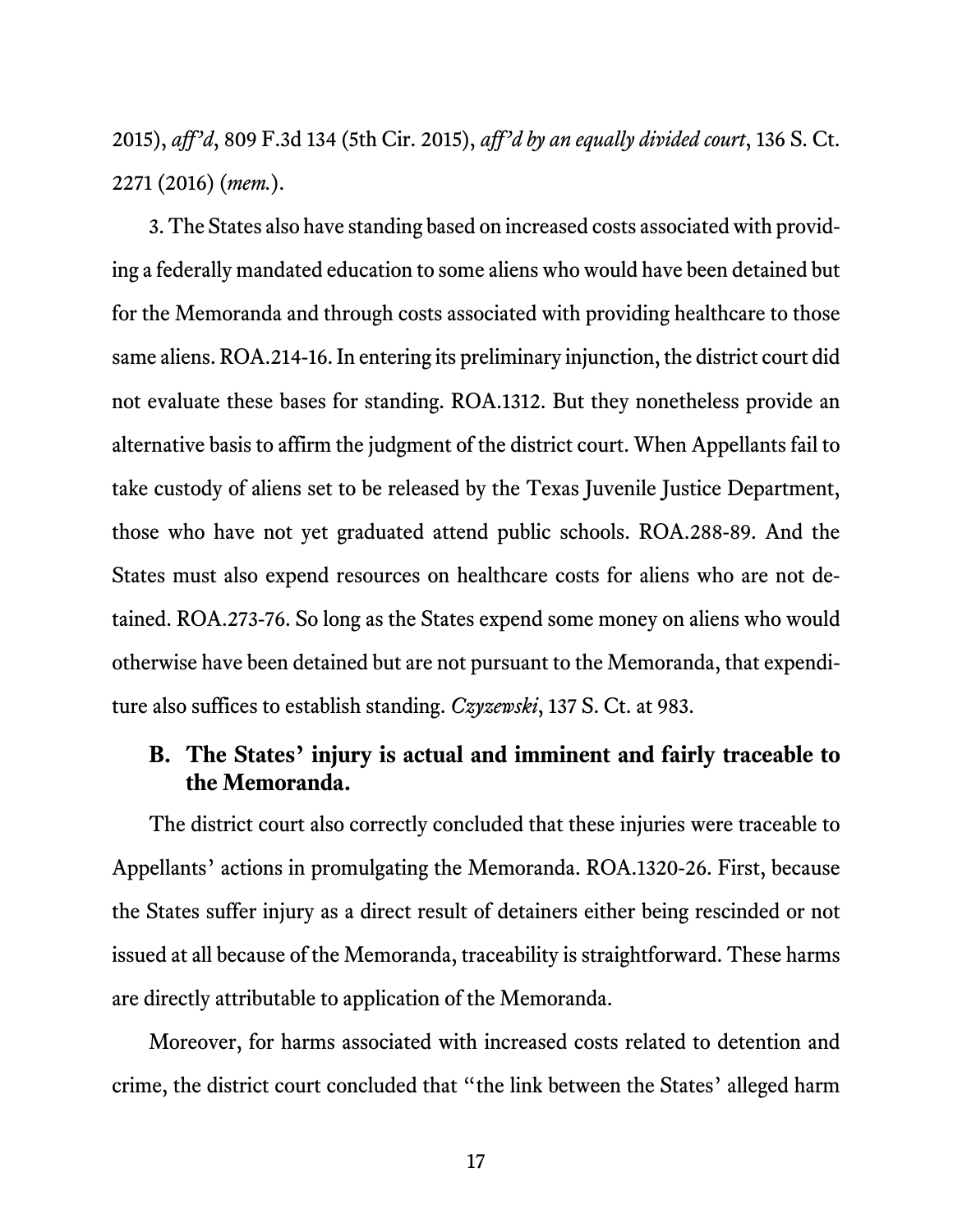and the Memoranda is virtually unassailable." ROA.1322. This was because "the undisputed evidence demonstrates that the Memoranda are *already* causing a dramatic increase in the volume of criminal aliens released into the public." ROA.1322. Because "the States present[ed] evidence of criminal alien and state felon recidivism through a Texas Sheriff and DOJ's own dataset, Supreme Court precedent citing the congressional record making similar findings as to criminal aliens," and evidence of (limited) federal reimbursement to States that themselves detain criminal aliens, the district court had no trouble concluding that "the federal government has long acknowledged that states like Texas incur financial harm as a direct result of the unlawful behavior of criminal aliens." ROA.1323-24. Because the Memoranda decrease the number of aliens detained, those injuries are traceable to the defendants actions.

This is all that is required.<sup>3</sup> "The causal chain is easy to see." *Texas*, 10 F.4th at 548. Because some criminal aliens that are not detained due to the Memoranda will recidivate, the States will suffer increased costs. *See, e.g.*, *Massachusetts v. E.P.A.*, 549 U.S. 497, 523 (2007) (traceability present where EPA's challenged action might cause individuals to drive less fuel-efficient cars, which in turn may contribute to a rise in sea levels, which may then cause erosion of coastline).

It is not "mere speculation" that at least some criminal aliens not detained because of the Memoranda will recidivate." *Dep't of Com. v. New York*, 139 S. Ct. 2551,

<sup>&</sup>lt;sup>3</sup> The same is true for costs related to public education and healthcare costs discussed above.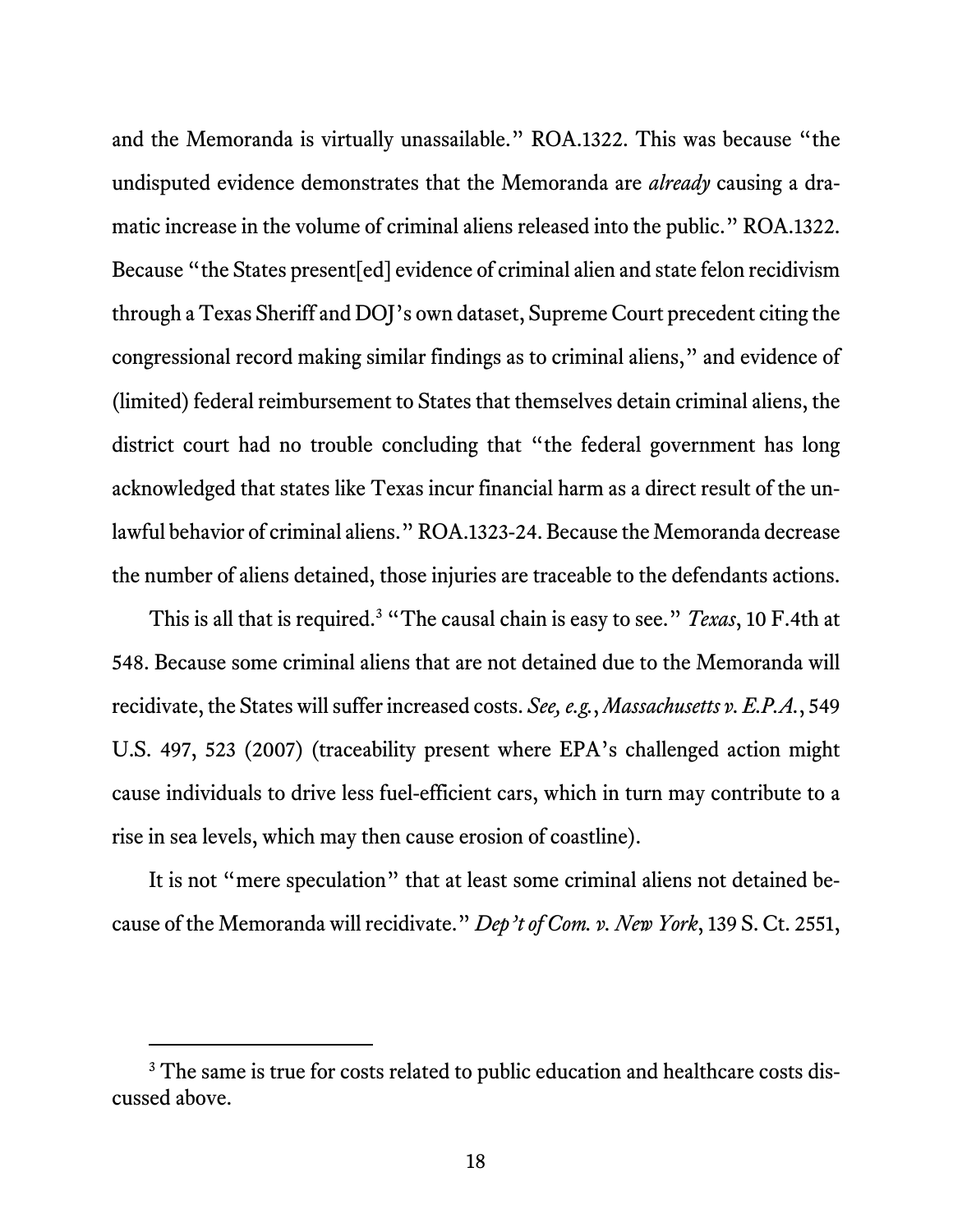2566 (2019). Rather it is the "predictable effect of government action on the decisions of third parties." *Id.*

#### **C. The States' injury is redressable.**

The district court also correctly concluded that the States' injury is redressable. ROA.1326-29. "When 'establishing redressability, [a plaintiff] need only show that a favorable ruling could potentially lessen its injury; it need not definitively demonstrate that a victory would completely remedy the harm.'" *Sanchez v. R.G.L.*, 761 F.3d 495, 506 (5th Cir. 2014) (quoting *Antilles Cement Corp. v. Fortuno*, 670 F.3d 310, 318 (1st Cir.2012)). By enjoining the enforcement of the Memoranda that cause the States' harm, the district court redressed the States' injuries.

## **D. The States are entitled to special solicitude in the standing analysis.**

In addition, the States are entitled to special solicitude in the standing analysis. To be entitled to special solicitude, "(1) the State must have a procedural right to challenge the action in question, and (2) the challenged action must affect one of the State's quasi-sovereign interests." *Texas*, 10 F.4th at 549 (citing *Texas*, 809 F.3d at 151-52).

Both factors are present here. First, just like in the DAPA case, "Texas is asserting a procedural right under the APA to challenge agency action." *Id.* (citing *Texas*, 809 F.3d at 152). This procedural right is sufficient. As the Supreme Court explained in *Massachusetts v. EPA*, "Congress has . . . recognized a . . . procedural right to challenge" agency action that is "arbitrary and capricious." 549 U.S. at 520. "Given that procedural right and Massachusetts' stake in protecting its quasi-sovereign interests,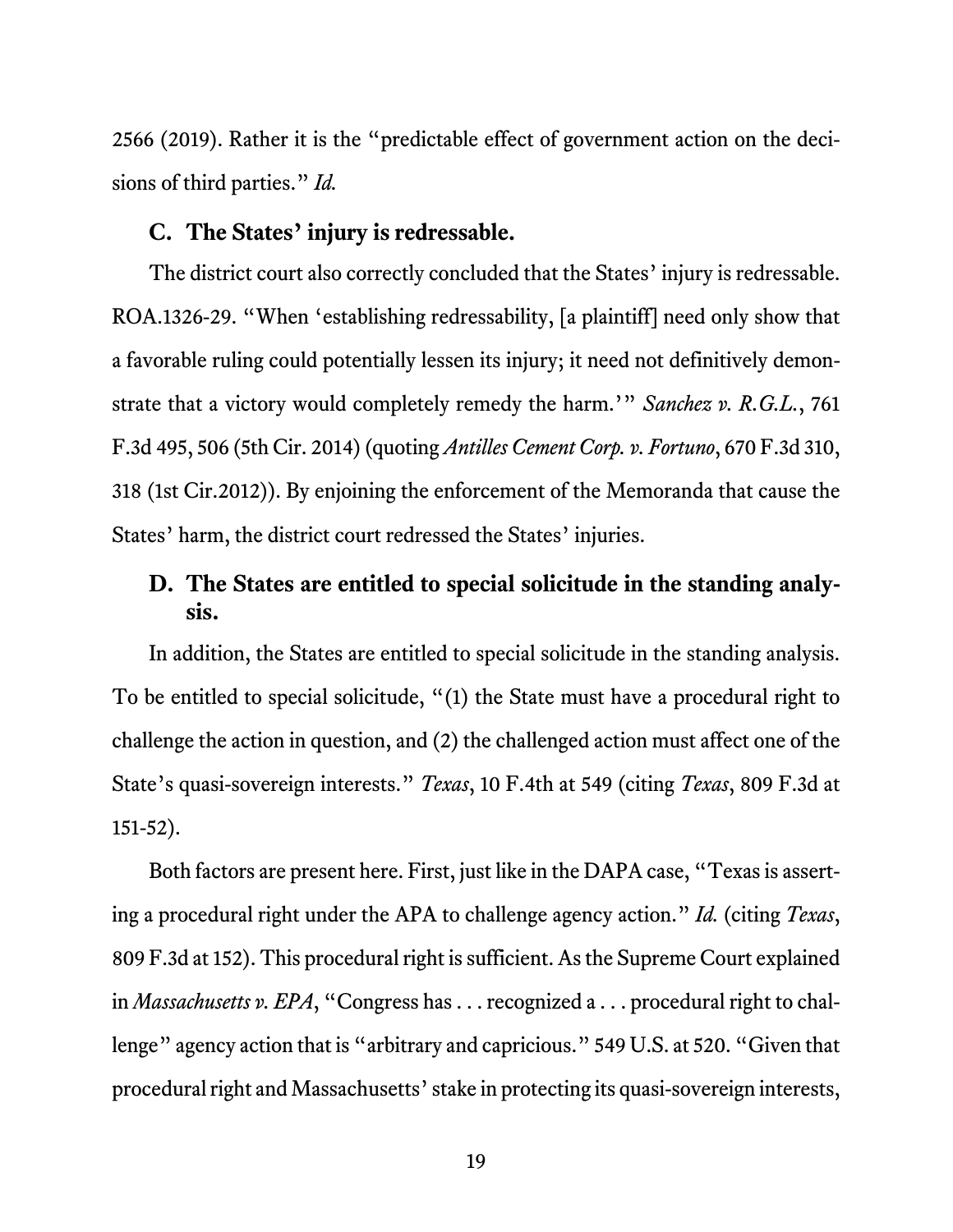the Commonwealth is entitled to special solicitude in our standing analysis." *Id.* Thus, the Supreme Court has made clear that challenging an agency action as arbitrary and capricious—as the States do here—can give rise to the relevant procedural right.

#### **II. Appellants' Objections To Judicial Review Are Unavailing.**

Appellants raise a bevy of objections to judicial review that the district court correctly rejected, contending (at 30-37) that the Memoranda are not final agency action, that (at 37-40) immigration enforcement decisions are committed to agency discretion by law, that (at 31-32, 34-35) certain statutes bar judicial review, and that (at 36-37) the States do not fall within the INA's zone of interest. Each contention fails.

#### **A. The Memoranda are final agency action.**

The APA allows judicial review for "final agency action for which there is no other adequate remedy in a court." 5 U.S.C. § 704. To be final, agency action first "must mark the consummation of the agency's decisionmaking process—it must not be of a merely tentative or interlocutory nature." *Hawkes*, 136 S. Ct. at 1813 (quoting *Bennett*, 520 U.S. at 177-78. "[S]econd, the action must be one by which 'rights or obligations have been determined,' or from which 'legal consequences will flow.'" *Bennett*, 520 U.S. at 178 (quoting *Port of Boston Marine Terminal Assn. v. Rederiaktiebolaget Transatlantic*, 400 U.S. 62, 71 (1970)). "The Supreme Court has long taken a pragmatic approach to finality, viewing the APA's finality requirement as flexible." *Texas*, 933 F.3d at 441 (cleaned up).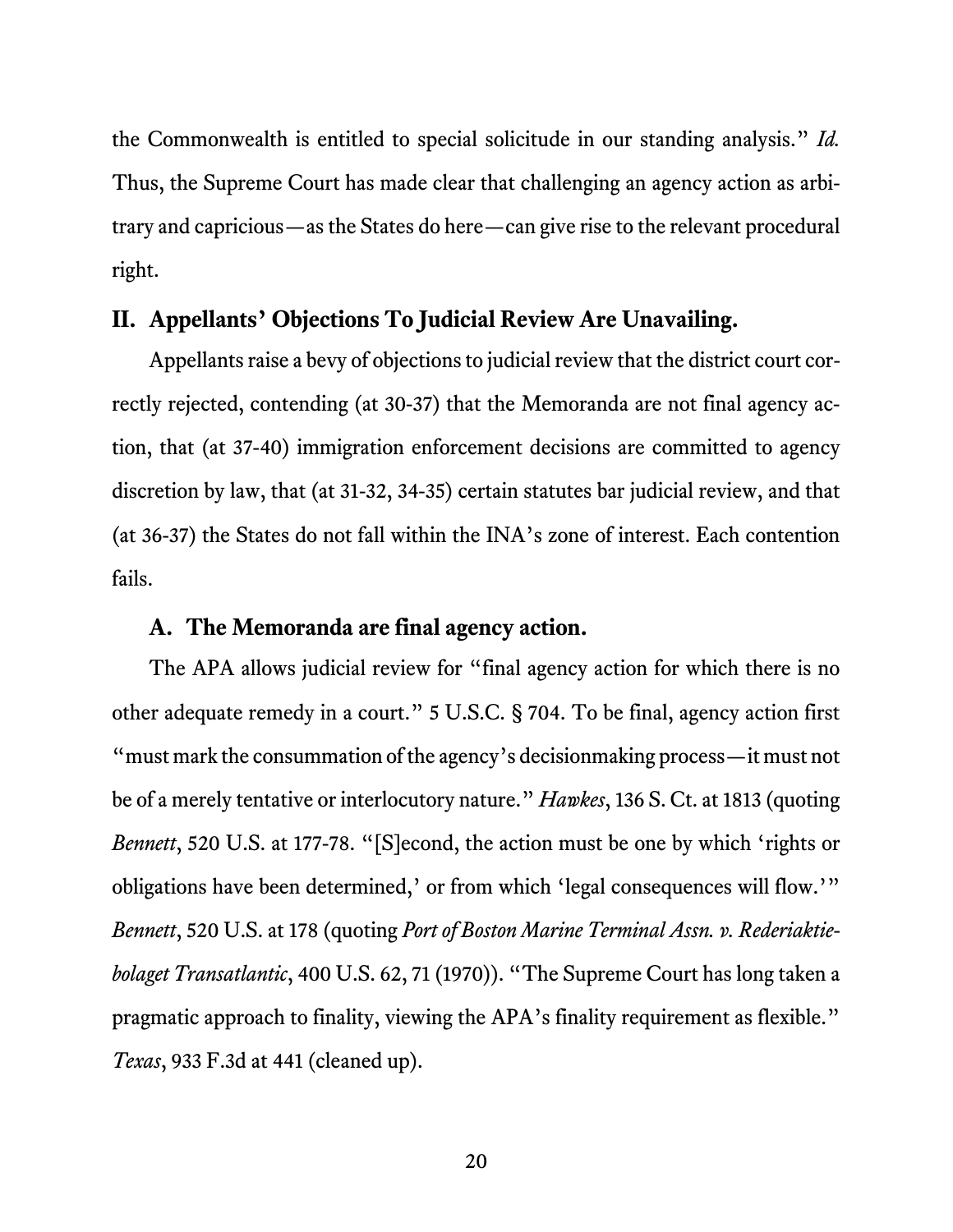This Court is "mindful but suspicious of the agency's own characterization" and focuses "primarily on whether the rule has binding effect on agency discretion or severely restricts it." *Texas*, 809 F.3d at 171 & n.125 (quoting *Pros. & Patients for Customized Care v. Shalala*, 56 F.3d 592, 595 (5th Cir. 1995) (footnote omitted)). "The primary distinction . . . turns on whether an agency intends to bind *itself* to a particular legal position." *Texas*, 933 F.3d at 441 (footnote and internal quotation marks omitted). And "whether an action binds the agency is evident if it either appears on its face to be binding[] or is applied by the agency in a way that indicates it is binding." *Id.* (internal quotation marks omitted).

The district court determined that the States easily meet this standard. As to the first prong of the test, it concluded that "the text of the February 18 Memoranda indicates the Memoranda are the consummation of DHS's decisionmaking process" because it was effective immediately, applied to all ICE programs and offices, and "covers enforcement actions, custody decisions, the execution of final orders of removal, financial expenditures, and strategic planning." ROA.1338. "The immediacy and definite nature of the application of this guidance to *all* enforcement actions and custody decisions" made by Appellants "strongly suggests the agency's decision is final." ROA.1338-39.

This Court has held "that legal consequences flow from" an agency action that "binds its staff." *Texas*, 933 F.3d at 442. And the district court credited evidence presented by the States showing "that ICE agents and officers will treat the Memorandum as a list of instructions rather than mere guidance." ROA.1422. The district court specifically credited a declaration explaining that "[a]s a practical matter, ICE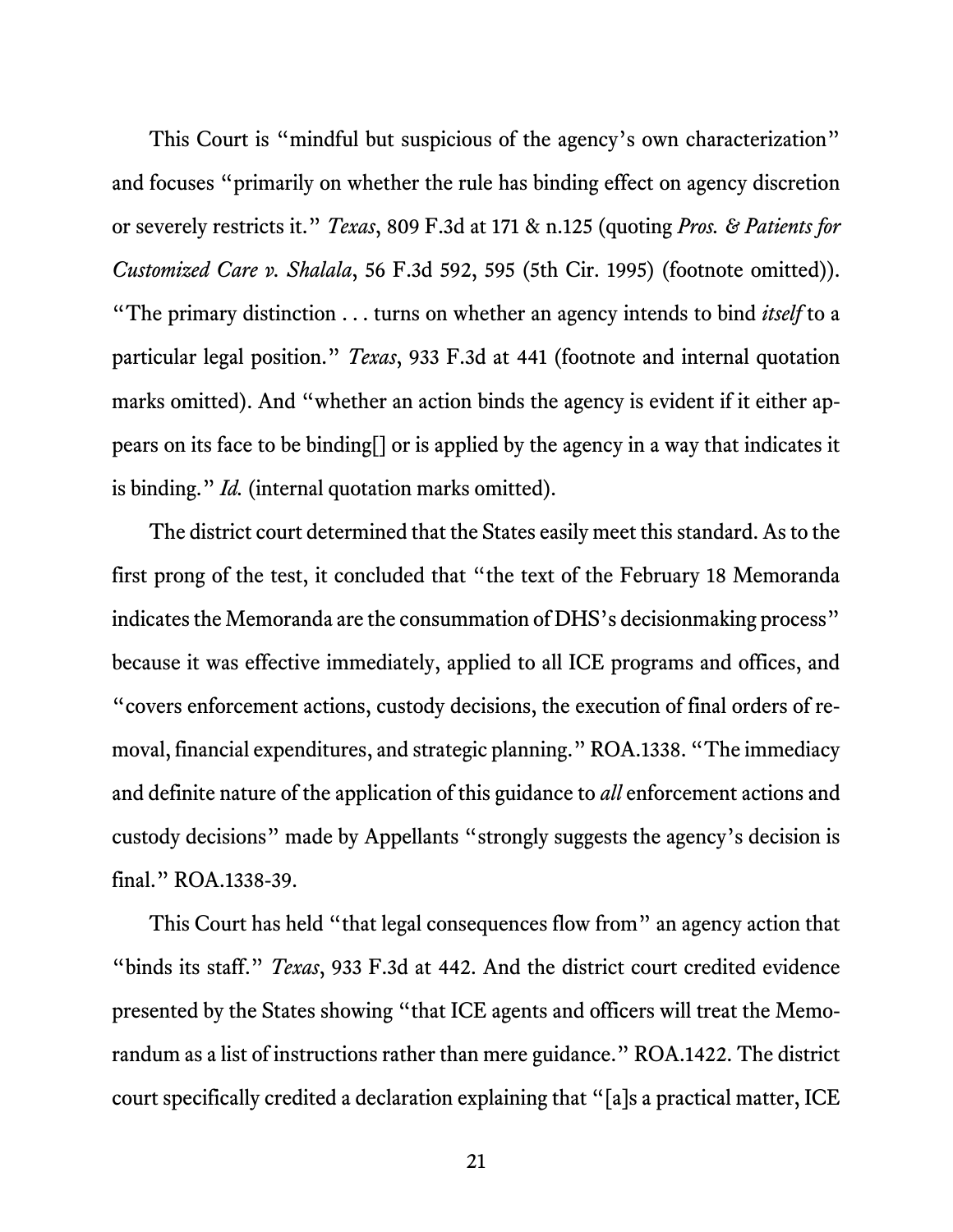officers are likely to treat the 'priorities' as categorical rules" and pointed out that the record amply showed that "these 'categorical rules'" had been applied to limit agents' discretion. ROA.1422.

These findings of fact are reviewed under the clearly erroneous standard. *Jindal*, 729 F.3d at 417. The district court straightforwardly concluded that the Memoranda have legal consequences because they binding agency staff—making the Memoranda final agency action. That is all this Court's precedent requires.

Moreover, the district court held the Memoranda create rights and obligations because they "*require* DHS to enforce the law in a different way than what Sections 1226(c) and 1231(a)(2) prescribe." ROA.1342. The Memoranda substitute DHS's obligation to detain aliens specified by Congress with an obligation to identify and detain only aggravated felons and aliens in other "high priority" groups determined by the agency. *Id.* In addition, the States are now obliged to provide public benefits to aliens who have been released from State custody for certain serious offenses because they are no longer being detained by Appellants. ROA.1343.

Concomitantly, aliens' rights are significantly broadened, because some who must be detained under §§ 1226(c) and 1231(a)(2) may nevertheless claim that "there is no significant likelihood of removal in the reasonably foreseeable future" and be released. ROA.1344; *see Hussein S.M. v. Garland*, No. CV 21-348 (JRT/TNL), 2021 WL 1986125, at \*3 (D. Minn. May 18, 2021) (releasing alien whose "removal is unlikely to be imminent" because alien did "not fall within any of [the] priority groups" set out in the Memoranda). These changes to rights and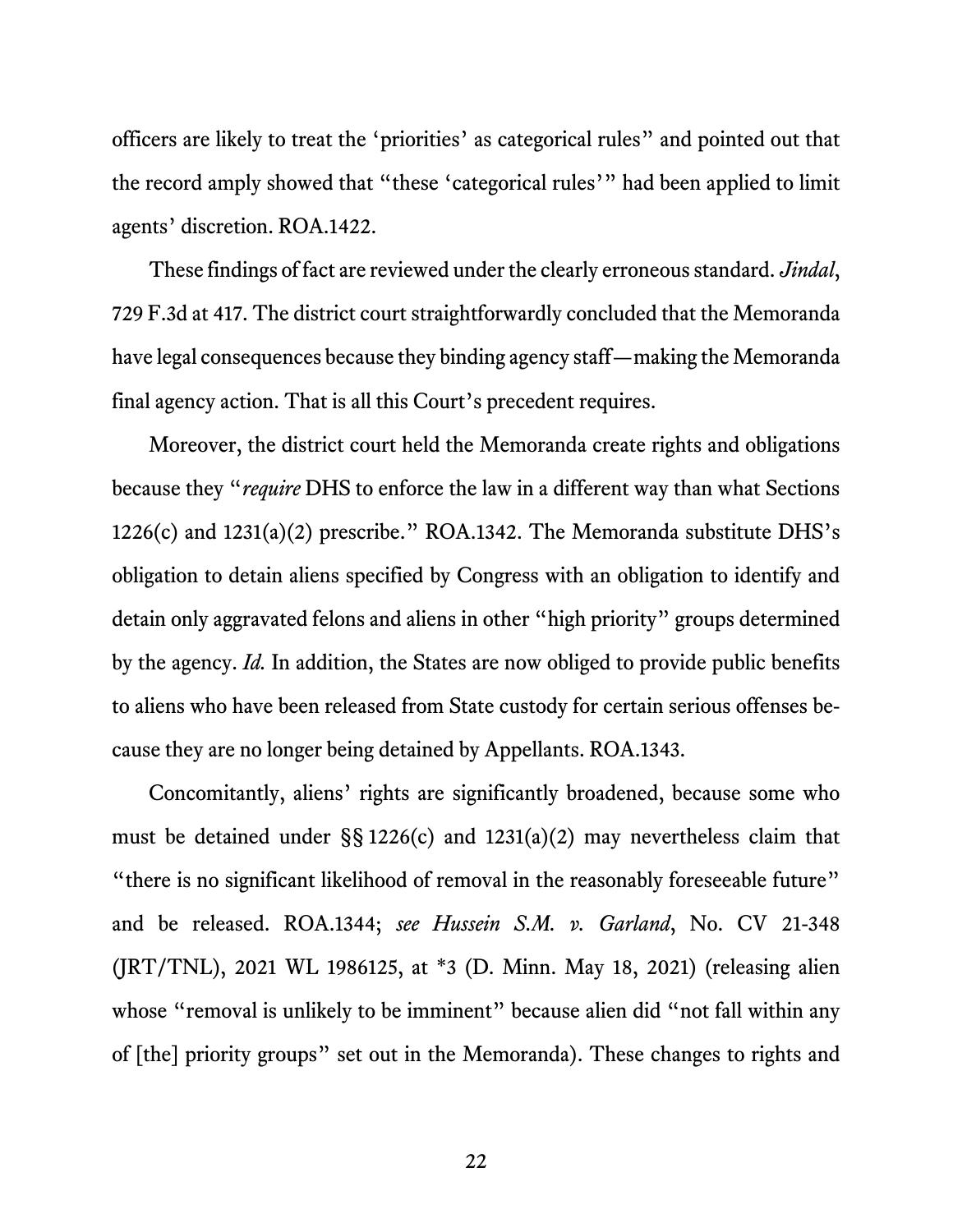obligations represent final agency action, making the Memoranda reviewable under the INA.

## **B. An agency's refusal to comply with non-discretionary duties is not committed to agency discretion by law.**

1. The district court correctly concluded that detention of aliens under Sections  $1226(c)$  and  $1231(a)(2)$  is not committed to agency discretion by law. "Establishing unreviewability is a 'heavy burden' and 'where substantial doubt about congressional intent exists, the general presumption favoring judicial review of administrative action is controlling.'" *Texas*, 809 F.3d at 164 (quoting *Block v. Cmty. Nutrition Inst.*, 467 U.S. 340, 351 (1984)).

The APA contains a "basic presumption of judicial review." *Dep't of Homeland Sec. v. Regents of the Univ. of California*, 140 S. Ct. 1891, 1905 (2020); *see also Abbott Labs. v. Gardner*, 387 U.S. 136, 140 (1967) "To honor the presumption of review," the Supreme Court has read section  $701(a)(2)$  "quite narrowly, confining it to those rare administrative decisions traditionally left to agency discretion." *Id.* (cleaned up). These limited categories include: (1) a "decision not to institute enforcement proceedings," *id.* (citing *Heckler* 470 U.S. at 831-32); (2) "a decision not to reconsider a final action," *Weyerhaeuser Co. v. U.S. Fish & Wildlife Serv.*, 139 S. Ct. 361, 370 (2018) (citing *ICC v. Brotherhood of Locomotive Eng'rs*, 482 U.S. 270, 282 (1987)); (3) "a decision . . . to terminate an employee in the interests of national security," *Lincoln v. Vigil*, 508 U.S. 182, 192 (1993) (citing *Webster v. Doe*, 486 U.S. 592, 599- 601 (1988)); and (4) "[t]he allocation of funds from a lump-sum appropriation." *Id*.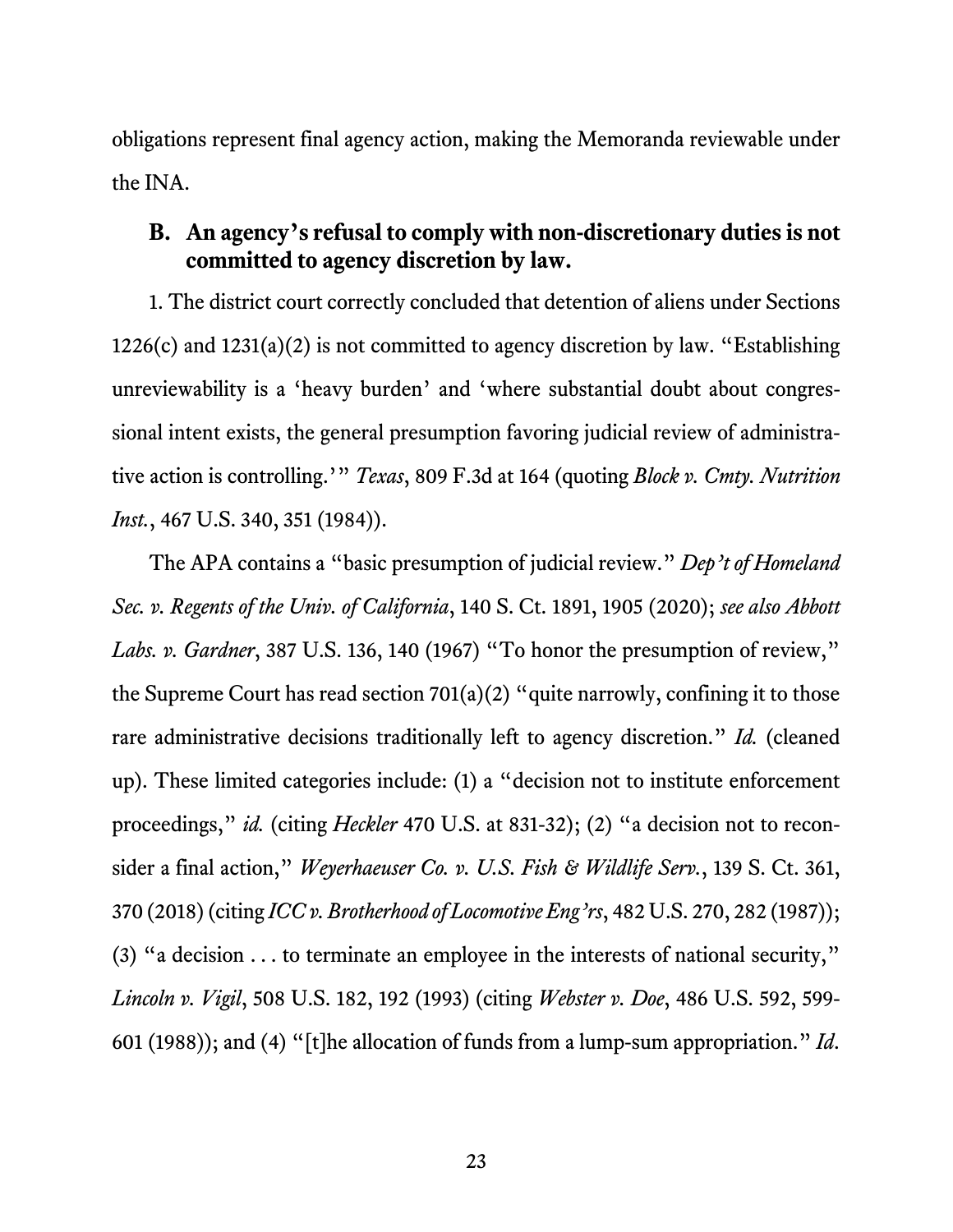In particular, "Congress did not set agencies free to disregard legislative direction in the statutory scheme that the agency administers." *Heckler*, 470 U.S. at 833. Even if the statute "leave[s] much to the Secretary's discretion," it "do[es] not leave his discretion unbounded." *Dep't of Com.*, 139 S. Ct. at 2568. This is not a "case in which there is no law to apply." *Id.* at 2569 (internal quotation marks omitted). To the contrary, Sections 1226(c) and 1231(a)(2) provide clear law for the agency to apply—it is simply that Appellants have chosen to disregard that law.

Both Section 1226(c) and 1231(a)(2) create mandatory requirements to detain the aliens they cover. "The first sign that the statute impose[s] an obligation is its mandatory language: 'shall.'" *Maine Cmty. Health Options v. United States*, 140 S. Ct. 1308, 1320 (2020). "'Unlike the word "may," which implies discretion, the word "shall" usually connotes a requirement.'" *Id.* (quoting *Kingdomware Techs*,. *Inc. v. United States*, 136 S. Ct. 1969, 1977 (2016)). Section 1226(c) provides that "[t]he Attorney General shall take into custody any alien who" has committed certain crimes "when the alien is released" from criminal custody. 8 U.S.C. § 1226(c). And Section 1231(a)(2) provides that "the Attorney General shall detain" an alien with a final order of removal "[d]uring the removal period." *Id.* § 1231(a)(2).

The "mandatory nature" of Sections  $1226(c)$  and  $1231(a)(2)$  are "underscore[d] by "adjacent provisions." *Maine Cmty. Health Options*, 140 S. Ct. at 1320. "'When', as is the case here, Congress 'distinguishes between "may" and "shall," it is generally clear that 'shall' imposes a mandatory duty.'" *Id.* (quoting *Kingdomware*, 136 S. Ct. at 1977). The INA generally—and Sections 1226 and 1231 specifically—use both "may" and "shall," demonstrating that Congress distinguished between duties that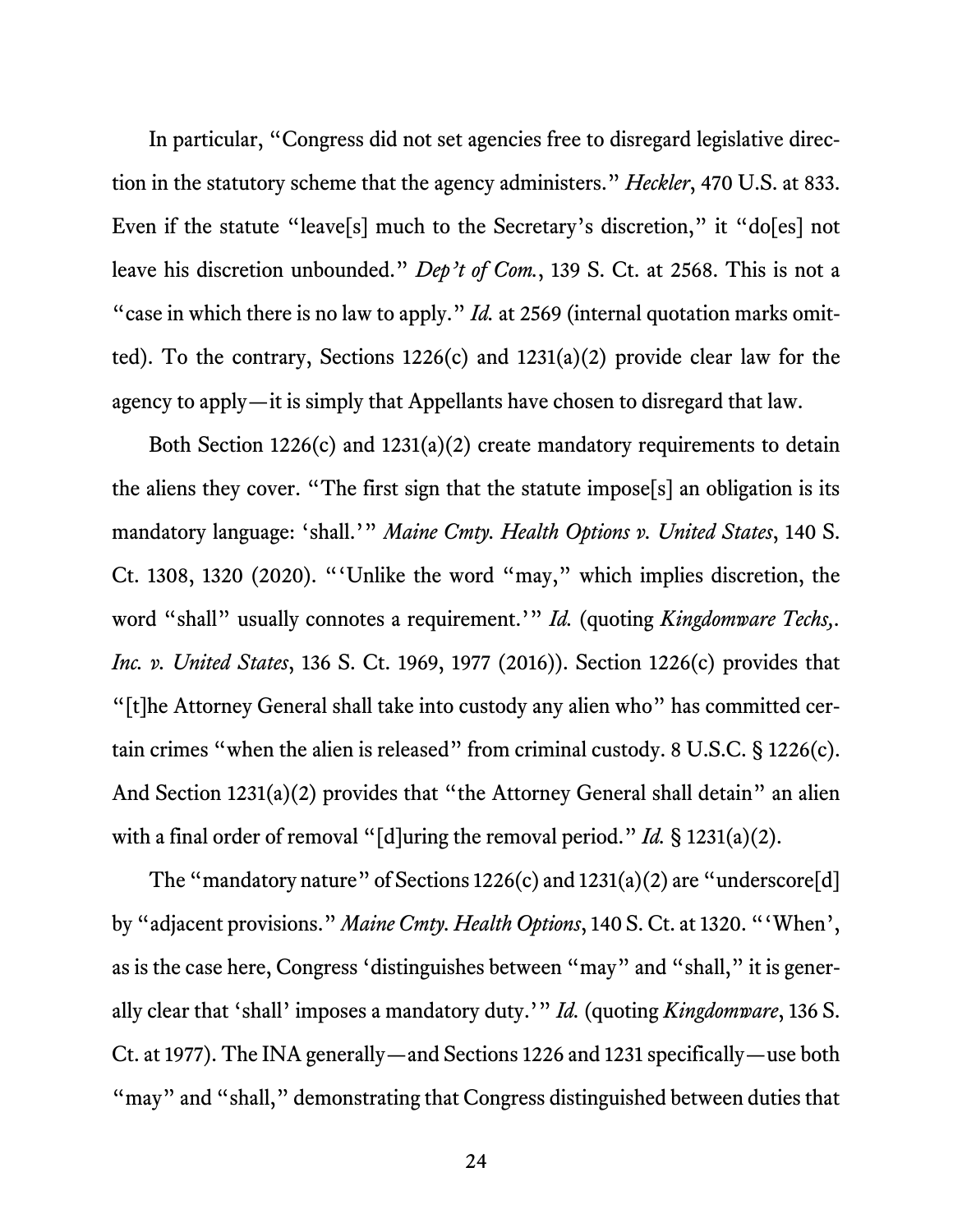the executive must undertake and duties that the executive has discretion whether to undertake. Congress required the executive to detain the aliens covered by Sections  $1226(c)$  and  $1231(a)(2)$  by using the mandatory "shall."

The structure of Section 1226 aptly illustrates this principle. Section 1226(a) provides discretion, stating that "an alien may be arrested and detained pending a decision on whether the alien is to be removed from the United States." 8 U.S.C. § 1226(a). The Attorney General "may" either "continue to detain the arrested alien" or "may release the alien" on "bond" or "conditional parole." *Id.*  § 1226(a)(1)-(2). In turn, Section 1226(b) provides that "at any time" that "bond or parole" "may" be "revoke[d]." *Id.* § 1226(b).

Section 1226(c) limits that discretion for some aliens by providing that "[t]he Attorney General shall take into custody" criminal aliens "when the alien is released." *Id.* § 1226(c)(1). The "Attorney General may release" these criminal aliens only under narrowly proscribed circumstances, and upon a determination that "the alien will not pose a danger to the safety of other persons or of property and is likely to appear for any scheduled proceeding." *Id.* § 1226(c)(2).

Were Section 1226(c) discretionary rather than mandatory, it would be a provision that simply does no work. Section 1226(a) already provides discretion to detain aliens—and so a separate discretionary power to detain criminal aliens would be superfluous. Moreover, were Section 1226(c)(1) discretionary, there would be no need for Section  $1226(c)(2)$  to narrowly proscribe the circumstances where criminal aliens may be released from custody; under this erroneous reading, there is no requirement that they be detained in the first instance, and so no need to circumscribe release.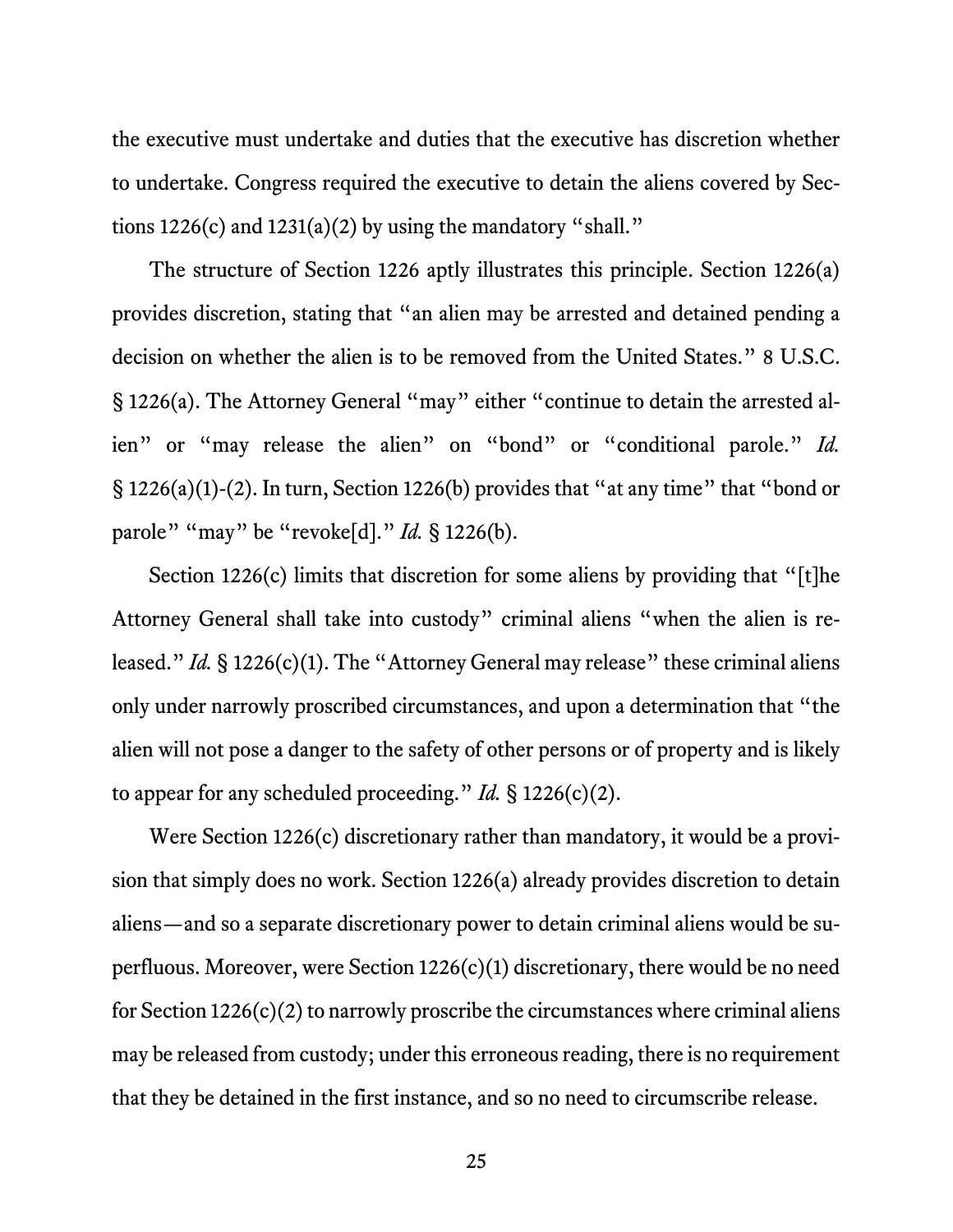This Court's precedent requires avoiding such superfluity. *United States v. Lauderdale Cty., Miss.*, 914 F.3d 960, 966 (5th Cir. 2019) (internal quotation marks omitted). Reading Sections 1226(c) and 1231(a)(2) to require detention avoids the problems a contrary reading demands.

This interpretation is confirmed by Supreme Court precedent that has repeatedly described Section 1226(c) and Section 1232(a)(2) as mandatory. "Section 1226(c) . . . carves out a statutory category of aliens who may *not* be released under § 1226(a)." *Jennings*, 138 S. Ct. at 837 (emphasis in original). Because "Congress has decided" that the Section 1226(a) "procedure is too risky in some instances" it "adopted a special rule for aliens who have committed certain dangerous crimes and those with connections to terrorism." *Nielsen*, 139 S. Ct. at 959. These criminal aliens "must be arrested 'when [they are] released' from custody on criminal charges." *Id.; see id.* at 960 ("Congress mandated that aliens who were thought to pose a heightened risk be arrested and detained without a chance to apply for release on bond or parole.). And as the Supreme Court has further explained, Congress adopted these special procedures because of the serious harms that criminal aliens may cause if not detained, including their high rates of recidivism. *Demore*, 538 U.S. at 518-20.

The same is true for Section 1232(a)(2). Just last term, the Supreme Court confirmed "[d]uring the removal period, detention is mandatory." *Johnson*, 141 S. Ct. at 2281.

2. Appellants contend (at 32-33) that that the Supreme Court's decision in *Town of Castle Rock v. Gonzales*, 545 U.S. 748 (2005) disturbs this straightforward reading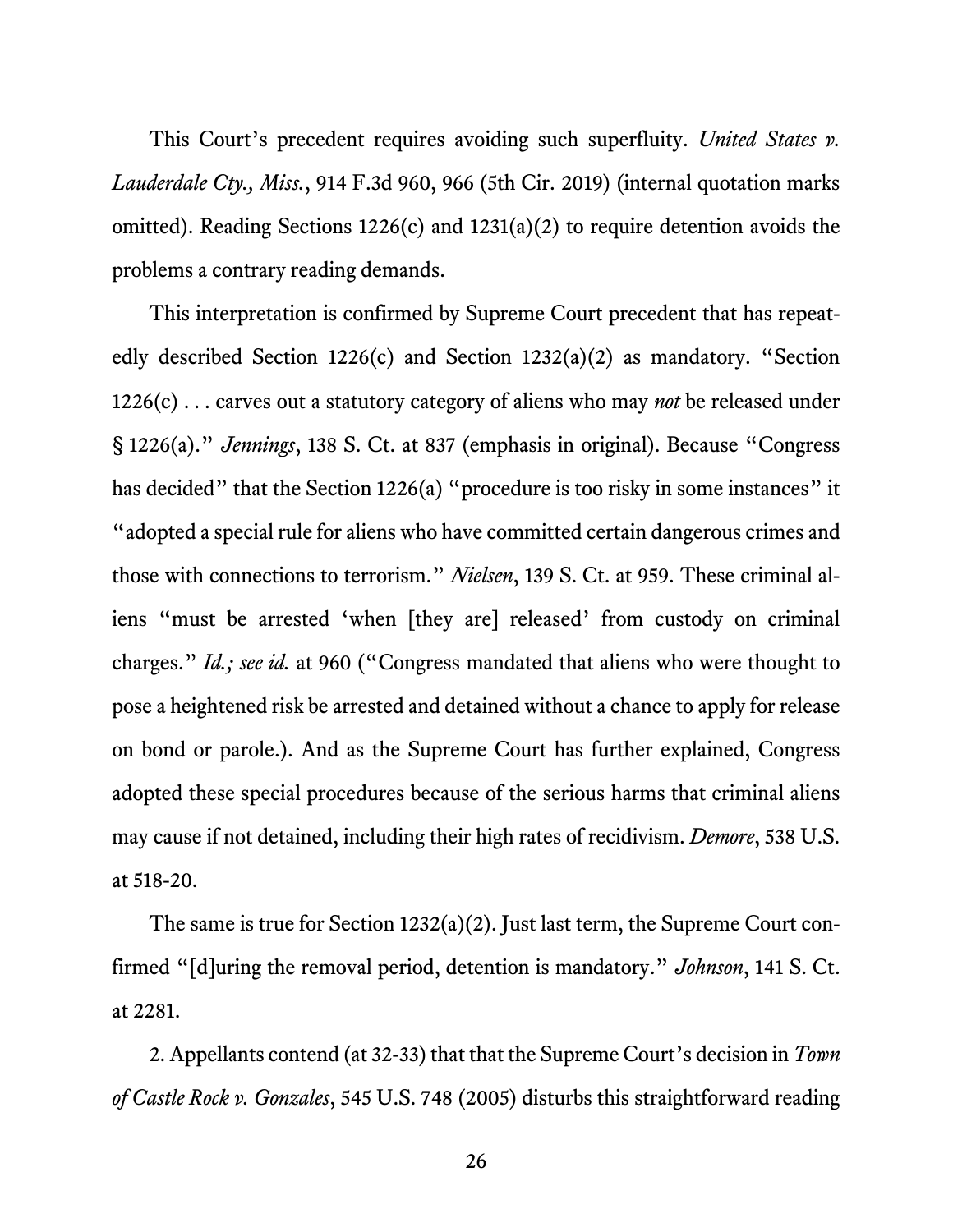of the statutory scheme. It does not. First, *Castle Rock* merely explained that "a true mandate . . . would require some stronger indication from the Colorado Legislature than" the use of the mandatory "shall." *Id.* at 761. With Section 1226, Congress created a reticulated scheme of both discretionary and mandatory detention. If Section 1226(c) does not create a mandatory duty in the context of that scheme—by requiring Defendants "shall detain" criminal aliens when released from criminal custody while separately allowing that other may aliens be detained—it is difficult to imagine how Congress could create a mandatory detention scheme at all.

Second, *Castle Rock* repeatedly refers to the problem of arrest in "cases in which the offender is not present to be arrested." *Id.* at 762; *see also id.* ("[I]t is unclear how the mandatory-arrest paradigm applies to cases in which the offender is not present to be arrested."). But Congress specifically avoided that problem here, by mandating criminal aliens be detained "when the alien is released" from criminal custody. 8 U.S.C. § 1226(c)(1)(D).

Appellants also contend (at 35) that they have an antecedent authority regarding "whether to initiate or continue to pursue removal proceedings" at all.<sup>4</sup> But once again, this simply ignores the text of the relevant provisions. Section 1226(c) mandates detention not when Appellants have reached a decision on whether to institute removal proceedings, but "when the alien is released" from criminal custody. 8

<sup>&</sup>lt;sup>4</sup> This argument cannot hold for Section  $1231(a)(2)$  because it applies to aliens in "the removal period. 8 U.S.C. § 1231(a)(2). An alien is in the removal period only after "an alien is ordered removed." *Id.* at § 1231(a)(1)(A). The decision to institute removal proceedings has already been made once Section 1231(a)(2) is implicated.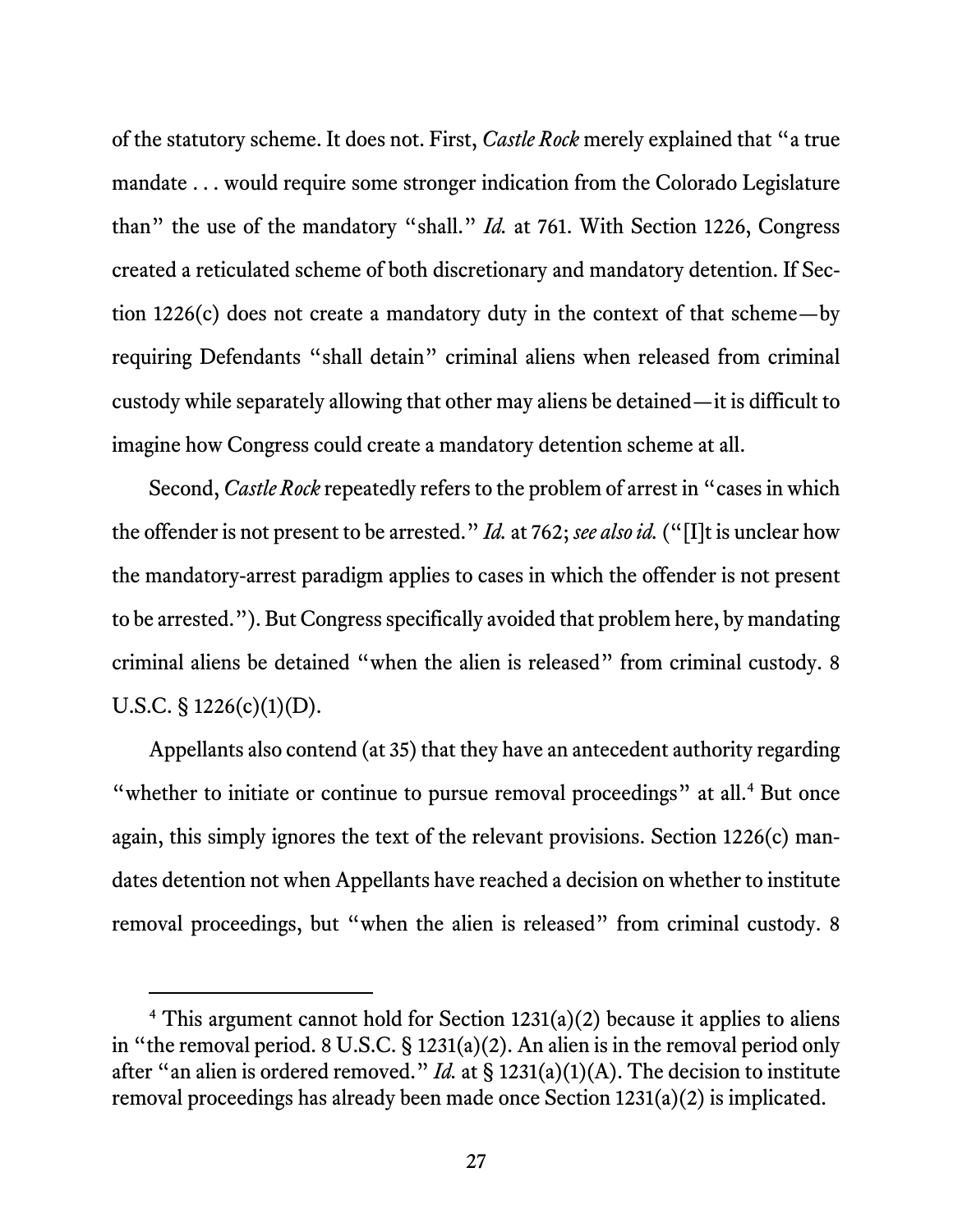U.S.C.  $\S 1226(c)(1)(D)$ . The phrase "when the alien is released" triggers Appellants' mandatory duty to detain an alien under Section 1226(c), not the beginning of removal proceedings.

This interpretation is confirmed by Supreme Court precedent. In *Nielson*, the Court explained that Section 1226(c) "provides that the Secretary 'shall take' into custody an 'alien' having certain characteristics and that the Secretary must do this 'when the alien is released' from criminal custody." 139 S. Ct. at 964. As the Supreme Court plainly stated: "The Secretary *must* arrest those aliens guilty of the predicate offense[s]" described in Section 1226(c). *Id.* at 966 (emphasis in original).

Both Justice Kavanaugh's concurrence and the dissent in *Nielson* agreed, at least on that much. *See id.* at 973 ("Congress has in fact mandated detention of certain noncitizens who have been in criminal custody and who, upon their release, would pose a danger to the community or risk of flight.") (Kavanaugh, J., concurring); *id.* at 976 (Section 1226(c) "requires the Secretary of Homeland Security to take those aliens into custody 'when . . . released' from prison and to hold them. . . .") (Breyer, J., dissenting).

There is nothing odd about Section 1226(c) requiring Appellants to detain criminal aliens when they are released from criminal custody. After all, "Congress enacted mandatory detention precisely out of concern that . . . 'deportable criminal aliens who are not detained' might 'continue to engage in crime [or] fail to appear for their removal hearings.'" *Id.* at 968 (quoting *Demore*, 538 U.S. at 513). And it made this decision against a backdrop of high recidivism rates among such aliens. *Demore*, 538 U.S. at 518-20.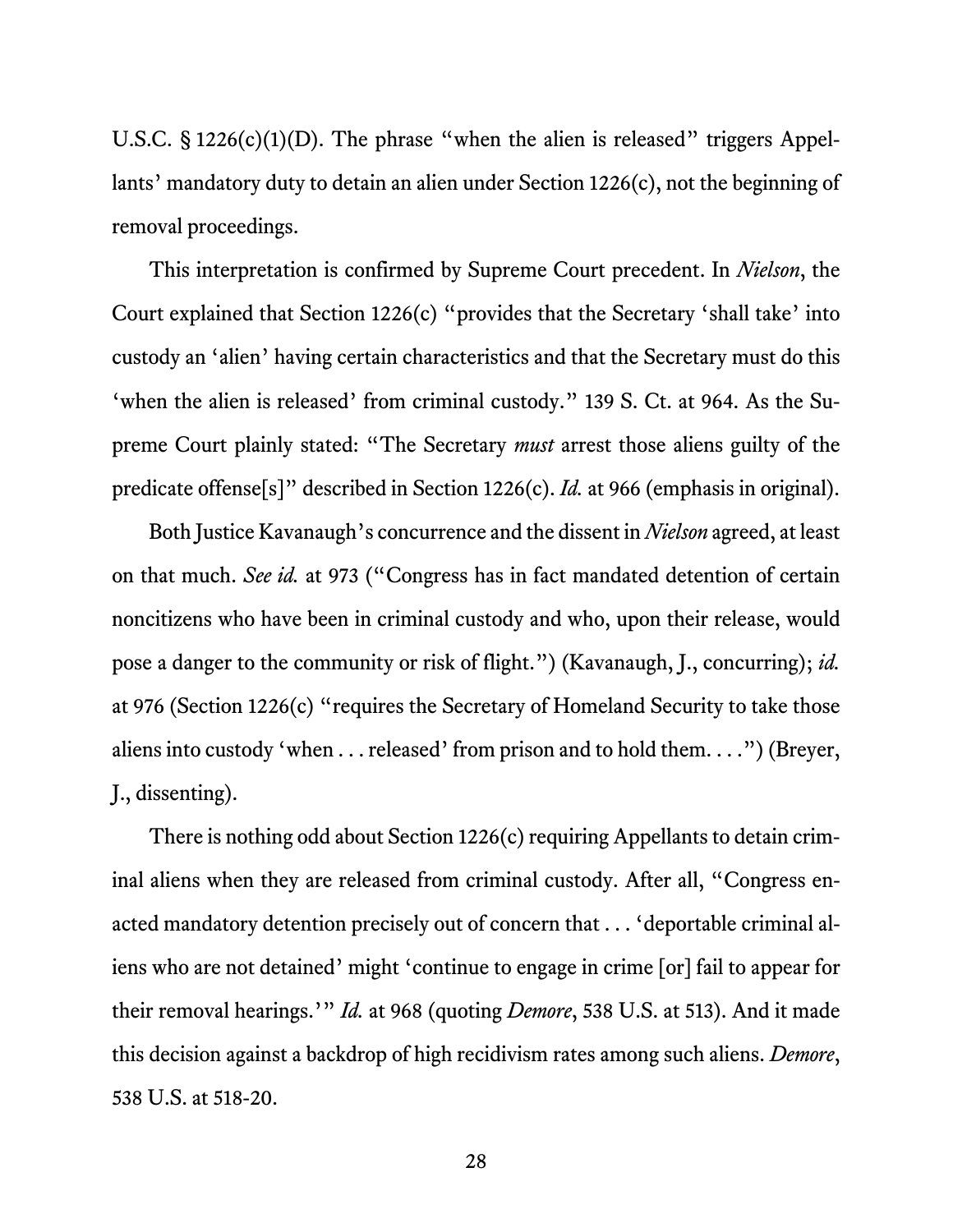Thus, in addition to ensuring that criminal aliens attend deportation proceedings, the Supreme Court has recognized that Congress was concerned with simply decreasing crime. *Id.* And whether or not Section 1226(c) itself requires Defendants to institute removal proceedings, their obligation to detain criminal aliens may well inform their decisions concerning whether to institute deportation proceedings in the first instance. Appellants are wrong to insist that whatever generalized discretion they may have to institute removal proceedings allows them to ignore Congress's express command.

#### **C. The States are in the INA's zone of interest.**

The district court correctly determined that the States are within the INA's zone of interest. ROA.1384-87. The "test is not meant to be especially demanding and is applied in keeping with Congress's evident intent when enacting the APA to make agency action presumptively reviewable." *Texas*, 809 F.3d at 162 (cleaned up). "The Supreme Court has always conspicuously included the word 'arguably' in the test to indicate that the benefit of any doubt goes to the plaintiff, and [this Court] does not require any indication of congressional purpose to benefit the would-be plaintiff." *Id.* (cleaned up). "The test forecloses suit only when a plaintiff's interests are so marginally related to or inconsistent with the purposes implicit in the statute that it cannot reasonably be assumed that Congress intended to permit the suit." *Id.* (internal quotation marks omitted).

The States satisfy this standard. As this Court has explained, "'[t]he pervasiveness of federal regulation does not diminish the importance of immigration policy to the States,' which 'bear[] many of the consequences of unlawful immigration.'" *Id.*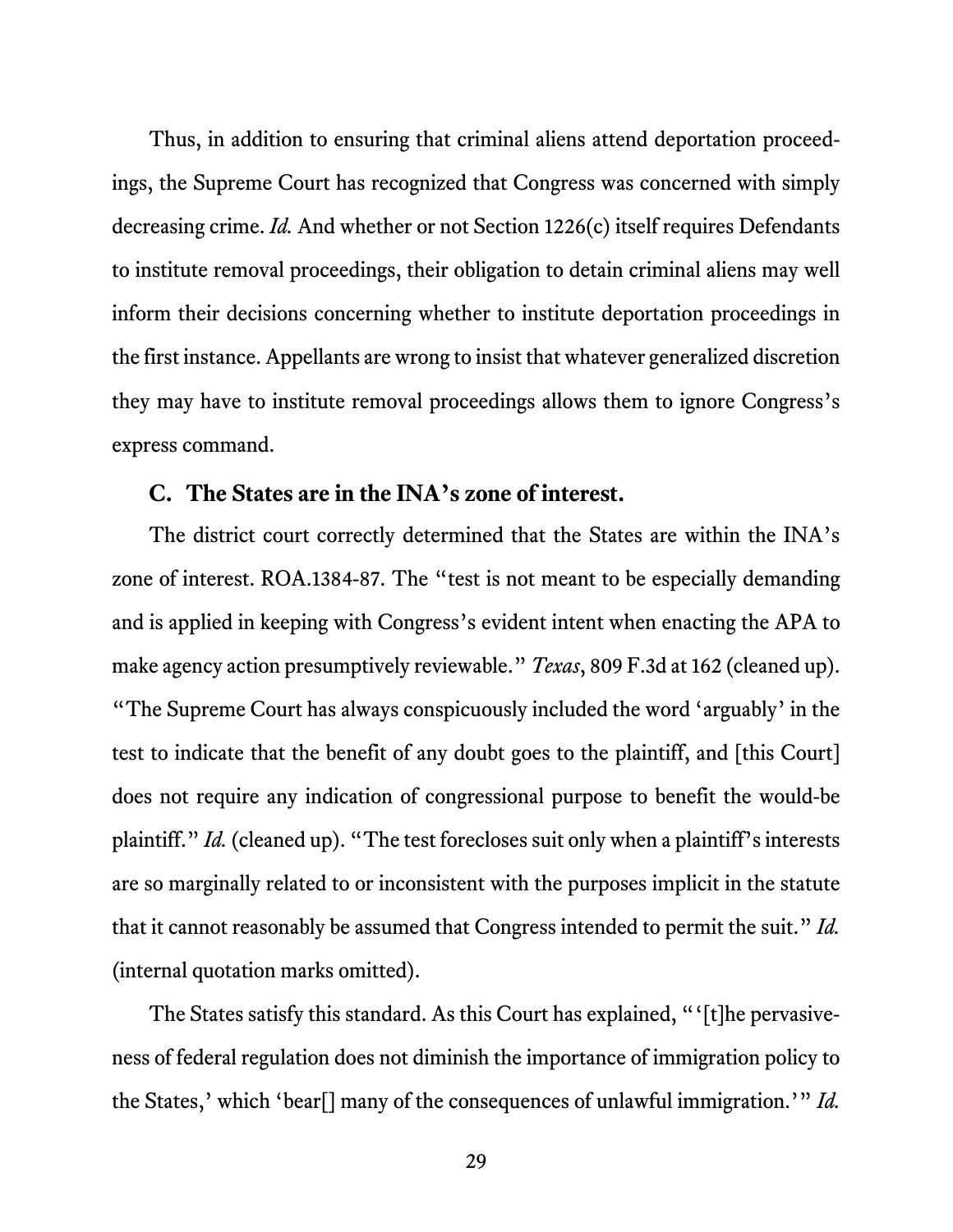at 163 (quoting *Arizona v. United States*, 567 U.S. 387, 397 (2012)). The States interest in not spending scarce resources on criminal aliens that must be detained by statute is well within the zone of interest of the INA. *See id.* ("The interests the states seek to protect fall within the zone of interests of the INA.").

#### **D. No other statutory bar prevents judicial review of the Memoranda.**

Appellants suggest that several other statues bar judicial review. But none are availing.

First, (at 32) Appellants point to 8 U.S.C. § 1252(g). That statute says that "no court shall have jurisdiction to hear any cause or claim by or on behalf of any alien arising from the decision or action by the [Secretary] to commence proceedings, adjudicate cases, or execute removal orders against any alien under this chapter." 8 U.S.C. § 1252(g). But the States are not bringing a "cause or claim by or on behalf of any alien." And the Supreme Court has previously rejected this argument. *Regents*, 140 S. Ct. at 1907 ("We have previously rejected as 'implausible' the Government's suggestion that § 1252(g) covers 'all claims arising from deportation proceedings' or imposes 'a general jurisdictional limitation.'") (quoting *Reno v. American-Arab Anti-Discrimination Comm.*, 525 U.S. 471, 482 (1999)).

Second, (at 35) Appellants point to 8 U.S.C. § 1226(e). The Supreme Court has rejected this contention as well. The "limitation [of section 1226(e)] applies only to 'discretionary' decisions about the 'application' of § 1226"—and particularly Section 1226(a)—"to particular cases." *Nielsen v. Preap*, 139 S. Ct. 954, 962 (2019). The provision "does not block lawsuits over 'the extent of the Government's detention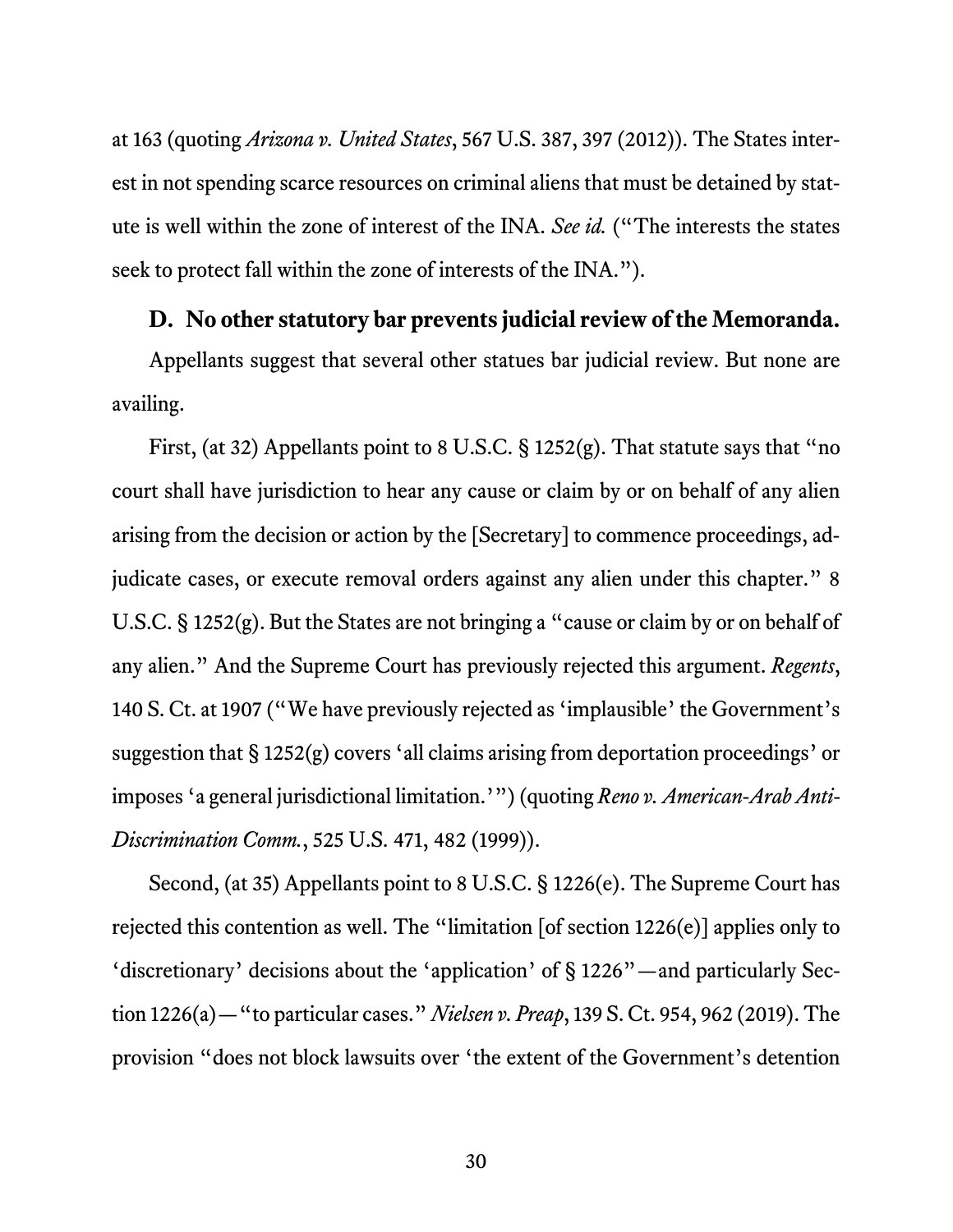authority under the "statutory framework" as a whole.'" *Id.* (quoting *Jennings v. Rodriguez*, 138 S. Ct. 830, 841 (2018)); *see also Demore*, 538 U.S. at 516-17.

Even if Section 1226(e) could apply to claims by States, it would not apply to the claim here because the structure of Section 1226 confirms that detention decisions under Section 1226(c) are not discretionary. *Supra* II.B; *see also*, *e.g.*, *Preap*, 139 S. Ct. at 966; *id.* at 969; *Jennings*, 138 S. Ct. at 846; *Zadvydas v. Davis*, 533 U.S. 678, 698 (2001). And failing all of that, even if Section 1226(e) did apply, it would bar only claims under Section 1226, but not the other claims in this suit.

Third, Appellants point (at 35) to 8 U.S.C. § 1231(h). The district court's analysis confirms that Congress meant to prevent individual challenges by aliens who are parties to immigration enforcement proceedings,—not efforts by State to enforce the statute as a whole. ROA.1333-35; *Texas v. United States*, No. 6:21-CV-00003, 2021 WL 2096669, at \*27 (S.D. Tex. Feb. 23, 2021). Moreover, the States do not rely on Section 1321 for "substantive or procedural right or benefit that is legally enforceable." 8 U.S.C. § 1321(h). Rather, the States rely on the APA for their cause of action, and the "basic presumption of judicial review for one suffering legal wrong because of agency action." *Regents*, 140 S. Ct. at 1905 (cleaned up). And again, even if Section 1231(h) applied to the States, it would not affect their APA claims. *Zadvydas*, 533 U.S. at 687-88.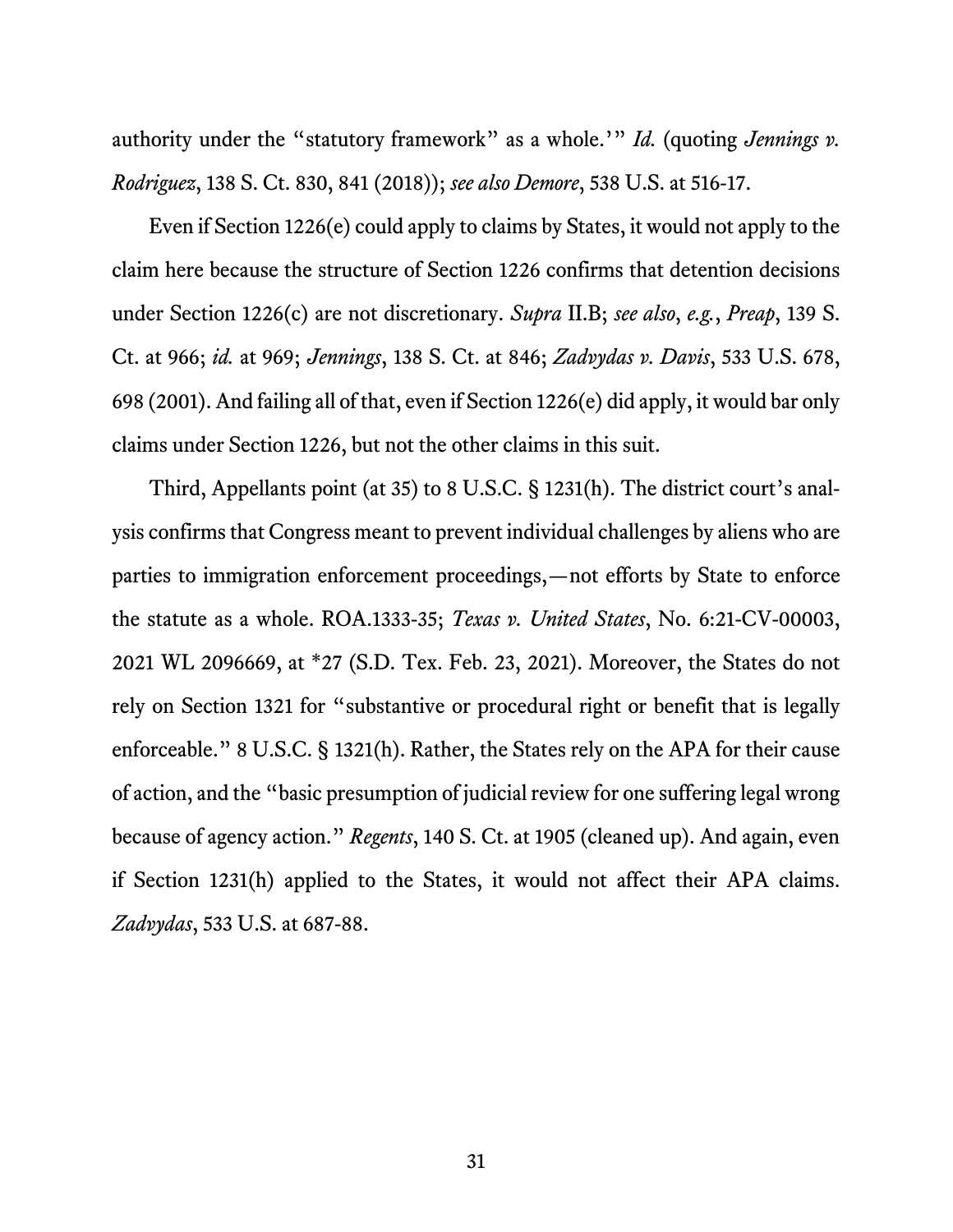## **III. The States Are Likely To Succeed On The Merits Because Appellants Are Violating Federal Law.**

#### **A. The Memoranda are contrary to federal law.**

The district court correctly concluded that the Memoranda are contrary to federal law for many of the same reasons discussed *supra* II.B. ROA.1389. Sections  $1226(c)$  and  $1231(a)(2)$  require detention of certain aliens, and the Memoranda ignore those requirements in favor of a different detention scheme that omits many of the aliens covered by statute. By ignoring Congress's instructions in favor of another scheme, the Memoranda are contrary to federal law. *Supra* II.B.

#### **B. The Memoranda are arbitrary and capricious.**

The district court correctly concluded that the Memoranda are arbitrary and capricious. ROA.1389-1411. "The APA's arbitrary-and-capricious standard requires that agency action be reasonable and reasonably explained," *FCC v. Prometheus Radio Project*, 141 S. Ct. 1150, 1158 (2021), which implies a host of procedural obligations. Courts must ensure "the agency has acted within a zone of reasonableness and, in particular, has reasonably considered the relevant issues and reasonably explained the decision." *Id.* "[T]he agency must examine the relevant data and articulate a satisfactory explanation for its action including a 'rational connection between the facts found and the choice made."' *State Farm*, 463 U.S. at 43. It must consider the reliance interests of those affected by the regulation, *Regents*, 140 S. Ct. at 1913- 15, and must consider less-disruptive policies in the light of those interests. *Id.* The agency may not offer pretextual or *post hoc* explanations of its actions. *SEC v. Chenery Corp.*, 332 U.S. 194, 196-97 (1947).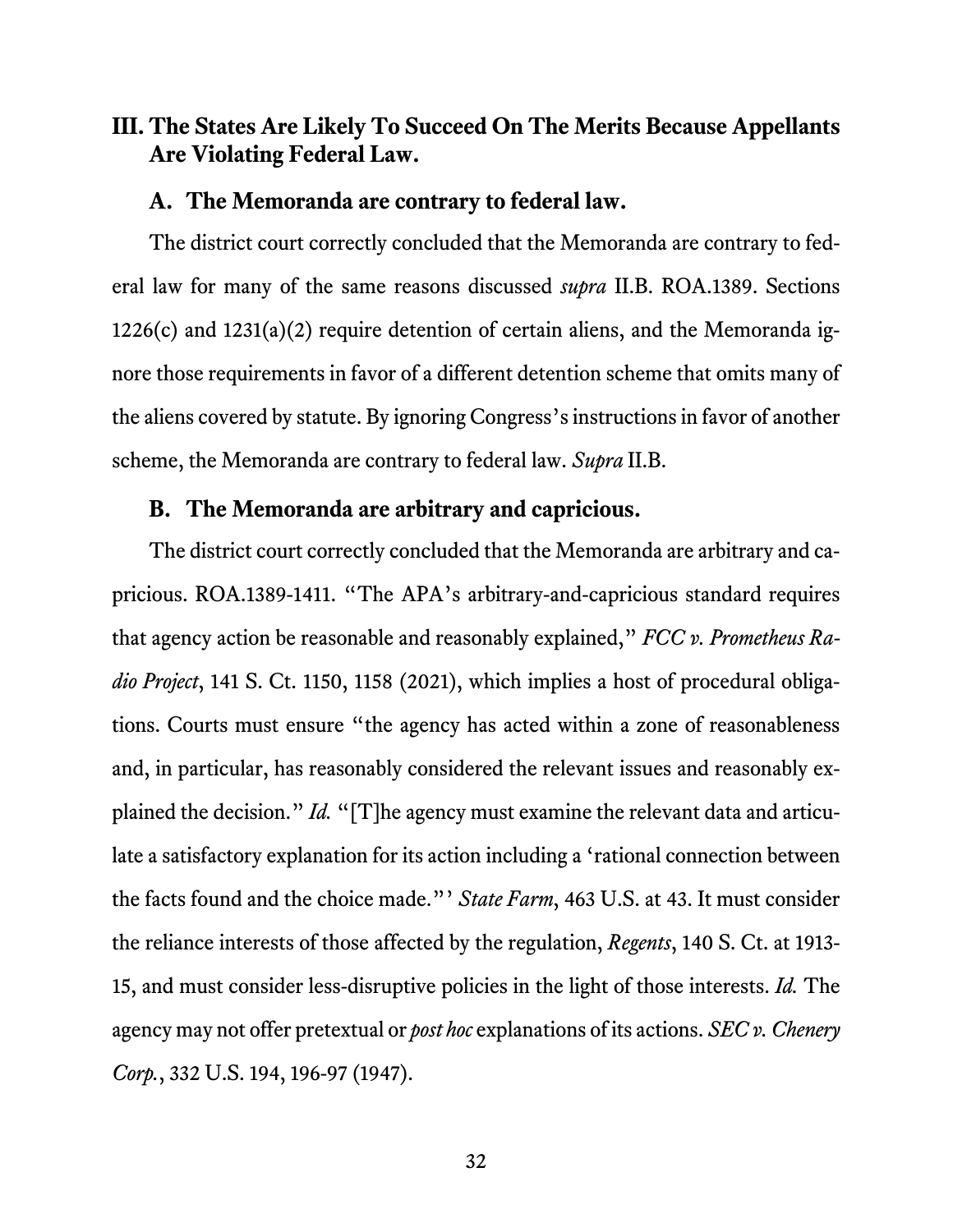Moreover, as this Court recently explained, arbitrary and capricious review is "not toothless," but "[i]n fact, after *Regents*, it has serious bite." *Wages & White Lion Invs., L.L.C. v. United States Food & Drug Admin.*, 16 F.4th 1130, 1136 (5th Cir. 2021) (quoting *Sw. Elec. Power Co. v. EPA*, 920 F.3d 999, 1013 (5th Cir. 2019)).

### **1. The Memoranda are arbitrary and capricious because they fail to explain how the factors considered relate to the policy pursued.**

The district court recognized that "the February 18 Memorandum . . . enumerates quite a few factors that make the Government's mission particularly complex in this field," but explained that "the Memorandum itself does not directly state whether these factors were considered while the Government was actually formulating the guidance in question." ROA.1394. (internal quotation marks omitted). Nonetheless, "assuming they were considered" the district court determined the January 20 and February 18 Memoranda were arbitrary and capricious because they do "not disclose how or why any of these enumerated factual considerations are connected to the policies the Government ultimately pursued" and so "fail[ed] to establish any rational connection or logical link between these factors and the new guidance." ROA.1394.5

The district court enumerated numerous errors in the Memoranda in this regard. *First*, while the February 18 Memorandum mentions "ongoing litigation in

<sup>&</sup>lt;sup>5</sup> Because Appellants declined to produce an administrative record for the district court's review, the district court properly "limit[ed] its inquiry to the findings, conclusions, and explanations provided in the February 18 Memorandum for its review." ROA.1392.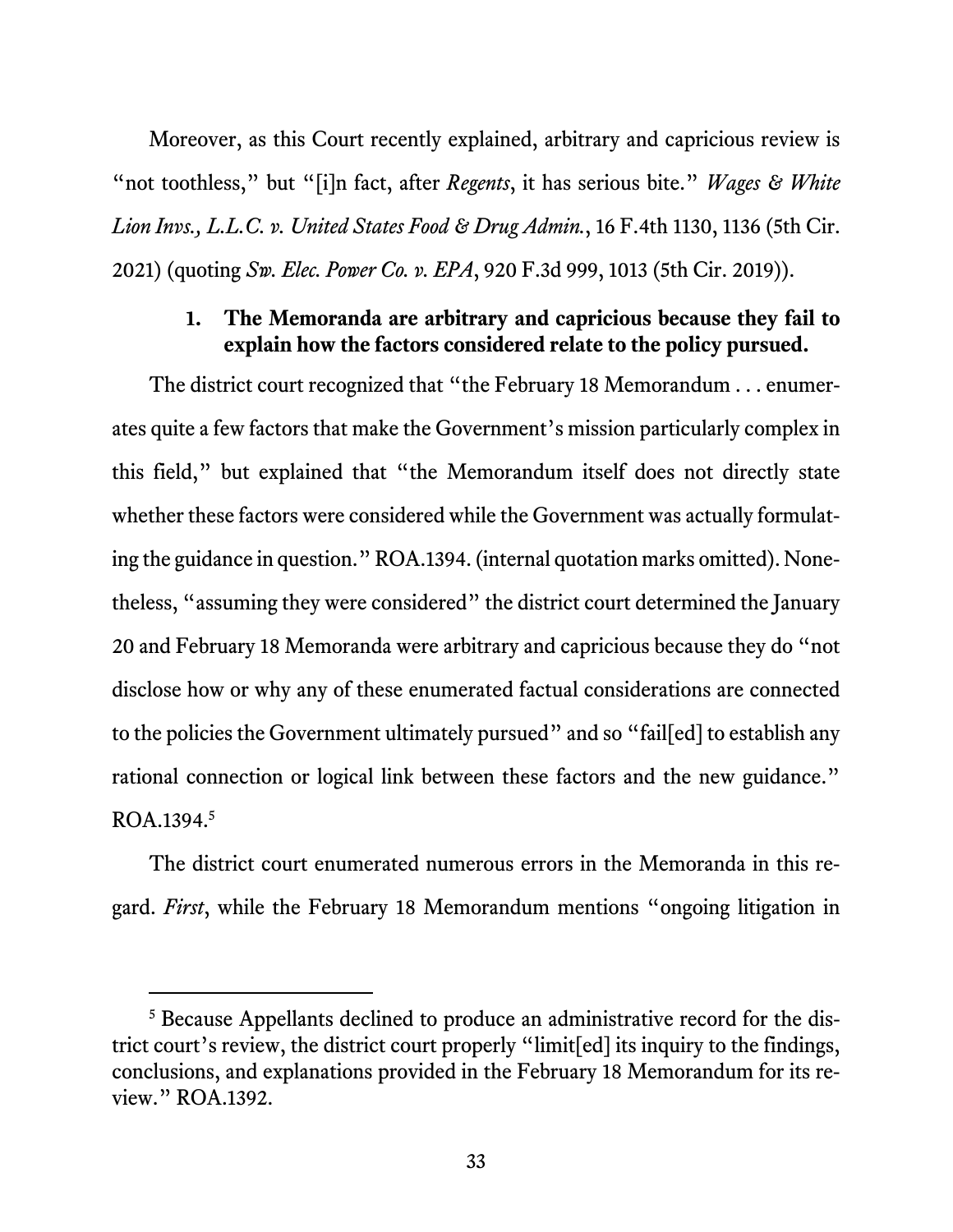various fora," it did not offer "even a brief explanation of how" that litigation "affected the Government's decisionmaking." ROA.1394. *Second*, though the "Government's stated responsibility and desire to ensure that eligible aliens may be afforded relief from removal is commendable," the district court is correct that desire "likewise lacks any rational connection to the" Memoranda. ROA.1395.

*Third*, the district court recognized that "relationships with other sovereign nations 'may place constraints' on the Government's ability to 'execute final orders of removal,'" but "there is no rational link between any of these factual constraints and the reprioritization scheme the Government has chosen to pursue." ROA.1395. *Fourth*, the district court concluded that "the Government's written concerns for the health and safety of ICE workers in the midst of the COVID-19 pandemic is not rationally relevant to the new guidance." ROA.1396. Because Defendants failed to explain how any of the factors they identified relate to detaining some criminal aliens—but not others—the Memoranda are arbitrary and capricious.

This lack of fit between the factors that the agency considered and the policy that it adopted is fatal under arbitrary and capricious review. After all, as the district court explained "agency action must be based on non-arbitrary, relevant factors." *Judulang v. Holder*, 565 U.S. 42, 55 (2011).

## **2. The Memoranda are arbitrary and capricious because they fail to consider relevant factors.**

"Agency action is lawful only if it rests on a consideration of the relevant factors." *Michigan v. EPA*, 576 U.S. at 750 (citation and internal quotation marks omitted). Here, this requires the agency to consider (at minimum) that "deportable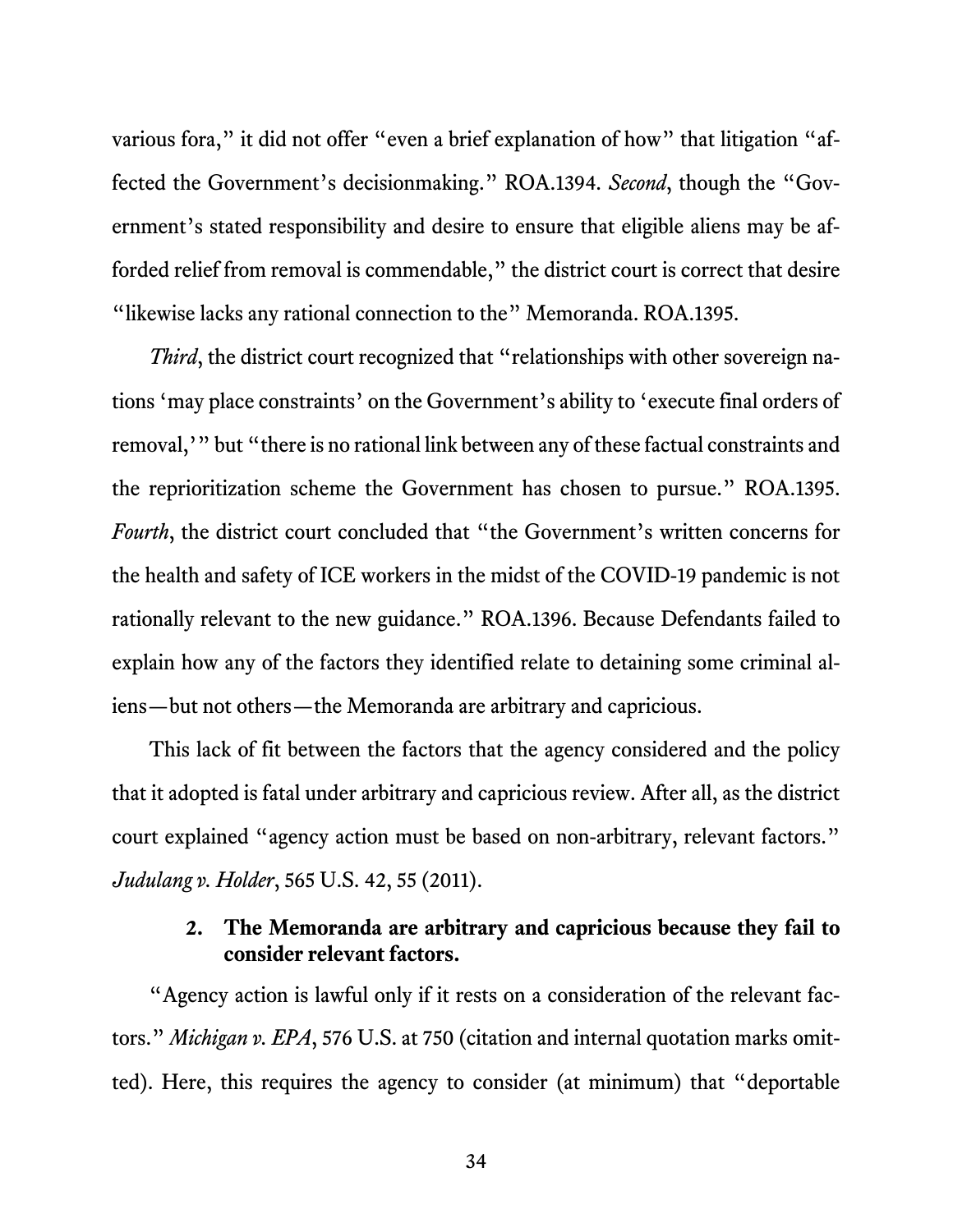criminal aliens who remained in the United States often committed more crimes before being removed." *Demore*, 538 U.S. at 518.

The district court concluded that Appellants failed to consider several relevant factors, including (1) "the prospect of recidivism," (ROA.1401-02), (2) "State costs and expenses," (ROA.1404), and "policies that would have retained the Congressionally mandated detention of criminal aliens and aliens with final removal orders." (ROA.1406-07). Because Defendants failed to consider these "important aspect[s] of the problem, *State Farm*, 463 U.S. at 43, the Memoranda are arbitrary and capricious.6

As the district court concluded, the Memoranda fail to consider risks of recidivism among criminal aliens who are not detained. Recidivism was a major concern animating Congress's decision to make detention of this class of aliens mandatory, and Congress recognized criminal aliens pose serious recidivism problems. *See Demore*, 538 U.S. at 518–19. Yet the Memoranda do not adequately consider recidivism—because an alien who is merely "a threat to public safety" does not satisfy their criteria. ROA.1401. Instead, aliens must both pose a threat to public safety and have had prior aggravated felony or criminal gang conviction to qualify for detention. ROA.1401. And the Memoranda do not explain why aliens who are only threats to

<sup>6</sup> Insofar as Appellants have presented arguments not contained on the face of the Memoranda, the district court correctly disregarded them. ROA.1400. "*Post hoc* rationalizations offered by the Government's counsel are irrelevant." *Univ. of Texas M.D. Anderson Cancer Ctr. v. Dep't of Health & Hum. Servs.*, 985 F.3d 472, 475 (5th Cir. 2021) (citing *State Farm*, 463 U.S. at 50).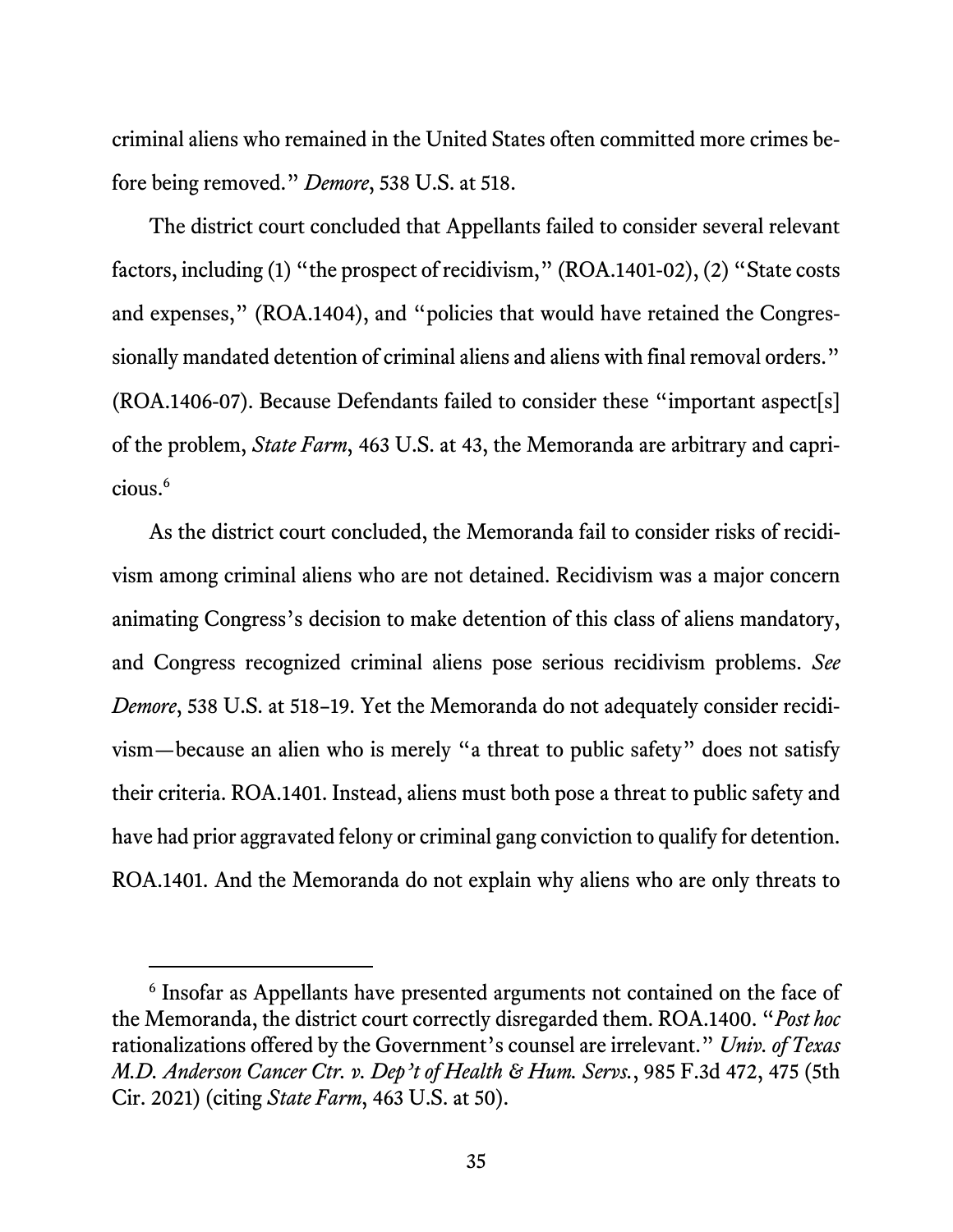public safety are (or might be) at a lower risk of recidivism, or even analyze the question. This failure to consider recidivism ignores an important aspect of the problem, *State Farm*, 463 U.S. at 43, one Congress expressly sought to address in passing Section 1226(c). ROA.1402-1403.

Second, the Memoranda fail to consider costs to the States. The Supreme Court has recognized that States "bear<sup>[]</sup> many of the consequences of unlawful immigration" and that "[t]he problems posed to the State by illegal immigration must not be underestimated." *Arizona*, 567 U.S. at 397, 398. Nonetheless, the Memoranda do not consider these costs, though they were required to do so. *See Regents*, 140 S. Ct. at 1914 (describing lost revenue for "States and local governments" as one of several "certainly noteworthy concerns" that DHS failed to consider, rendering the rescission of DACA arbitrary and capricious). The Memoranda are arbitrary and capricious for failing to consider this important aspect of the problem. *Michigan*, 135 S. Ct. at 2706 ("[A]gency action is lawful only if it rests on a consideration of the relevant factors.").

Third, the Memoranda fail to consider policies that are "within the ambit of the existing" policy. ROA.1408; *Regents*, 140 S. Ct. at 1913. Because the Supreme Court's opinion in *Regents* requires such consideration, the Memoranda are arbitrary and capricious. As the district court recognized, the Memoranda do not "consider[] the limited policies the States proposed" because they "fail[] to discuss how a policy enabling the Government to detain all criminal aliens subject to congressional mandates compares with the opted-for guidelines" and "d[o] not even state whether the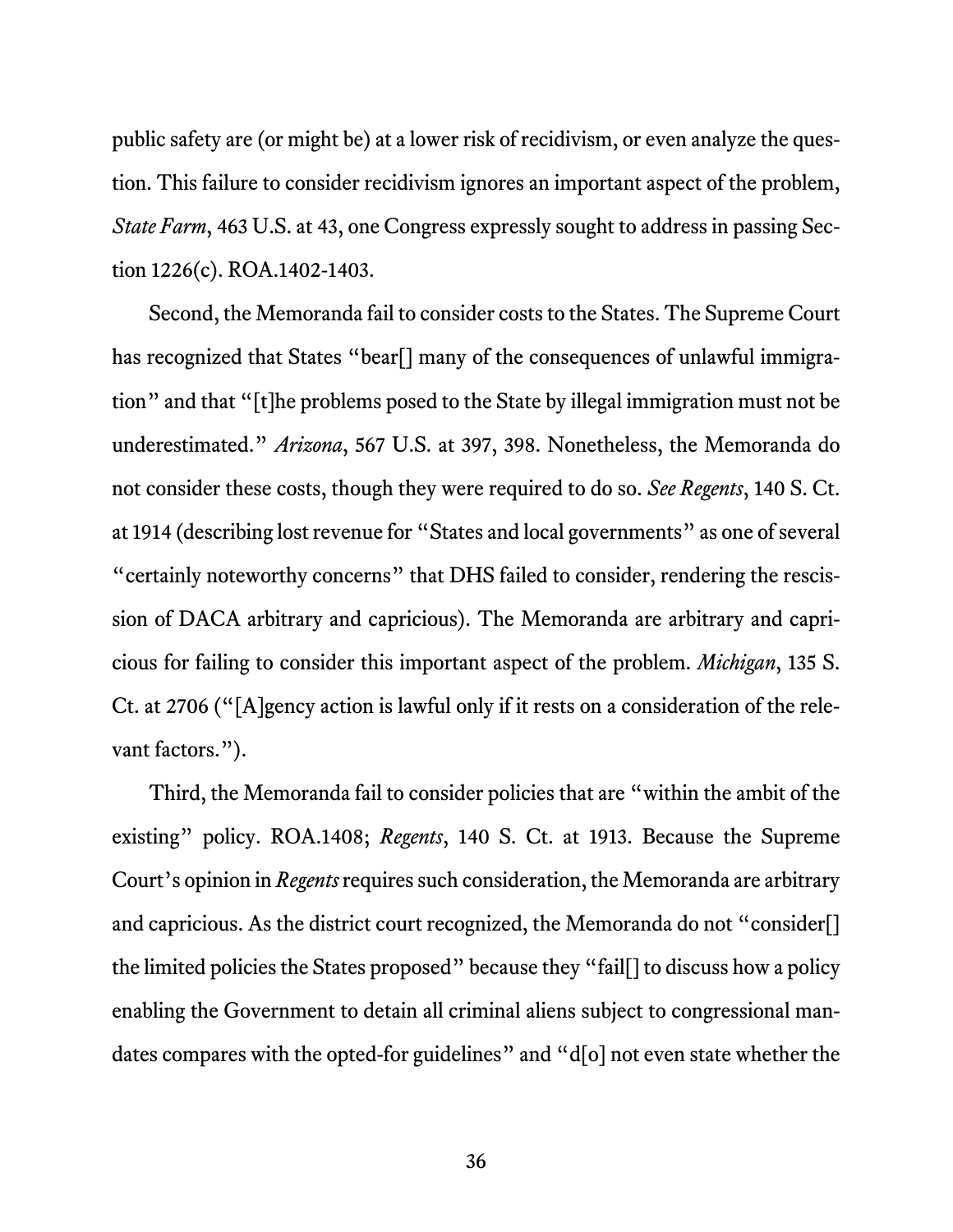new guidelines even considered *any* other policy." ROA.1409. That is likewise arbitrary and capricious.

## **C. The Memoranda are procedurally invalid because they did not go through notice-and-comment procedures.**

In addition to these substantive faults, the district court correctly concluded that the Memoranda were procedurally invalid because they did not go through noticeand-comment procedures. ROA.1412-28.

Exemptions to notice and comment rulemaking "must be narrowly construed and if a rule is substantive, all notice-and-comment requirements must be adhered to scrupulously." *Texas*, 787 F.3d at 762. This Court "consider[s] two criteria to determine whether a purported policy statement is actually a substantive rule: whether it (1) impose<sup>[5]</sup> any rights and obligations and (2) genuinely leaves the agency and its decisionmakers free to exercise discretion." *Id.* at 762-63 (cleaned up). The Court is "mindful but suspicious of the agency's own characterization" and focuses "primarily on whether the rule has binding effect on agency discretion or severely restricts it." *Id.* at 763. Binding agency "staff to an analytical method" or withdrawing "agency employees' discretion" to act on "particular grounds" are sufficient to create substantive rule. *Texas*, 933 F.3d at 443.

As discussed, *supra* II.A, and as detailed by the district court, ROA.1411-28, these criteria are met here. First, the district court concluded that the Memoranda affect rights and obligations in at least three ways. ROA.1417. The Memoranda "command<sup>[]</sup> DHS to abdicate its obligations under Section 1226(c) and 1231(a)(2) to detain *all* aliens within the ambit of those provisions and that the detention occur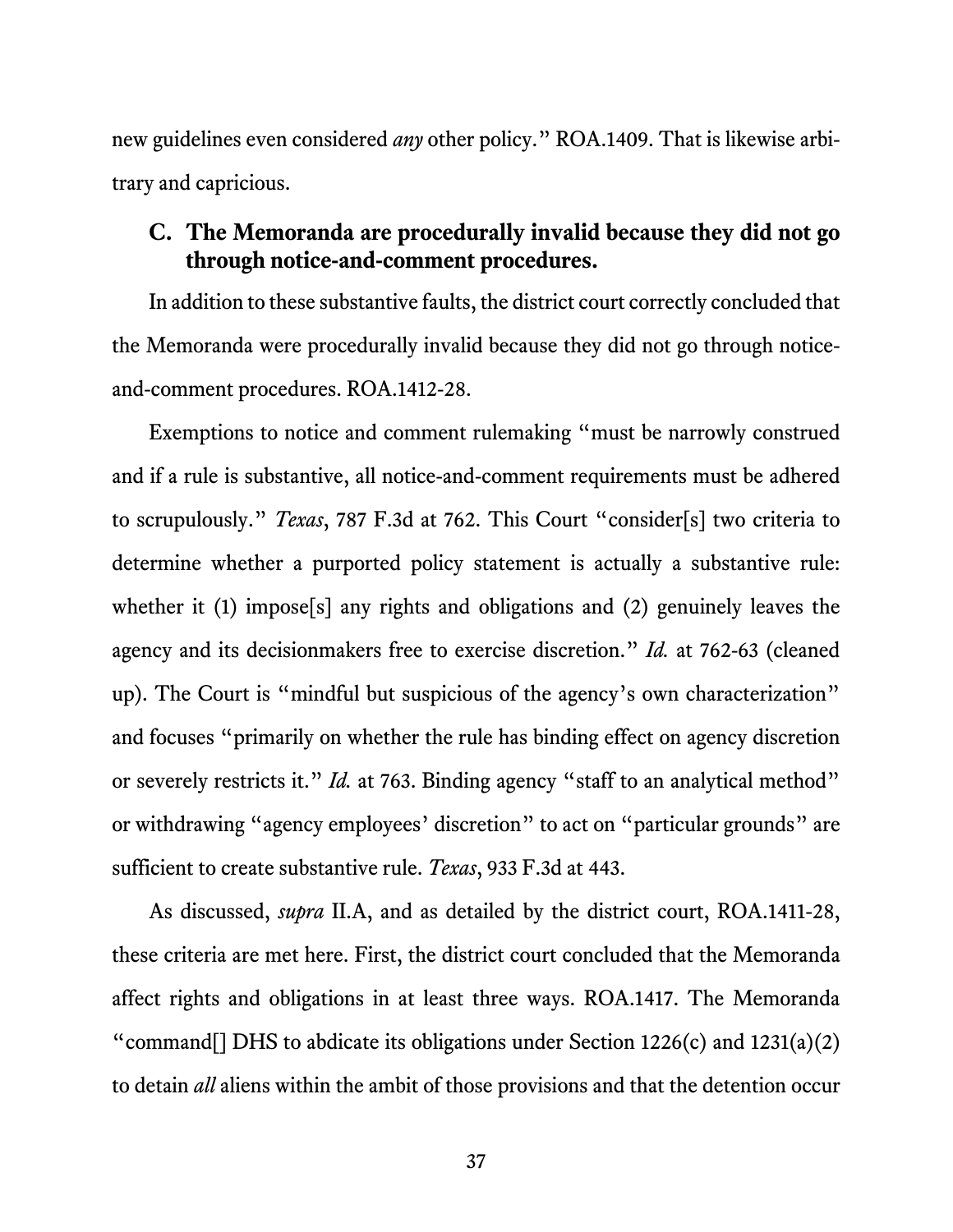*at* or *for* a specified time." ROA.1417. "[T]he Memoranda also create financial obligations for [the States] that would not have existed but for the Memoranda. ROA.1417. Finally, the Memoranda "affect the rights of some aliens already in detention" because at least some courts have held based on the Memoranda that an alien's removal is "unlikely to be imminent." ROA.1417-18.

The district court also correctly concluded that the Memoranda do not leave the agency and its decisionmakers free to exercise genuine discretion. *Texas*, 787 F.3d at 762-63. As the district court concluded, the Memoranda set forth a detailed scheme where some enforcement actions are presumed to be valid but many other enforcement actions are presumed not to be valid.

The Memoranda require significant process before detaining an alien—or initiating any other proceeding—not within one of the presumptively valid categories. "[T]he February 18 Memorandum stipulates that '[*a*]*ny* civil immigration enforcement or removal actions that do not meet the [specified] criteria for presumed priority cases *will require* preapproval from the [Field Office Director (FOD)] or [Special Agent in Charge (SAC)]. ROA.1419. What's more, again as the district court recounted, "the Memorandum details a mandatory process for receiving" the necessary "preapproval." ROA.1420. In sum, "an agent or officer seeking to detain an alien or conduct other enforcement actions is required to consider certain factors in determining whether to conduct the proposed enforcement action, put this justification in writing, work this written justification through a chain of command and, most importantly, wait for approval to conduct what would otherwise be a routine enforcement action." ROA.1420.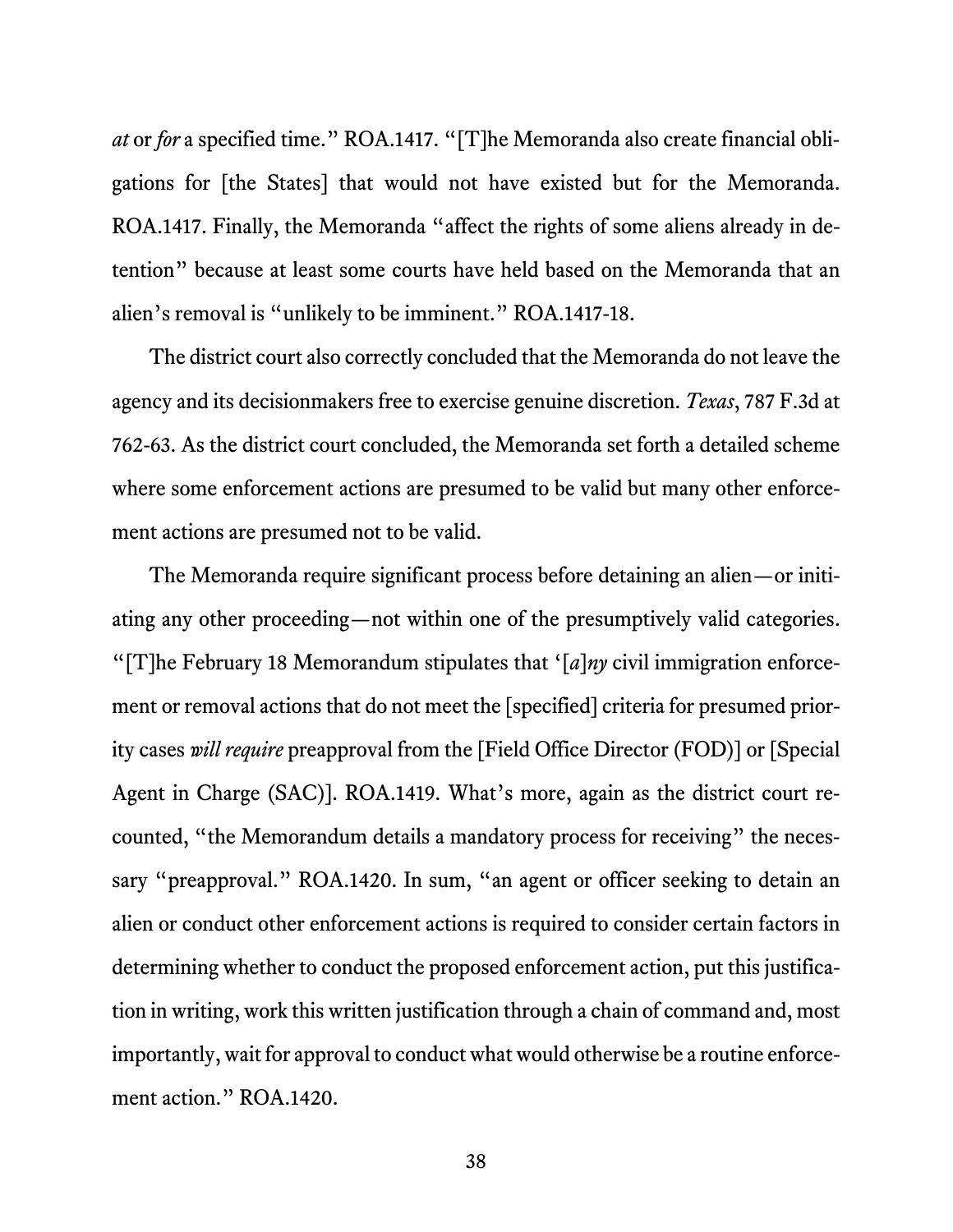The district court also credited an affidavit from a longtime ICE official that explained "as a practical matter, ICE officers are likely to treat the 'priorities' as categorical rules rather than presumptions to be rebutted on a case-by-case basis." ROA.1422. In view of the face of the Memoranda and other evidence, the district court properly concluded that "[t]he Memoranda are not general statements of policy because they have a binding effect insofar as they presently affect certain rights and obligations and do not afford sufficient discretion to DHS and its decisionmakers." ROA.1428.

That conclusion comfortably fits within this Court's precedent, which explains that binding agency "staff to an analytical method" or withdrawing "agency employees' discretion" to act on "particular grounds" are sufficient to create substantive rule. *Texas*, 933 F.3d at 443. Here, as a practical matter, the Memoranda bind agency staff to the rules they set out. Thus, at they were required to go through notice-andcomment procedures.

## **IV. The States Would Suffer Irreparable Harm Absent A Preliminary Injunction.**

"To show irreparable injury if threatened action is not enjoined, it is not necessary to demonstrate that harm is inevitable and irreparable." *Humana, Inc. v. Avram A. Jacobson, M.D., P.A.*, 804 F.2d 1390, 1394 (5th Cir. 1986). Instead, the States need only show that the injury "cannot be undone through monetary remedies." *Burgess v. FDIC*, 871 F.3d 297, 304 (5th Cir. 2017) (quoting *Deerfield Med. Ctr. v. City of Deerfield Beach*, 661 F.2d 328, 338 (5th Cir. 1981)).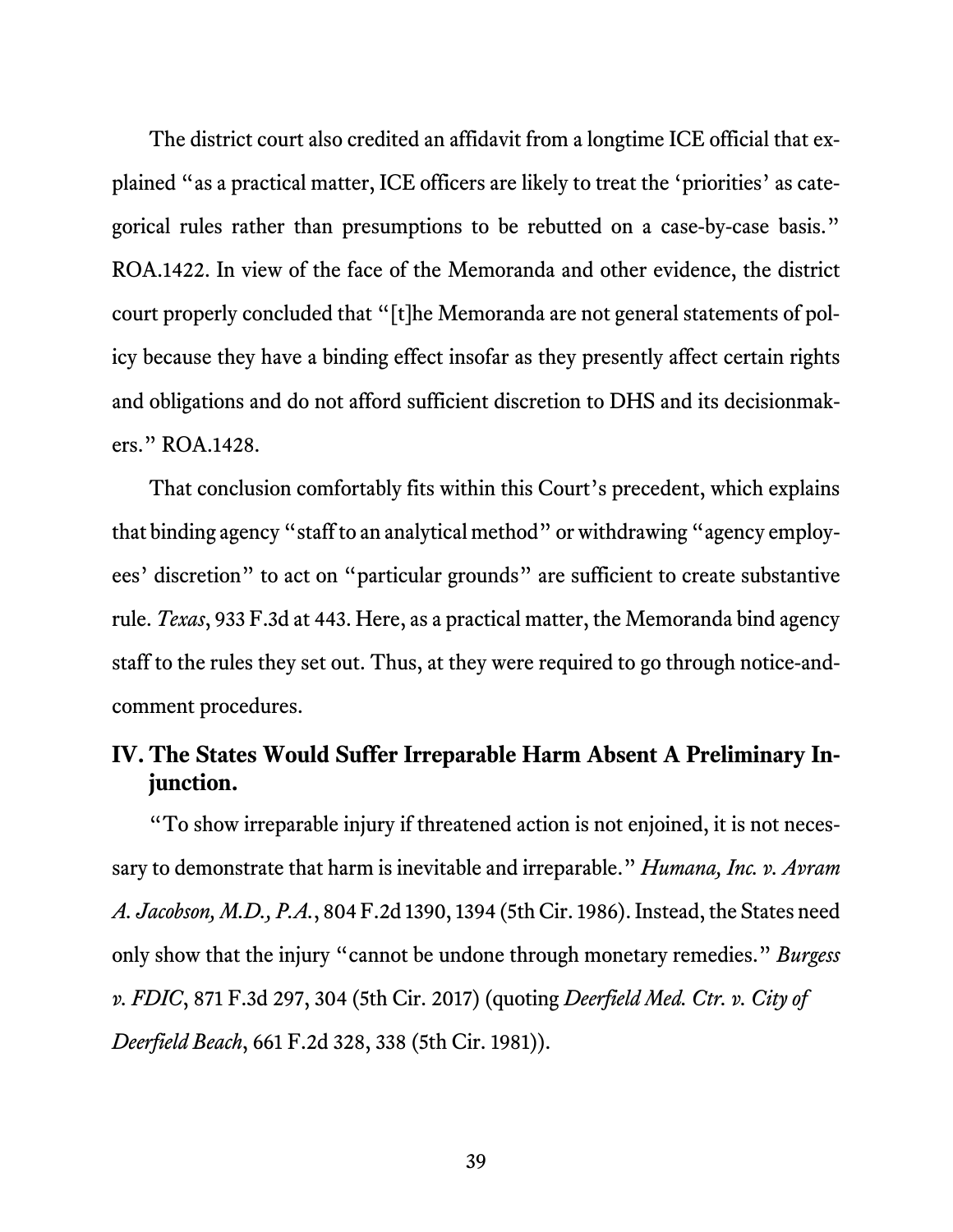The district court principally concluded that the States would suffer irreparable harm because they will incur financial costs that are unrecoverable. ROA.1429. That is, the States will be forced to incur additional costs because the Appellants are not complying with their statutory duties—both by continuing to hold aliens who had retainers rescinded and by bearing the costs of criminal aliens who recidivate but who would have been retained but for the Memoranda. ROA.1429. Because the States cannot recover the funds they expend from Appellants, this harm is irreparable.

 The district court also concluded that, as the Supreme Court has recognized, "law enforcement and public safety interests" can constitute irreparable harm. *See Maryland v. King*, 567 U.S. 1301, 1303 (2012); ROA.1430. Because the district court recognized that the States suffered parens patriae injury, *supra* I.A., it also concluded that these "law enforcement and public-safety interests underlie the States' *parens patriae* injuries" and constitute irreparable harm.

## **V. The Balance Of The Equities And The Public Interest Favor The States.**

The district court also concluded that the balance of the equities and the public interest favors the States. ROA.1431-35. Because Appellants were the non-moving party below, these two elements "merge." *Nken v. Holder*, 556 U.S. 418, 435, (2009); *Texas*, 809 F.3d 187.

Appellants have no legitimate interest in the promulgation and enforcement of the Memoranda because they are unlawful. *See Newby*, 838 F.3d at 1 ("There is generally no public interest in the perpetuation of unlawful agency action."); *Walsh*, 733 F.3d at 488 (recognizing that government officials "do<sup>[]</sup> not have an interest in the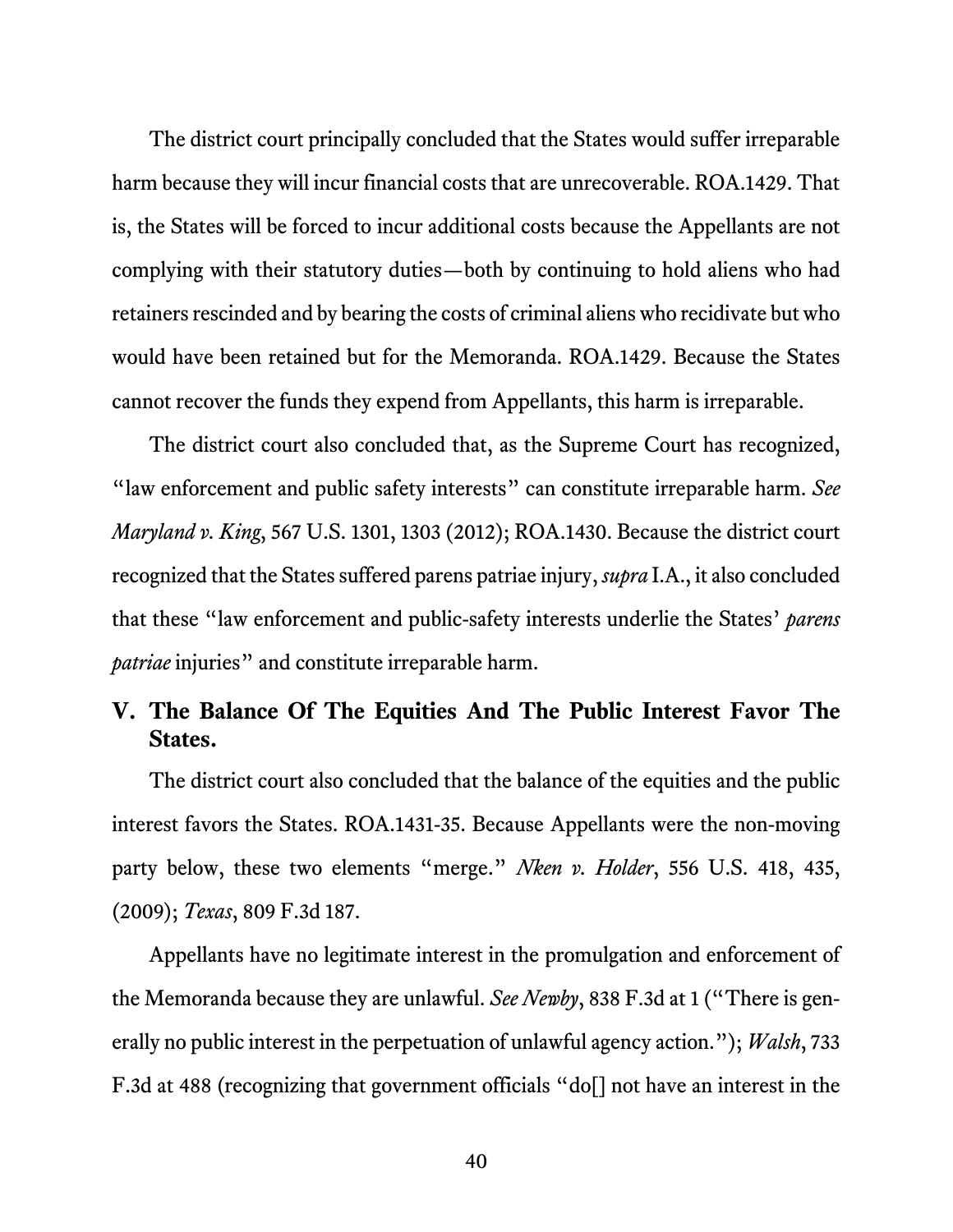enforcement of an unconstitutional law"). As this Court has explained, "the public is served when the law is followed." *Daniels Health Scis., L.L.C. v. Vascular Health Scis., L.L.C.*, 710 F.3d 579, 585 (5th Cir. 2013). Because the Memoranda are unlawful for all of the reasons described above, the balance of the equities and the public interest favors the States.

#### **VI. The Relief Entered By the District Court Was Not Overbroad.**

Contrary to Appellants' assertions (at 48-54), the district court properly entered injunctive relief that was not overbroad. ROA.1435-43. Appellants make four arguments that the district court erred in entering relief. But none are availing.

First, Appellants contend (at 48-49) that the district court's injunction was overbroad because it prohibits the government from relying on the Memoranda when making decisions regarding aliens who are not within the scope of Sections 1226(c) and 1231(a)(2). But this ignores that the district court held that the Memoranda were both arbitrary and capricious and procedurally invalid. Whether or not the district court's injunction goes beyond the scope of aliens subject to Sections 1226(c) and 1231(a)(2), these holdings plainly support the district court's grant of relief.

Second, (at 49-50) Appellants contend remand rather than vacatur or an injunction is the appropriate remedy. Appellants argue that remand was appropriate because there is "a serious possibility that the agency will be able to substantiate its decision given an opportunity to do so." *Texas Ass'n of Mfrs. v. U.S. Consumer Prod. Safety Comm'n*, 989 F.3d 368, 389-90 (5th Cir. 2021). But once again this ignores the district court's opinion. Even assuming Appellants could make this showing for the States' arbitrary and capricious claims (which they cannot) it is difficult to see how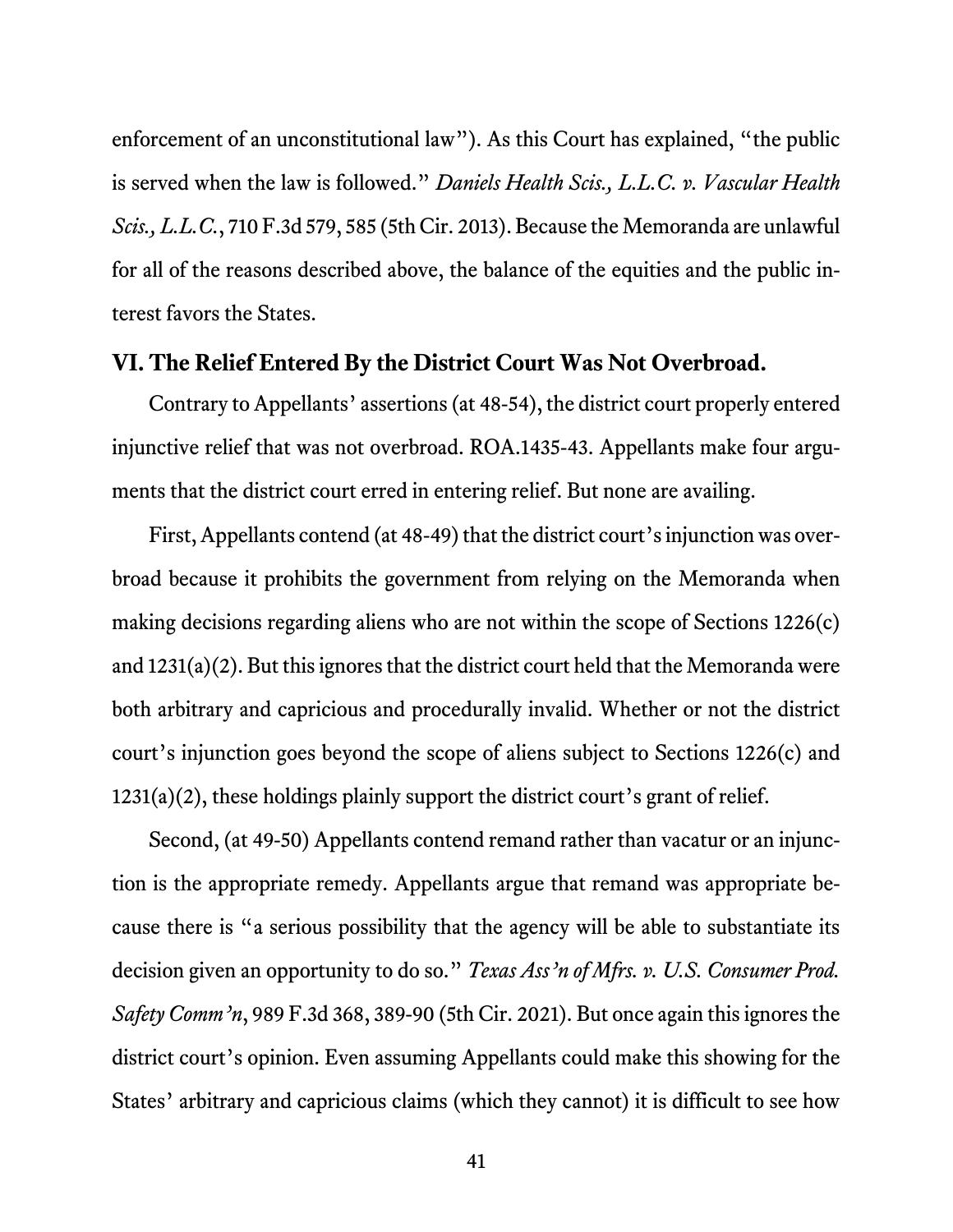they could remedy other problems with the Memoranda that the district court identified. Appellants could not, for example, remedy that the Memoranda violate Sections1226(c) and 1231(a)(2) by providing new or more detailed reasoning. Nor could they remedy the failure to promulgate the Memoranda through notice-and-comment procedures without fully engaging in that process. So the district court's injunctive relief survives this objection as well.

Third, Appellants suggest (at 50-52) that the district court should not have issued a nationwide injunction. The district court recognized that this Court has held that a district court, "under 'appropriate circumstances,' has authority 'to issue a nationwide injunction.'" ROA.1435-36 (citing *Texas*, 809 F.3d at 188). This Court has explained that "Congress has instructed that the immigration laws of the United States should be enforced vigorously and *uniformly*" *Texas*, 809 F.3d at 187-88. It has also explained that a geographically limited injunction is inappropriate when "there is a substantial likelihood that a geographically-limited injunction would be ineffective because [the] beneficiaries" of the Memoranda "would be free to move among the states." *Id.* at 188.

The district court found that both conditions were satisfied here. ROA.1436-37. First it concluded that "the Memoranda affect national immigration policy, which was designed to be uniform." ROA.1436. And second, the district court concluded that "a geographically limited injunction is insufficient to protect the States from irreparable harm because aliens not detained pursuant to the Memoranda in other states are able to move to Texas and Louisiana." ROA.1436. Importantly, the district court expressly relied on evidence presented by the States showing that "more than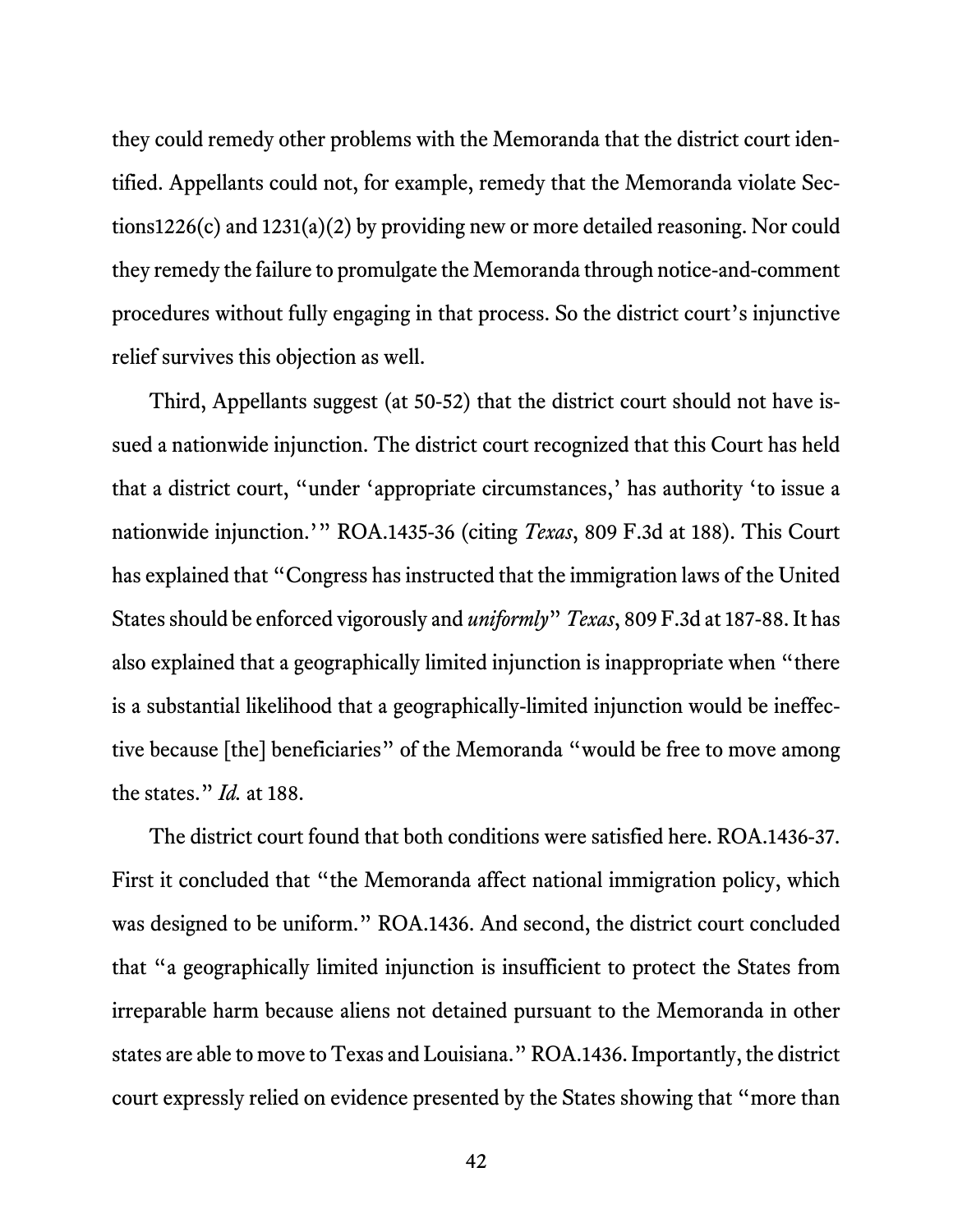50,000 noncitizens moved into Texas from another U.S. State in 2019." ROA.1436. So the district court's conclusions were not without support, as Appellants (at 51) claim.

Even if that were not correct, the district court's preliminary injunction "does not provide relief beyond the parties to the case." *Trump v. Hawaii*, 138 S. Ct. 2392, 2427 (2018) (Thomas, J., concurring). To the extent it "advantage[s] nonparties, that benefit [is] merely incidental" to providing complete relief to Texas and Louisiana. *Id.* Thus, this Court's injunction is not "universal" in the relevant sense because it does not go beyond the "group having something to do with [Plaintiffs'] claimed injury." *DHS v. New York*, 140 S. Ct. 599, 599 (2020) (Gorsuch, J, concurring in the grant of stay).

Fourth, (at 52-54) Appellants contend that they should be relieved of the district court's reporting requirements both because they were improper under Fed. R. Civ. P. 65(a) and because they are unduly burdensome.

As an initial matter, Federal Rule of Civil Procedure 65(a)(1) provides that "[t]he court may issue a preliminary injunction only on notice to the adverse party." Fed. R. Civ. P. 65(a)(1). Appellants had that notice. And in any event, their reliance on *Harris Cnty. v. CarMax Auto Superstores Inc.*, 177 F.3d 306, 325 (5th Cir. 1999) is misplaced. It explains that Rule 65's "notice requirement necessarily requires that the party opposing the preliminary injunction has the opportunity to be heard and to present evidence." 177 F.3d at 325. That too occurred here.

Moreover, as the district court later clarified, Appellants "originally misunderstood the reporting requirements to be injunctive relief" but "[t]hey are not."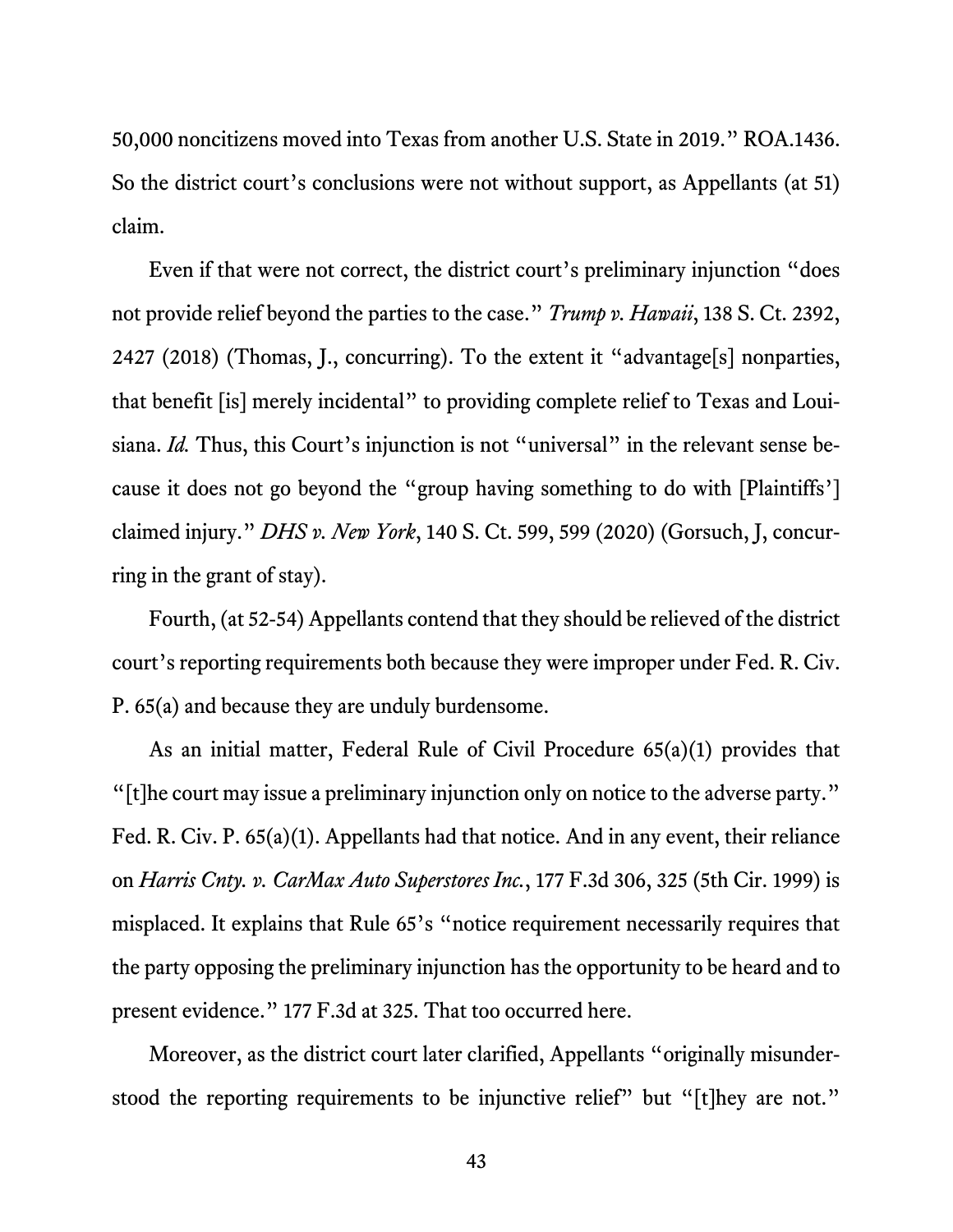ROA.1520. Rather, as the district court explained at its hearing on Appellants motion to stay the injunction there, "the Court is using the reporting requirements as a casemanagement tool to monitor compliance and gather information that would be relevant and helpful for the court in making a final determination at trial." ROA.1520- 21. The district court separately granted Appellants' request "to file additional proposed substantive revisions to the reporting requirements after conferring with Plaintiffs." ROA.1526. Thus, in addition to being a case management tool rather than a portion of the injunction, Appellants had every opportunity to ask the district court itself to modify the scope of the reporting requirements. Appellants' contentions with respect to these requirements support reversal on neither the facts nor the law.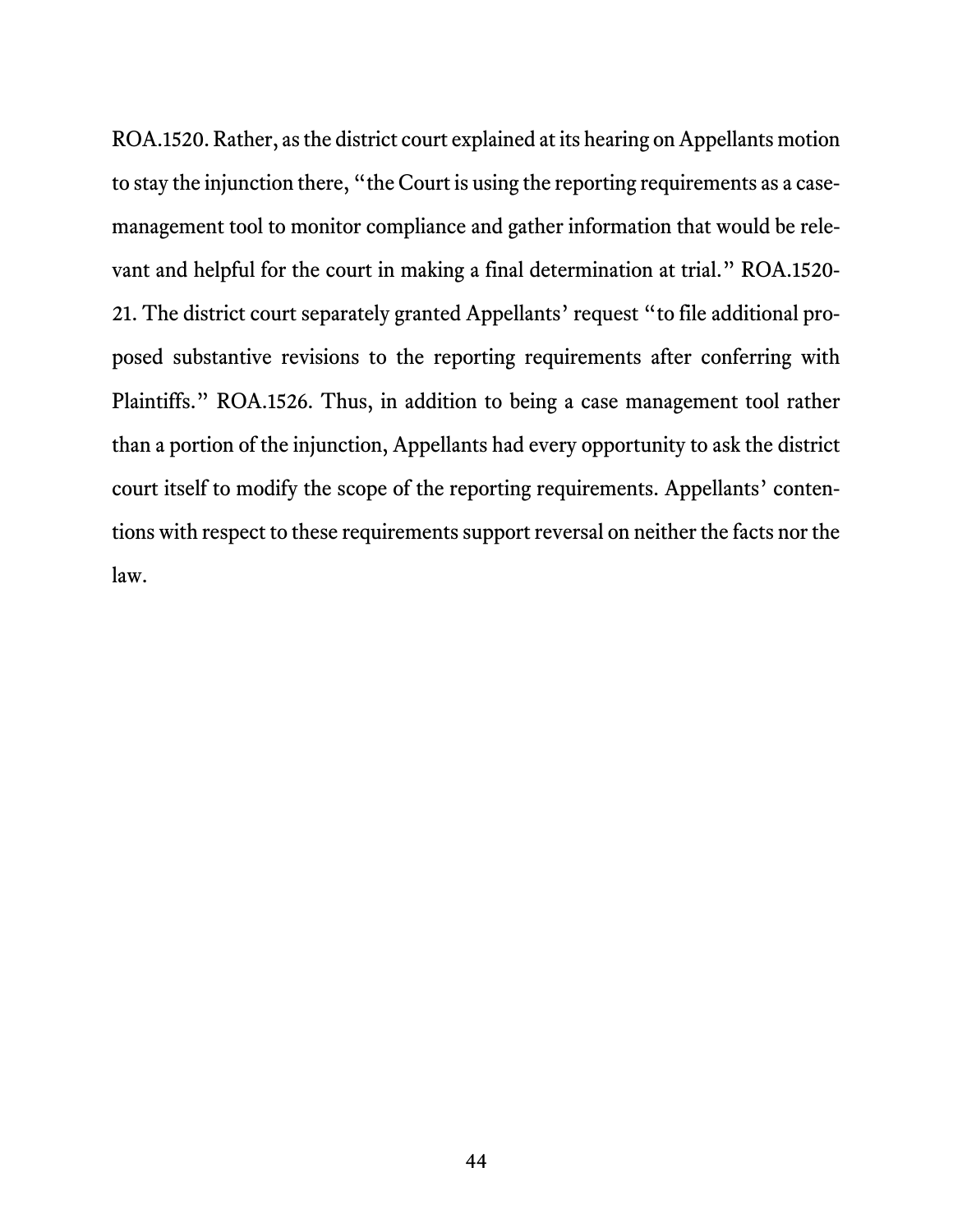#### **Conclusion**

The Court should affirm the district court's grant of a preliminary injunction.

Respectfully submitted.

**JEFF LANDRY** Attorney General of Louisiana

Elizabeth B. Murrill Solicitor General

JOSEPH S. ST. JOHN Deputy Solicitor General

Louisiana Department of Justice 1885 N. Third St. Baton Rouge, Louisiana 70802 Tel.: (225) 326-6766

Counsel for Plaintiff-Appellee KATHRYN M. CHERRY State of Louisiana

Ken Paxton Attorney General of Texas

Brent Webster First Assistant Attorney General

JUDD E. STONE II Solicitor General Judd.Stone@oag.texas.gov

/s/ Benjamin D. Wilson Benjamin D. Wilson Deputy Solicitor General

Assistant Solicitor General

PATRICK K. SWEETEN Chief of Special Litigation

Office of the Attorney General P.O. Box 12548 (MC 059) Austin, Texas 78711-2548 Tel.: (512) 936-1700 Fax: (512) 474-2697

Counsel for Plaintiff-Appellee State of Texas